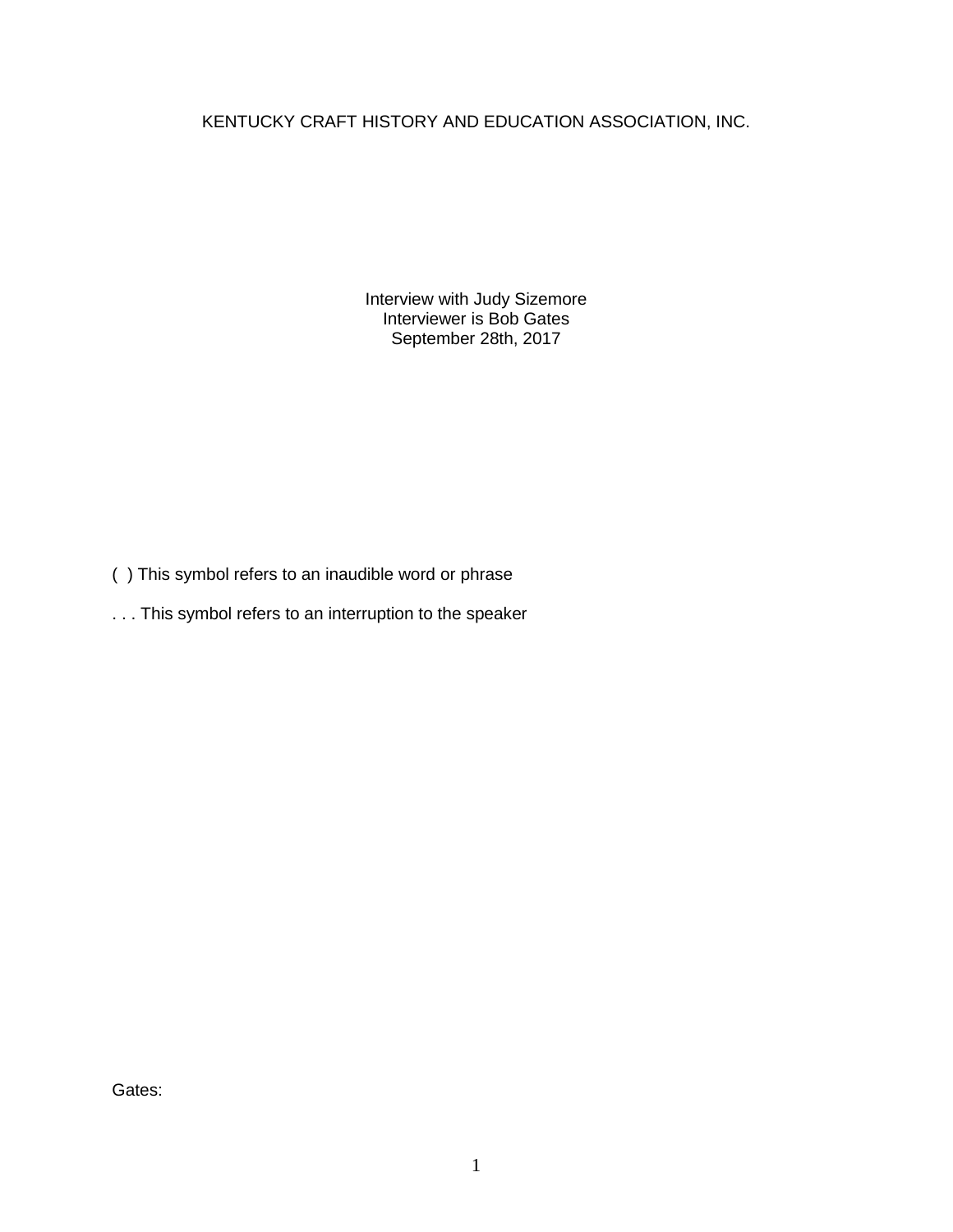Hey, Judy, how are you doing?

Sizemore:

I'm doing well, Bob. How about you?

Gates:

This is the 28th of September. And we're down in Berea. What's the name of this place?

Sizemore:

This is the Broadway Center.

## Gates:

The Broadway Center. Okay. And we got a room here so we could interview you and we've got some nice background there. That's a mural that was painted, right?

## Sizemore:

Yeah. It was painted as part of the Learn Shops about three or four years ago.

Gates:

Oh, okay. Good. Well, I wanted to talk about your life and your work with artists over the years, sound good?

Sizemore:

Okay. Sure. Sounds fine.

# Gates:

Okay. You know, you can tell from your accent that you're not from around here and you're from the east coast, right?

# Sizemore:

Well, yeah, kind of several places in the east coast. What I think of as home is New Hampshire because I spent all my summers there. But when I go, when I go back there, they say I have an accent too. So, at this point, I don't know quite what kind of an accent. I have some kind of a hodgepodge.

# Gates:

So where were you born? Where'd you live?

## Sizemore:

I was born in White Plains, New York, but I only lived there as a … long enough to get born, I suppose. And then I lived … and my parents were divorced. So my father lived in New York City and my mother lived in Massachusetts. And like I said, we spent all our summers on a lake in New Hampshire. And that's …

Gates: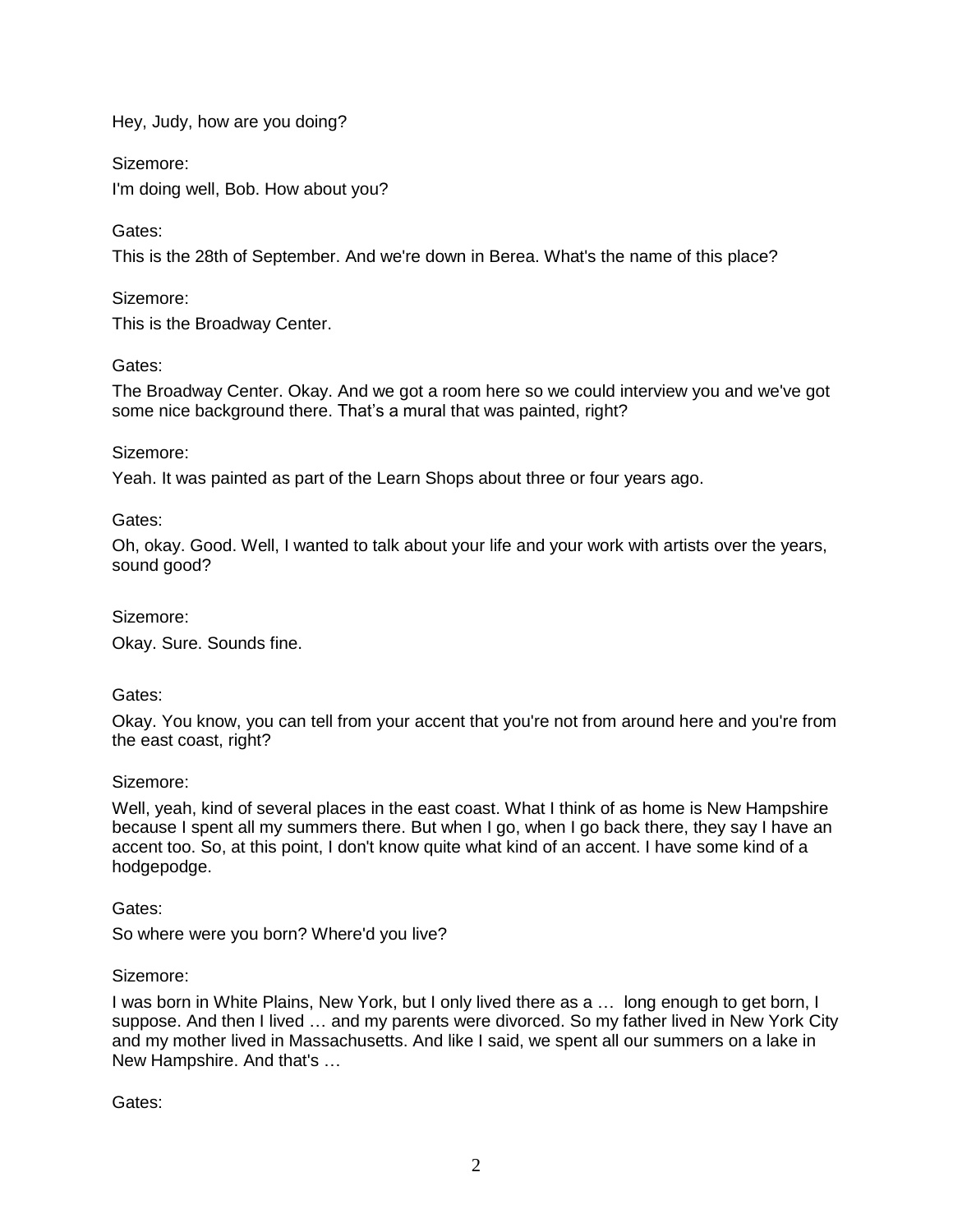What your mom or with your dad?

Sizemore: With my mom.

Gates: Okay. So, you lived with your mom…

Sizemore: And families of cousins all around the lake.

Gates: Okay. Did you live mostly with your mom?

Sizemore: Yeah, mostly.

Gates: So was there artistic stuff in your family?

Sizemore: A lot of writers in my family and a few artists and a couple of musicians.

Gates:

Well, who were they? Can you talk a little bit about them?

Sizemore:

They weren't anyone, you know, that was ever successful. They were just, you know, musicians for their own pleasure and, you know, I mean, they performed a little bit just locally and …

Gates: Were they like hippies? (laughs)

Sizemore:

(laughs) There were a number of hippies in my family. Yes.

Gates:

I mean, how would you describe them? This kind of just artist and …

## Sizemore:

Well, yeah, kind of a more diverse and just being hippies because this was multi-generational, you know, so there was, you know actually several of the writers in my family did more religious philosophy kind of writing.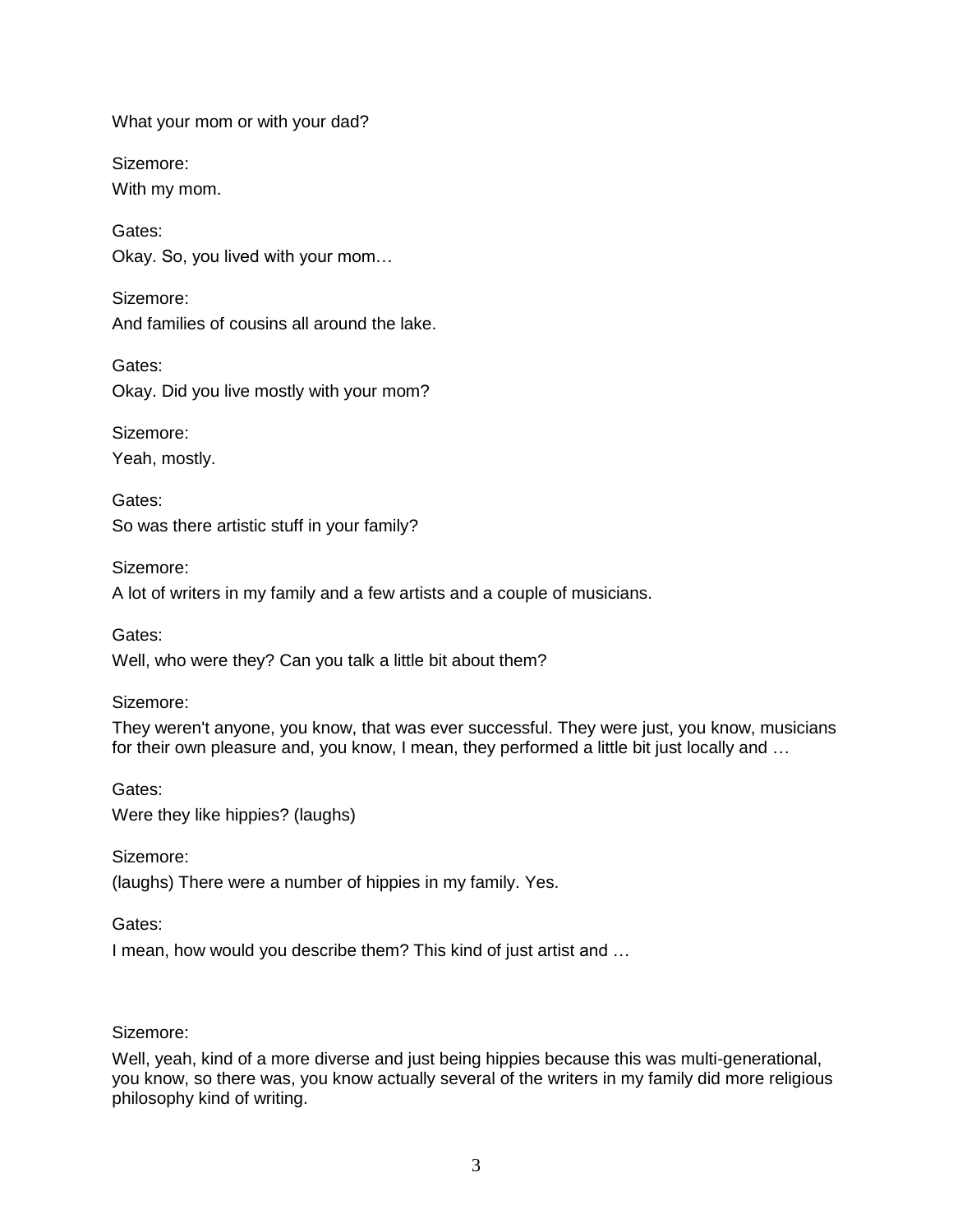Oh really? Was that your dad or somebody?

## Sizemore:

No, it was on my mother's side, like my aunt, my uncle, my grandfather.

## Gates:

What'd you think of them as writers? I mean, because you're a writer I was wondering if that influenced you at all.

## Sizemore:

Well, it's interesting, I think to look at their styles in terms of generation, because you know, the style as well as the content and kind of the way of looking at society and family, you can kind of see it as an evolution in response to changes in society. But my grandfather's writing was much more kind of informal and more conversation about the role of family and, and things like that. And whereas my uncle's was more kind of an existential philosophical approach to Christianity. So it was, you know … and yet it's still in a conversational mode, but he was a chaplain at a university. So his is more like a dialogue that he might've had with students.

Gates:

Okay. Did he publish it then?

Sizemore:

Oh yeah. Both of them had several published books.

Gates:

Magazines or?

## Sizemore:

Yeah, they did a lot of articles that I've never really seen because, you know, I've just looked at their books.

## Gates:

Well, my daughter lives in Maine. Now, her boyfriend's from New Hampshire area. Massachusetts I guess. But now they're in … But he turned me on to E.B. White and it's not Charlotte's Web so much, but things like what he wrote about living on the farm up there and how he went from New York City up to the farm. I really enjoy that sense of place. I was wondering if any of that came from your childhood?

## Sizemore:

Yeah. I had an incredibly strong sense of place at that lake. I mean, I still feel like that that lake is kind of my liquid heart, you know, that it very much shaped me. And it was at that time, it's not a huge lake, but it's pretty good-sized lake. And there were only four families that lived on it.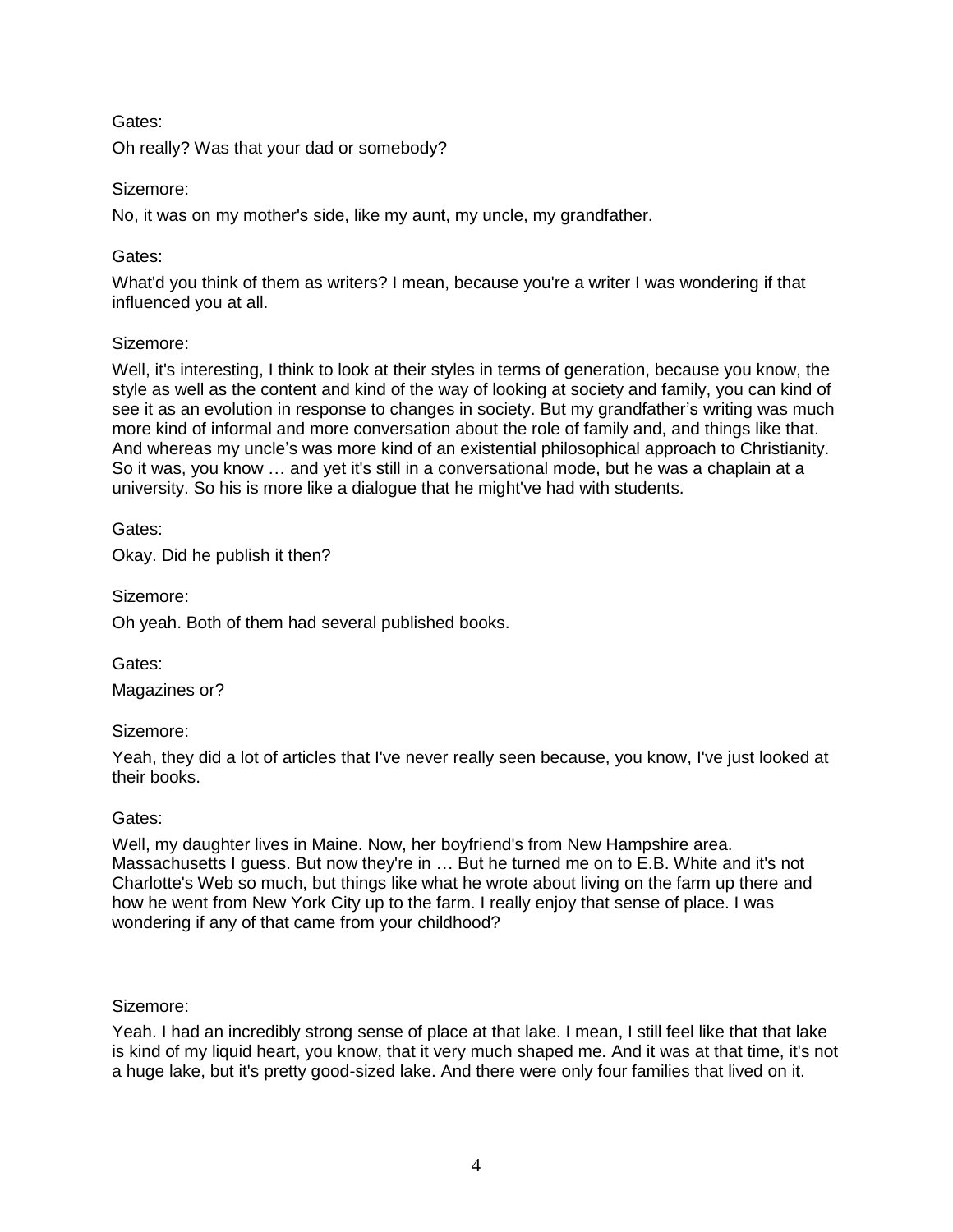Did it have a name?

## Sizemore:

Well, some people call it Darren Lake, but it's actually named Lake Piscataqua, which is the name of the native American people who lived on that lake. And so there were, you know, like islands and as kids, we each had our so-called island, you know, and then it was the boys island and the girls island and Blueberry Island. And of course we didn't own them, but we just, you know, claimed them.

Gates:

How did you get out to them?

Sizemore:

Sometimes we canoed and sometimes we swam, it was about maybe a mile.

Gates: You swam a mile?

### Sizemore:

I was quite the otter in those days. And I still love to swim, you know, but, and most of us learn to swim before we could walk, even though it was really …

Gates:

A mile out and a mile back?

Sizemore:

I may be exaggerating. I don't know. But it certainly felt like a mile to me. (laughs)

Gates:

So you'd hang out there in the summers, right? How long? All summer?

## Sizemore:

All summer. And then sometimes for a couple of years we lived through the wintertime there too. And then when I got married, my husband and I lived there year round for a couple of years. And it was fun in the wintertime because it's on a dirt road off a paved road that wasn't plowed. So, you know, to get to town at most times we had to ski, go cross country ski into town and then try to bring groceries back and backpacks.

Gates:

And that was like 20 miles. Right?

Sizemore: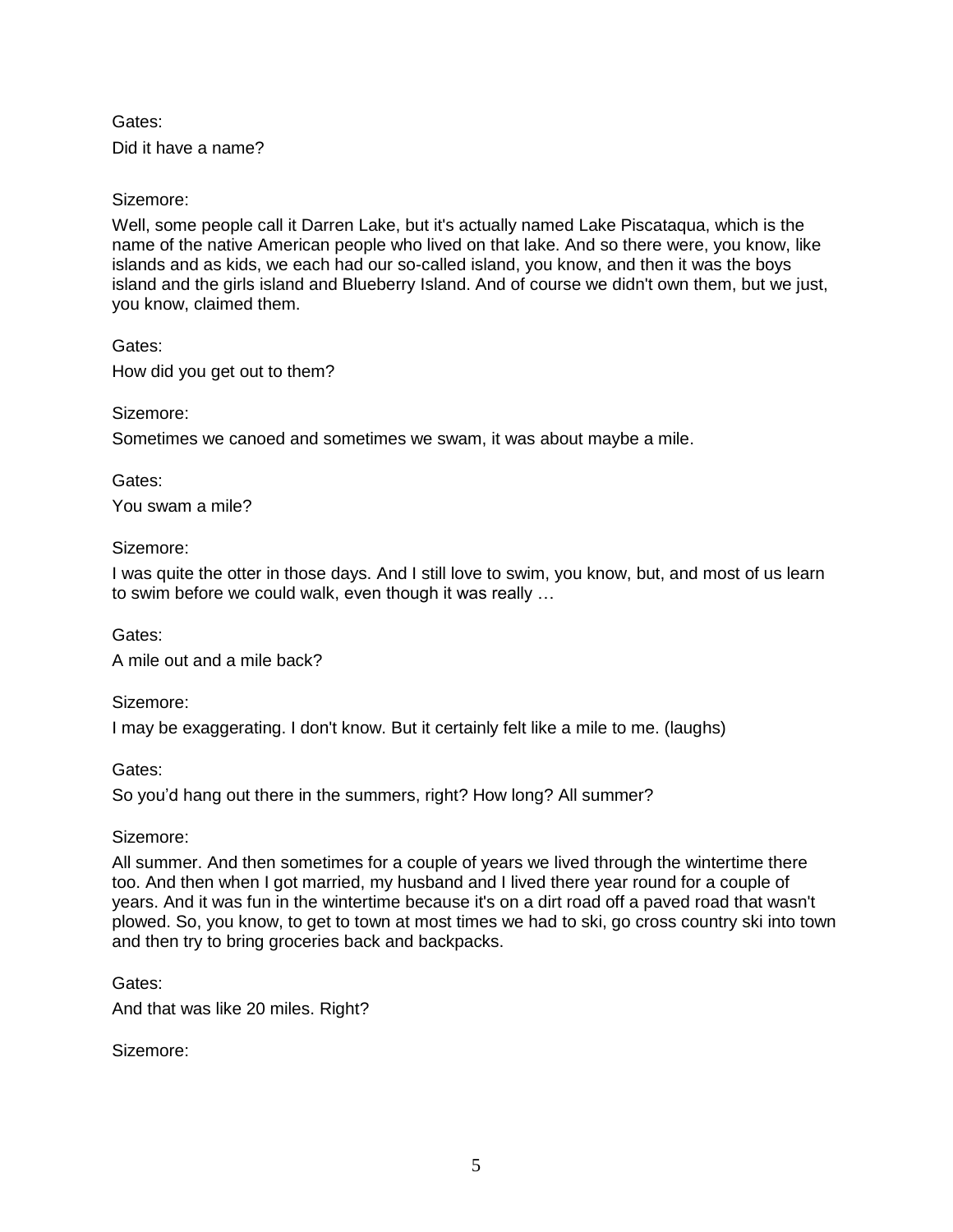It was about seven miles one way. And it would take all day. I mean, you'd leave early in the morning and, you know, so we would obviously put in most of our supplies before the big snow came.

Gates:

And that was a family house?

Sizemore:

Gates:

Yeah. It was actually, it was built by my grandfather.

What did it look like?

Sizemore:

It looked kind of like a log cabin, but it was just split logs, you know? So instead of being a full log, it was like split logs. And then…

Gates:

Was it squared off logs?

## Sizemore:

They were actually vertical. And then there was like framing on the inside and like the rafters, you know, on the second floor, there was like 2 stories. And then on this second story that the rafters were open at the top. So, you know, we would climb up there and play in the rafters that was, you know, which was insane really when I think back on it, because it, you know, it's probably kind of dangerous and …

Gates:

You could've fallen off.

Sizemore:

Yeah. Yeah. But we never worried about that. You know, we were kids.

Gates:

And Dennis never fell there, did he?

Sizemore:

He never would go in the rafters.

Gates:

You were telling me all the accidents he's had. So I thought that he fell off of there too.

Sizemore:

He's fallen off many things, but not out of the rafters.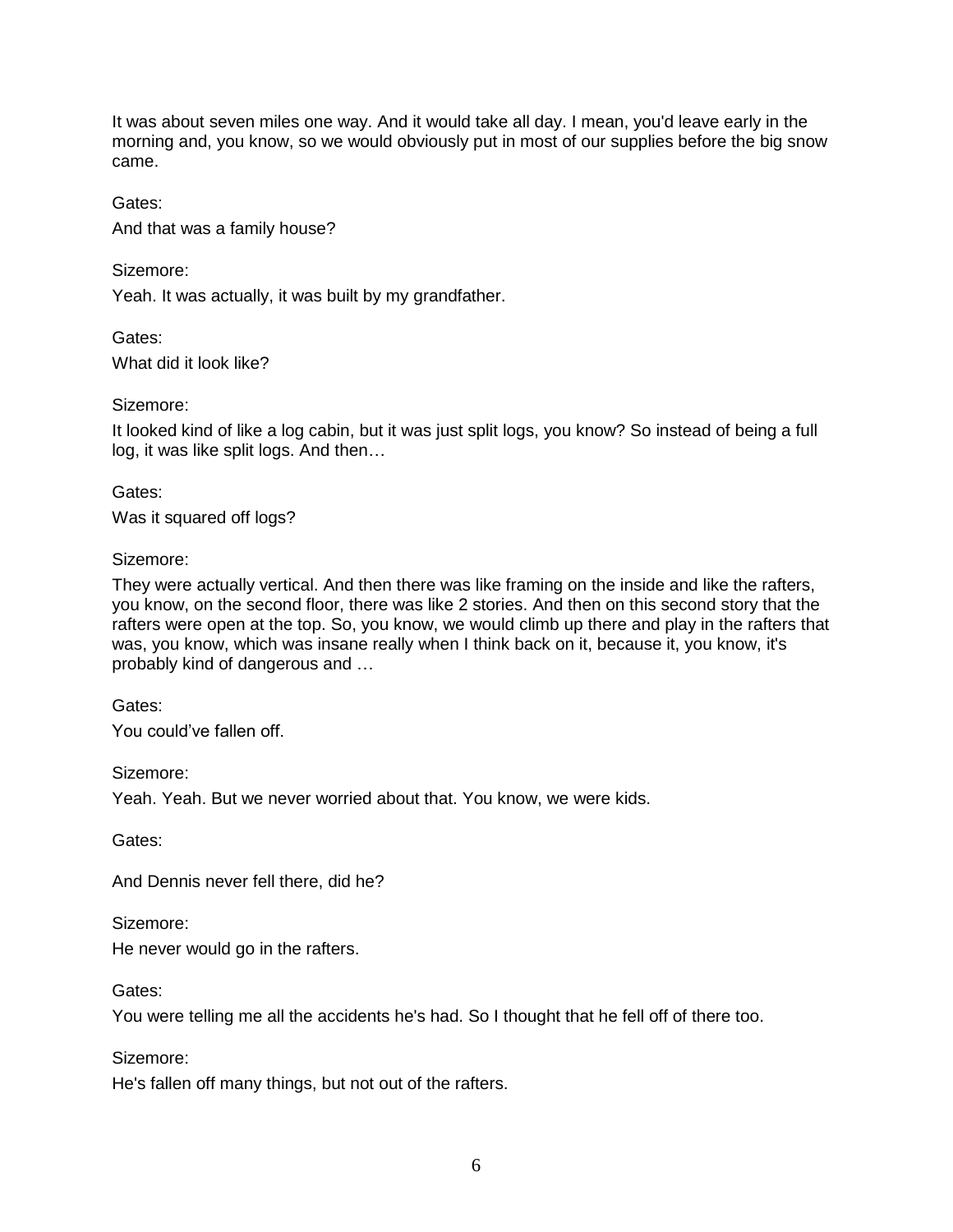Well, so that was a major influence in your life, living there.

### Sizemore:

Yeah. And, I think, you know, when you were talking about E.B. White and his going back and forth between his new England farm and the city, I think the fact that I spent a fair amount of time in New York City kind of sharpened that sense of place because I was never comfortable in the city and I'm still not very comfortable in cities. And, you know, so always returning to a more rural…

Gates: Why did you go to New York?

Sizemore: That's where my father lived.

Gates: Oh okay. So, you'd visit him. Where did he live in New York?

Sizemore: He lived in Manhattan, he lived on east 72nd street.

Gates: What did he do for a living?

Sizemore: He was a lawyer.

Gates: Oh, wow. So you'd visit him a lot too.

Sizemore: We'd spend all our vacations, you know, not summer, but all of our school vacations there.

Gates: So when you're saying 'we', do you have a brother and sister?

Sizemore: I've got three brothers.

Gates: Three brothers. Are they older than you?

Sizemore: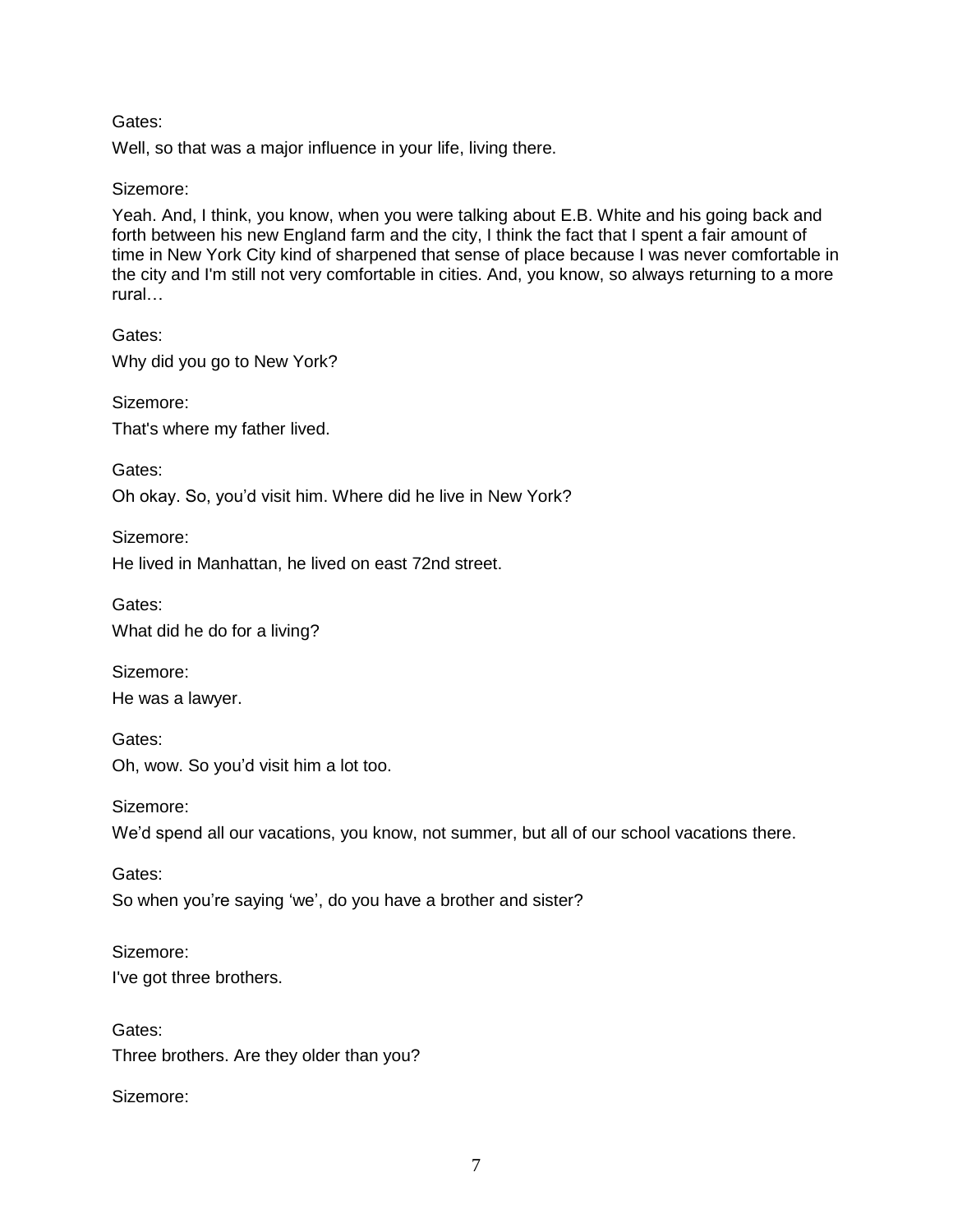## Two are older, one's younger.

## Gates:

You're close to the middle, I guess you can be with four. Yeah. (laughs) So how did that help you with your viewpoint on life, being up on that lake?

### Sizemore:

Well, I think what you touched on that sense of place and have that sense of place is expressed in so many different ways, you know, from, you know, the way that people speak to the foods that they eat to the herbal remedies that they're familiar with to the art that they create. And so that's always been something that I'm really aware of, is how sense of place and connection to culture really impact you as a person and as an artist or as a writer.

### Gates:

People around you or your family, you're thinking. Do you have a lot of family folk lore that you're thinking about right now?

### Sizemore:

Oh yeah, you know of course we didn't have a television or anything, so, you know, we'd always go … I had my two uncles were both storytellers and have very different types of stories, you know, and I was, you know one evening a week we can go across the lake and listen to stories and had a fire or something, you know, and then canoe back, you know?

Gates:

Oh, so it was like a little place, a little camp area?

Sizemore:

No, we'd go to their house.

Gates:

Oh, so they had a house there, too?

Sizemore:

Yeah, the families that lived on the lake were all my cousins.

Gates:

Oh my gosh. It was like the dynasty there, huh?

#### Sizemore:

Well, you know, it started in that house that we lived in, my grandfather had built and then across the lake a house that a friend of his had built and there were three houses and then eventually some of my cousins, because we all lived in the same house, so it got kind of crowded, so they built another house.

## Gates:

Did they own the lake too?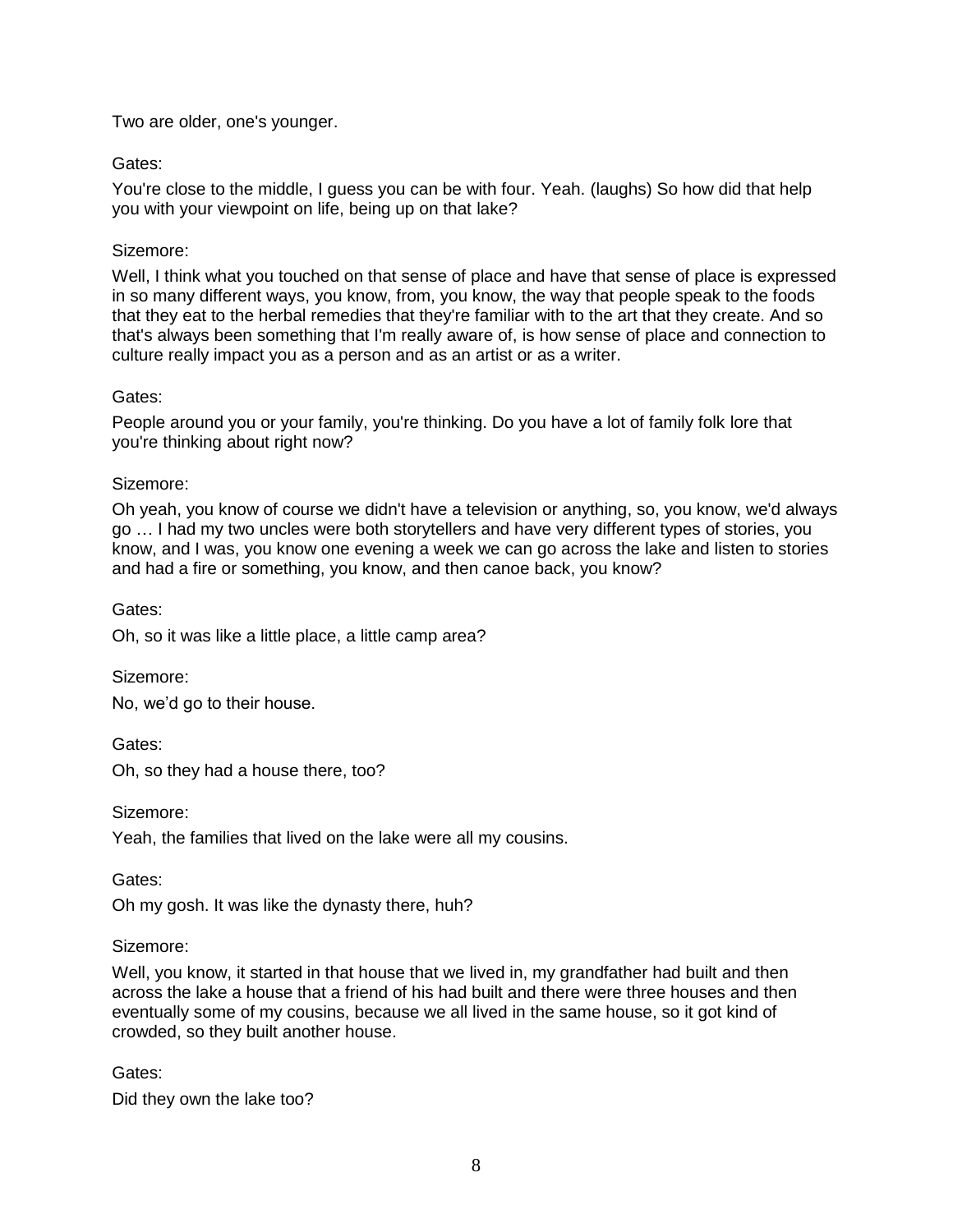No. The lake was actually owned, you know, all the rest of the property besides our little homestead areas was owned by a woman who lived in New York and came up only very rarely. And she was kind of a philanthropy activist woman and it was, it was sensational, but as long as she was alive, because she lived, you know, she owned all the lake and so it was just wild. But then when, when she passed away her heirs sold it off. So now it's still not, you know, really crowded, but it was, you know, to me, it's, it looks like, oh my gosh, there's so many houses there.

Gates: Do you still go up there?

## Sizemore:

I haven't been up for several years, but whenever I go up to that part of the country, I was go out.

## Gates:

Do you still own the house?

## Sizemore:

No. No. In fact, there's only one set of cousins that still owns the house that they, that they lived in.

## Gates:

You talked about sailing one time. Did you used to sail there or in the ocean?

## Sizemore:

We had at one point we had those, I think they were called sunfish, you know, the little bitty, sail boats, you know, flip over real easy. I never had one, but you know, some of my cousins and brothers had them and, you know, so we'd go out in those, you know, but so far it's going out in, in actual sailboats. I went out with, you know, cause during the winter we lived in Massachusetts and a lot of my friends had sailboats out on the coast there and we'd go out there. I never really learned how to sail very well. But I'm a great passenger.

## Gates:

I'll try and get you out on mine sometime. I took Nancy Atcher out the other day.

## Sizemore:

Oh, I bet she loved that.

# Gates:

Yeah. We had a nice wind for about 20 minutes. It was good. So you're Massachusetts and we're about in New Hampshire was that lake? Was it the middle or the coast?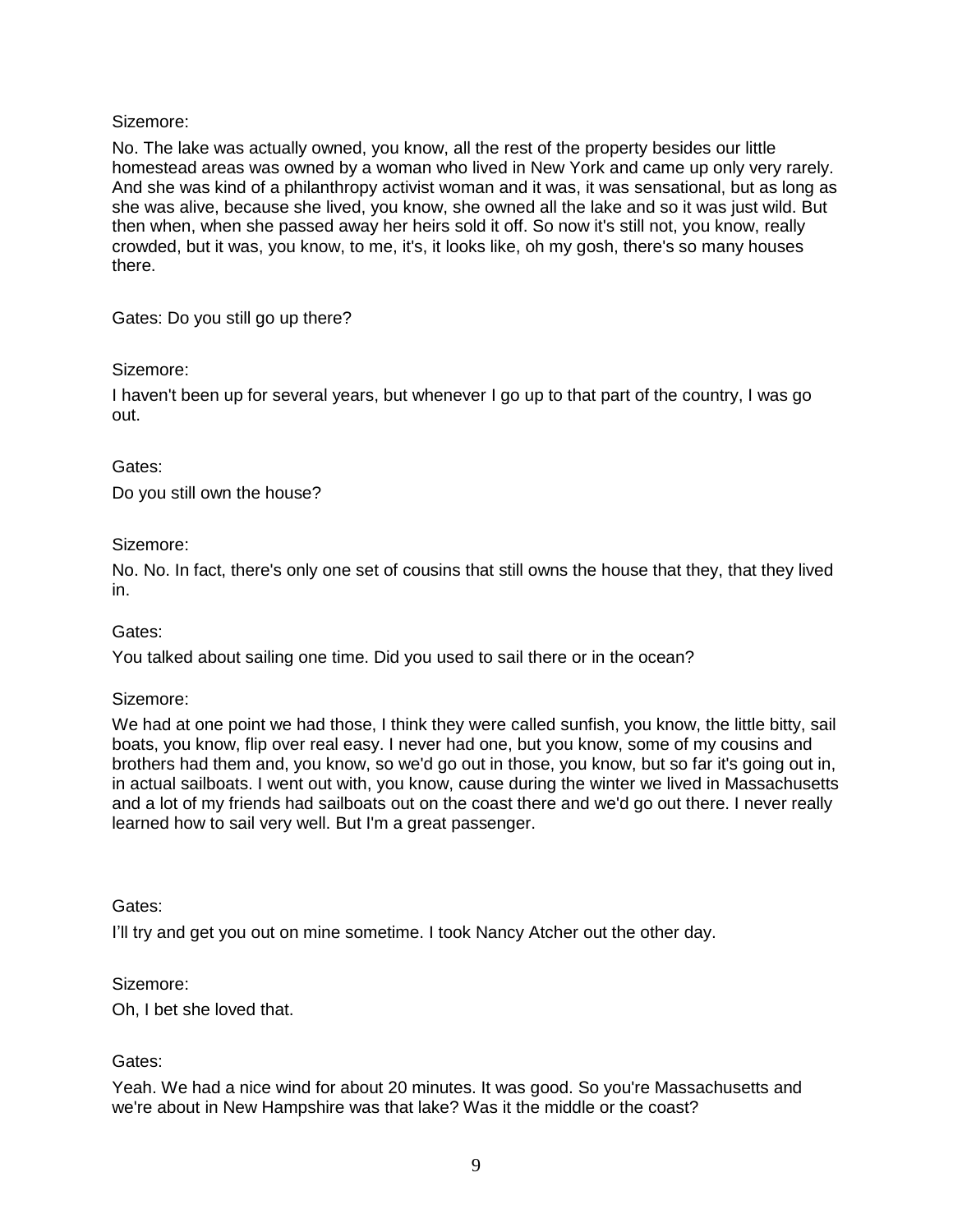It's the Southern end of New Hampshire, there and it's interesting because it's in the Appalachian Mountains and it's, you know, like there's so many similarities in terms of like you know, the stories that people tell. I came down here and it was the same stories, just different character names.

Gates: Really? Like what?

## Sizemore:

Oh, like the light on, you know, the mountain, whether it's Clark Mountain or Brown Mountain or whatever, you know, the light that travels across, you know, and the ghost that carries it, you know, those and then even some of the more obscure Jack Tales we're real similar to some of the stories that I heard. But usually the character in that story was somebody named Bert.

Gates:

Yeah. And those are stories your uncle told you?

Sizemore:

Yeah, that my uncle told or that were…

Gates: Did they all grow up in that area?

Sizemore:

No. No. They grew up in upstate New York.

Gates:

Okay. Which is not that far away, I guess. But similar culture, mountain, kind of the mountain culture. Appalachian.

Sizemore:

Yeah. A little less rural. Yeah.

## Gates:

Well, I was wondering if you felt like you were an insider to that, or you were exploring other people's culture when you were up to the lake?

## Sizemore:

Well I guess, I guess both because the culture that was around us, you know, that it was in town and stuff, you know, that it was different, you know? And the dichotomy there, I think is, has grown more pronounced over the years because now there's a lot of people that live on the lake as vacationers. And so they have, you know, this kind of vacation lake culture, which is very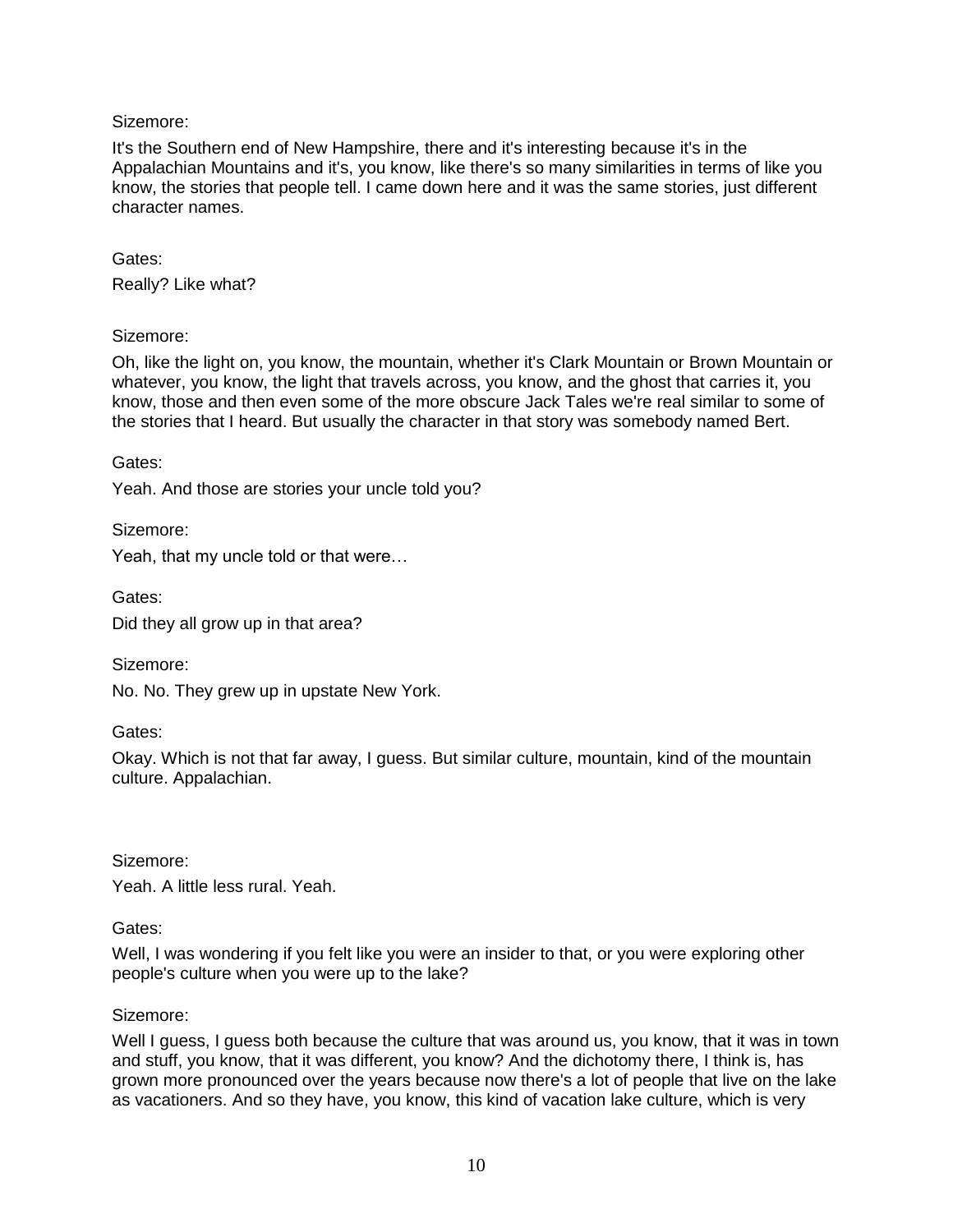different than the, you know, the surrounding culture. And yet there's, there's this kind of, it's kind of morphing, you know, because there's more direct transportation. I mean, there's, you know, not from our lake, but from some of the lakes up there, there's, you know, it's not that far to get a bus to ride down to Boston and people actually commute from there, you know you know, not again, not my, not the lake that I was on, but, you know, lakes a little further to the south. So there is, there's more of a melding, I think, of the cultures now, but back then it was, it was like we had our own culture on the lake. And then there was, you know the culture in town that, you know, we were kind of a part of, but kind of an outsider part of.

Gates:

But you weren't like these people now we're just coming up for the summer and were outside of the culture, you were somewhere in between.

Sizemore: Somewhere in between.

Gates: Sounds pretty cool.

Sizemore:

Because we had friends in town they'd come out and, you know, go fishing and stuff, you know?

Gates:

But you were there for long periods too.

Sizemore:

Yeah.

Gates: Like three months, four months?

Sizemore:

Well, we were there every summer for three months. And then a couple of years when I was a kid we'd lived there year round though. We didn't live on the lake because we were little in it, you know, it would have been really difficult, because of the, you know …

Gates:

It sounds a little bit like Walton's pond.

Sizemore:

Yeah.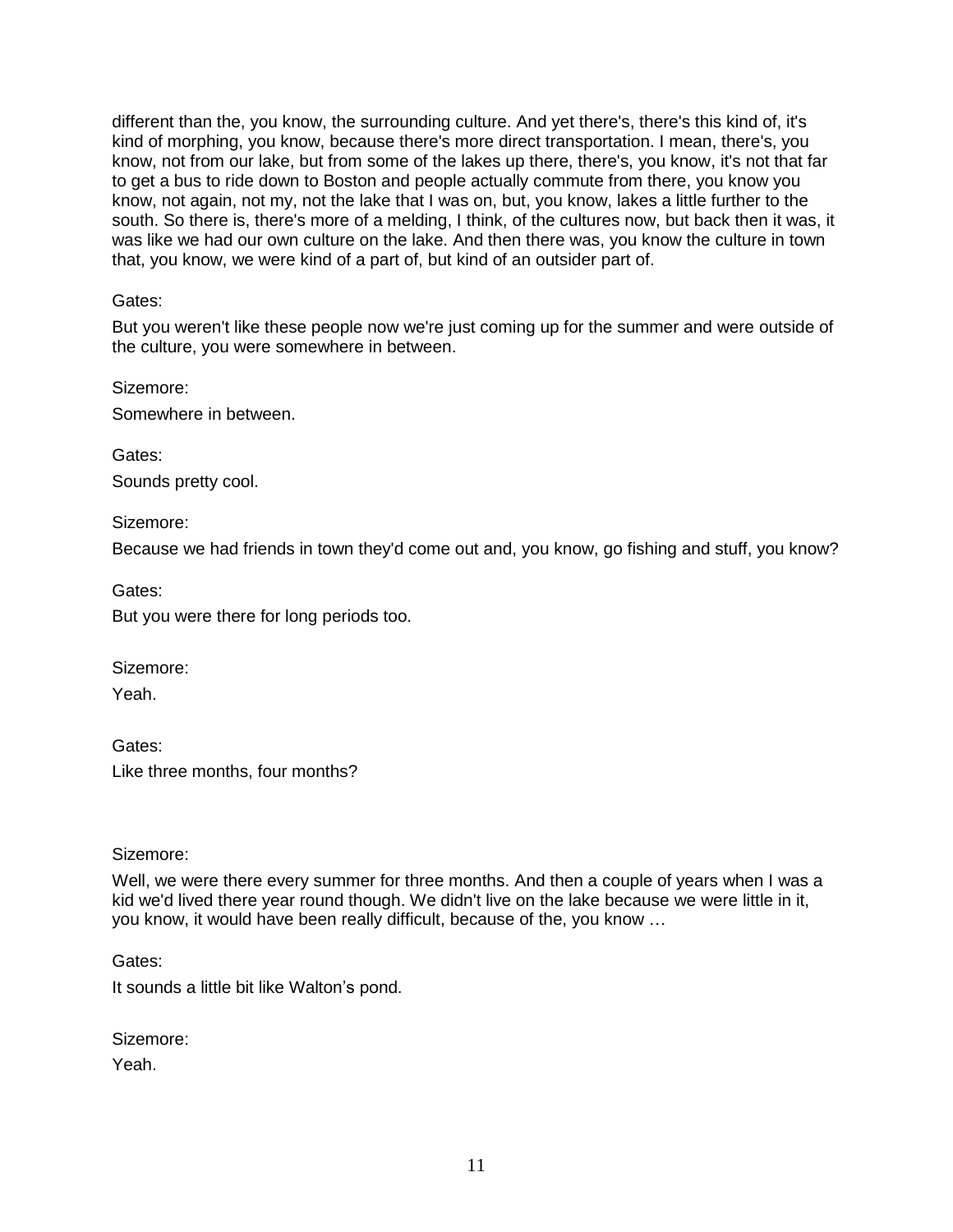You had a bathroom though, and all that stuff. Right?

## Sizemore:

We had running water year round, but in the winter time we did the running, you know, we would bring it in buckets up from the lake.

## Gates:

Oh, really? Because the water froze?

## Sizemore:

Because the water froze. Yeah. because the lines that we had where there was a pump house, but the lines were above ground and to get them put into the ground would have, would have been a really major thing because it was kind of a rocky cliff that we lived on.

## Gates:

So, I'm envisioning you and Dennis living there in the winter time and what made you go there?

## Sizemore:

It was awesome. I mean, it was like we'd go weeks and not see anyone. There was a guy that would come once in a while with his sled dog team and we'd see them on the lake cause he liked to go out there and, you know, we we'd see him from a distance, but that was pretty much it. And it was just beautiful.

## Gates:

You guys want to get away from it all by going out there? Or was it like an extended honeymoon? (laughs)

## Sizemore:

(laughs) It was just a beautiful place to live. And we had, you know, I had to kiln there and I had a…

Gates:

Oh, you had a kiln?

## Sizemore:

Yeah. And you know, and Dennis built a little forge and, you know, we did a lot of writing and you know, it was, I mean, it was, and I remember one year during the kind of the early, early years of when crafts were, you know, the big thing, you know, one way that we found that was a really salable items made with glass wind chimes that we would make out of bottles, we'd slice the bottles up and melt them in the kiln and hang them, you know? And, and I remember one year making trunk loads of those wind chimes and then hauling them out to the road and getting in our truck and driving down to Florida because Florida was a great market for those things, you know? So we'd take them down once a year. We'd make a big trip down to Florida and go around all the shops and, you know, get orders and sell what we had and that, you know, we'd sell enough to pay for the trip.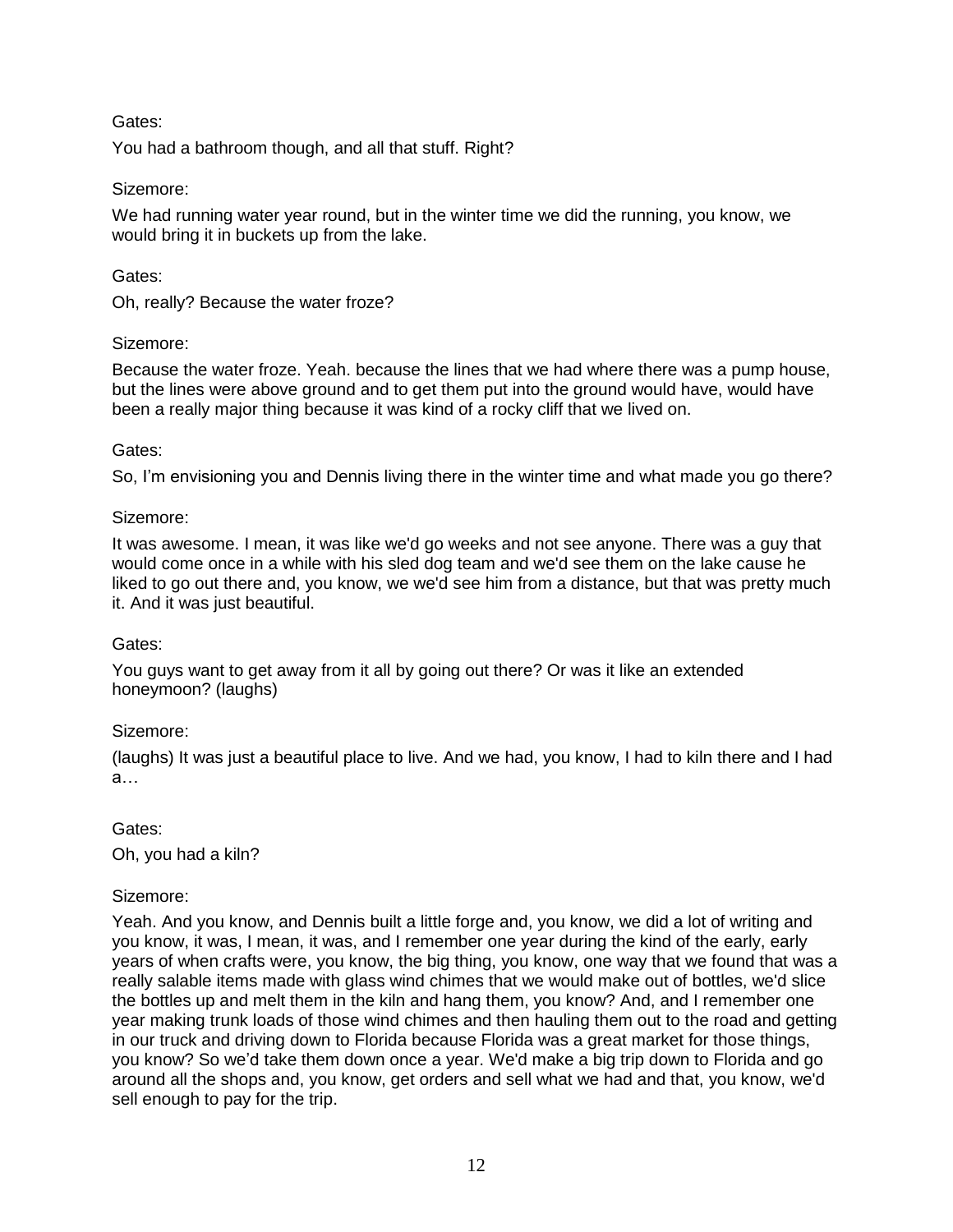Where'd you stay when you were down there?

Sizemore:

We just, you know, kind of camp out here and there.

Gates:

You gave me some wind chimes, are those the same ones?

Sizemore: The same ones. Yeah.

Gates:

Oh, I thought you had just started that up when you gave those to me. I didn't realize that was a part of your ancient history.

Sizemore:

Yeah. That was, you know, our economic mainstay for many, many years.

Gates: Coca-Cola and 7Up and things like that?

Sizemore:

Coca Cola and 7Up are not very good bottles to cut.

Gates:

Oh, well you had given me orange…not orange, green.

Sizemore: Green. Yeah, no wine bottles are great.

Gates: Oh, wine bottles. Okay. Yeah.

Sizemore: Wine bottles are terrific. And Sprite bottles

Gates: Sprite, but not 7Up.

Sizemore:

7Up has, you know, has a baked on label. Oh. So that, you know, messes it up when it's fired it discolors, it clouds the glass.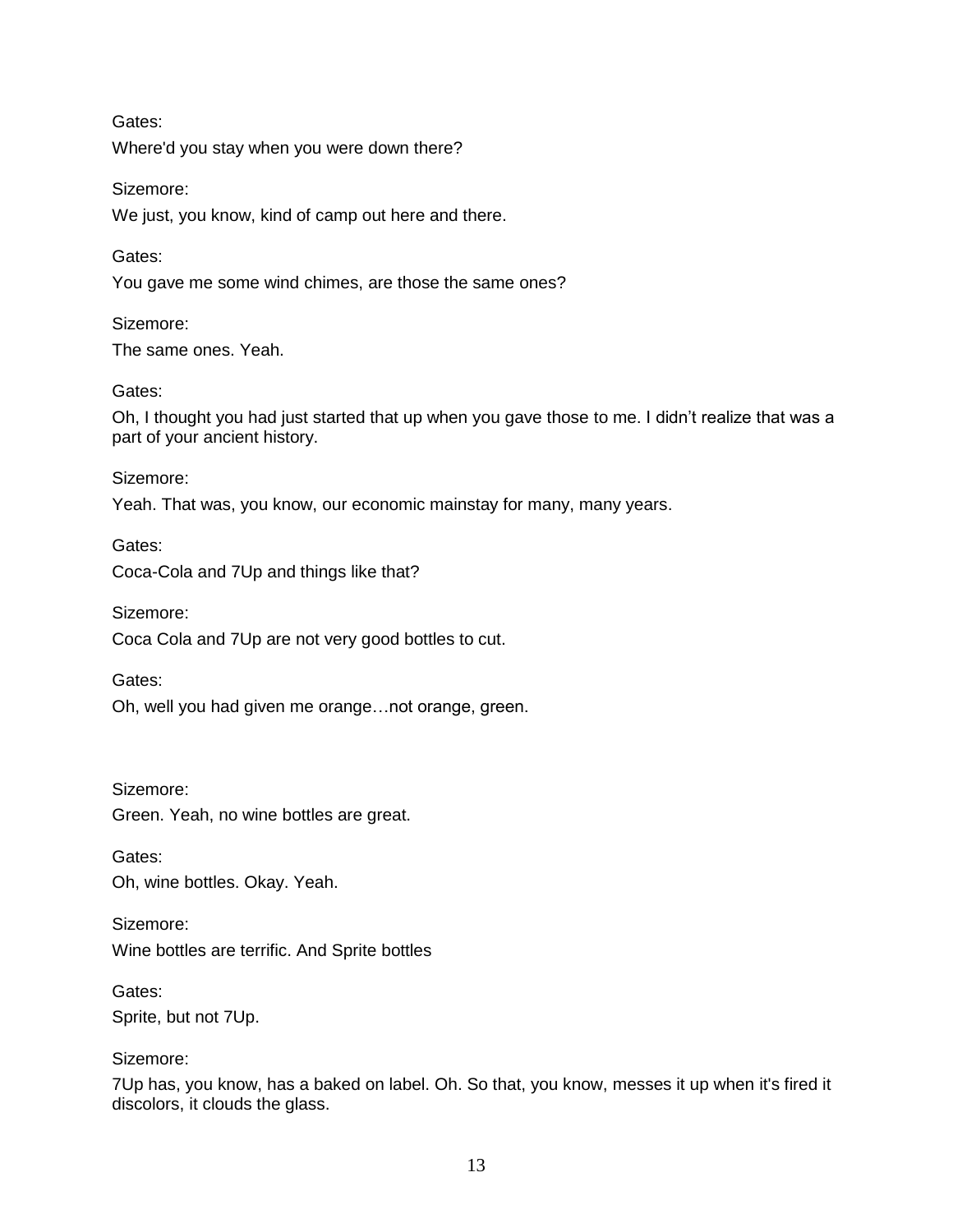So that was kind of your moneymaker, but what other kinds of pottery you do?

## Sizemore:

I did more enameling than pottery. Sometimes I would use a combination of screen printing and then put like a layer of clear enamel over that and then, and then color it with other enamels on top of that, you know? So it was mostly like wall hanging kind of things. Wall art.

### Gates:

We didn't talk about your high school or grade school or anything like that. Is there anything we should talk about?

### Sizemore:

Not necessarily. (laughs) I did leave high school earlier than most people did, but I did eventually get a diploma.

### Gates:

Oh, why did you do that?

### Sizemore:

I was kind of bored. I had taken all the courses that they had except for one English course. And so what I did the summer after my junior year, I took two courses…summer courses at Boston University. And then I sent those back to my high school and they gave me a diploma. So then I went to France for a year and…

#### Gates:

You went to France. By yourself?

## Sizemore:

Yeah. I went to the University of Bordeaux. They have a program for foreign students. So I went there for a semester and I went to the University of Barcelona for a semester.

Gates:

Wow. How'd you get into those places? It sounds like you were a genius.

## Sizemore:

Oh yeah. I was a genius. (laughs) I mean, to get into their foreign studies or it's not foreign studies, it's studies for foreign students. To get into that program is it's pretty much you register. I mean, there's a little bit of an acceptance. But it's not terribly difficult.

Gates:

Now, this is in the sixties?

Sizemore:

This was in yeah, the late sixties.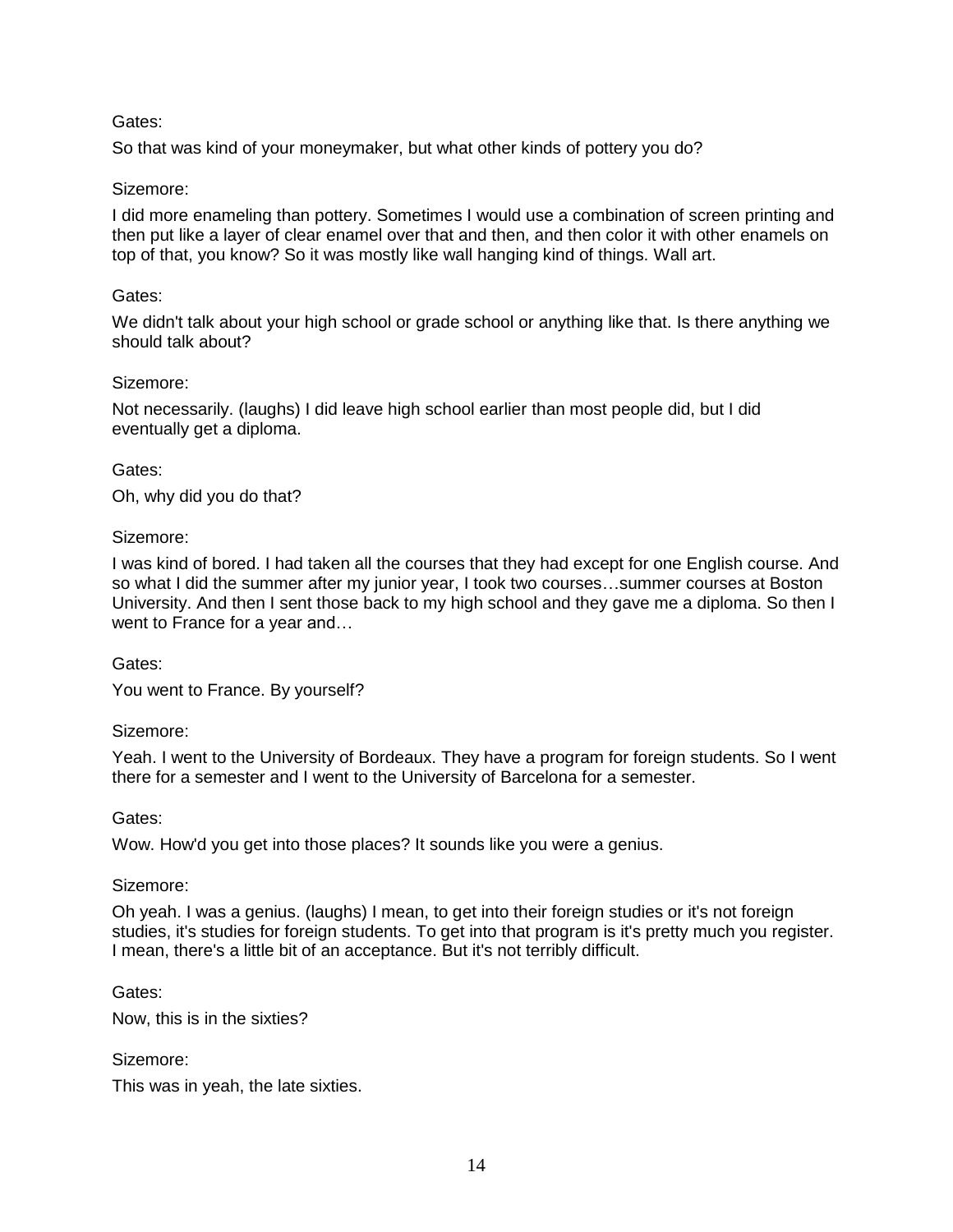Was there any political reason you went over there?

Sizemore:

No.

Gates:

I mean the wars going on, I thought maybe…

## Sizemore:

No, you know, it was not on my first time over, but I'm a second time over when I was living in Paris and that was going to an Alliance Francaise there which is a school basically for foreign students to come and study French language and culture. But I was there during, when they had their riots there in Paris, you know, so that was, that was kind of exciting, but ...

Gates:

Did you stay out of it or were you in the middle?

Sizemore:

I didn't really know it was going on until I was as riding the subway into my classes and they sealed the subway and filled it up with tear gas. And when you'd run out, they'd hit you on the head with… so that was kind of my introduction to protests. (laughs)

Gates:

Did you get hit on the head?

Sizemore:

I did get hit on the head. Yes. But I wasn't arrested, but I've never been a big fan of crowds or protests since then, you know, just…

Gates: How old are you?

Sizemore: How old am I now? I'm 70.

Gates:

You were born in what year?

Sizemore:

1948.

Gates: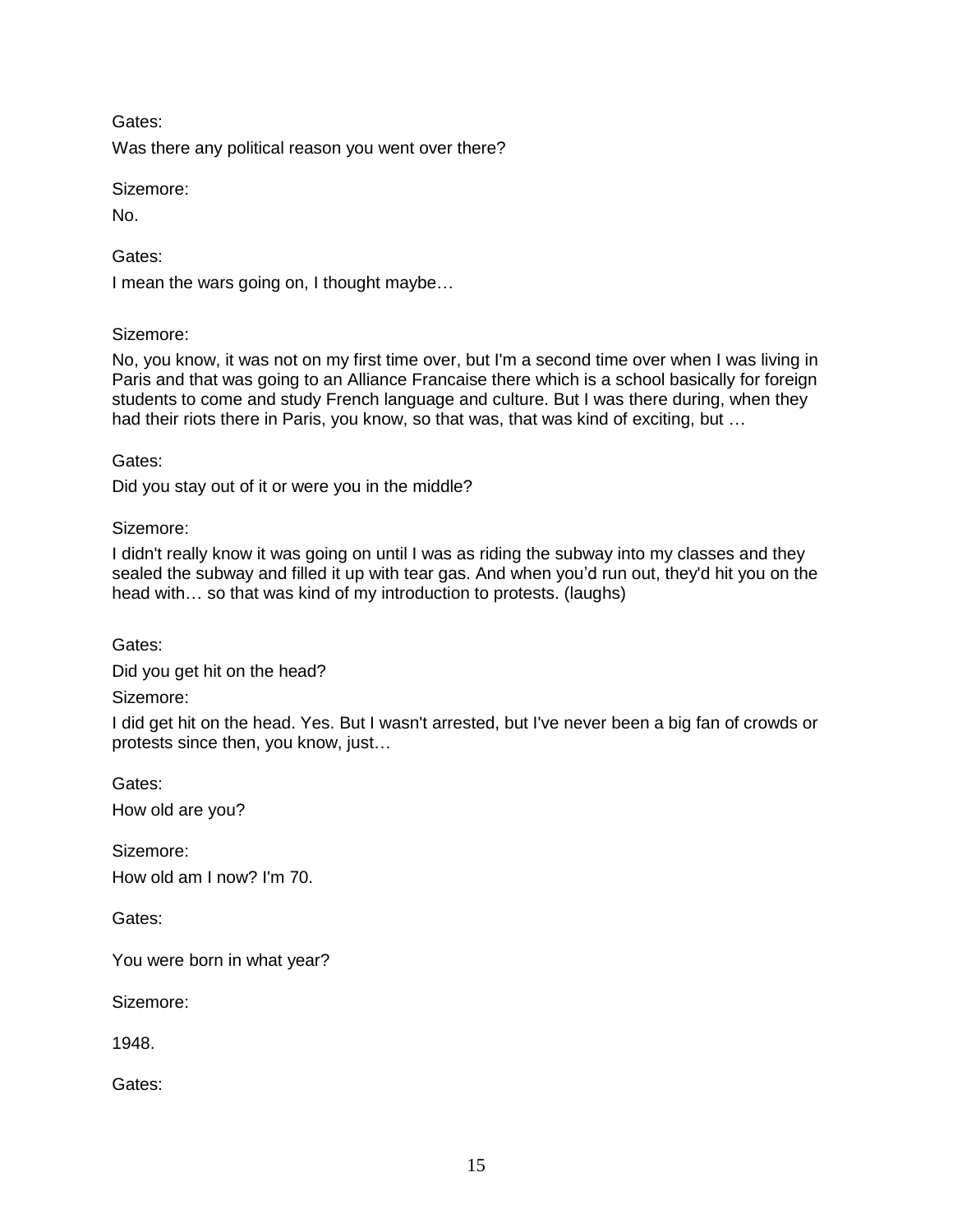1948. Okay. You're only two years older than me. I always thought you were really wise, but…(laughs)

## Sizemore:

I am really wise. (laughs)

## Gates:

Yeah. A lot wiser than me. That's pretty neat. You went over there by yourself and what did you want to do?

## Sizemore:

Learn French and study the literature. There's a lot of French literature that I really like.

## Gates:

Really? What kind of…

## Sizemore:

I like Jean-Paul Sartre, you know, and I actually like some of the romantics, you know, but…

# Gates:

So what got you into writing?

# Sizemore:

It's always been a part of my life. I can remember being really young and wanting to learn how to, how to write so that I could write my stories. And I would just always I found it a great way to have kind of a parallel life, you know, kind of an imaginary life. And then also, you know, for shorter things, for like poetry or something. And I find it that it's… I always talk about this…You know, I'm a teaching artist. I go into the schools a lot. And so I always talk to the students about, you know, to me writing poetry, it's about either some pain that I want to kind of wrap up and take outside of myself. You know, it gives me a way of coping with that or some great joy that I want to capture and save. And you know, and some people do that, you know, with paintings and some people do it with pottery and I just do it with poetry, but I like for young people to realize that they can use the arts, whatever art form they are into as a way of not only communicating, but a way of kind of regulating their own life and you know, dealing with, because a lot of young people are, you know, dealing with some really serious issues and they need a release and it's I think it's important to give them as many opportunities to try different types of art as possible so that they find the one that works for them.

# Gates:

So you see art as kind of a release?

## Sizemore:

That's one of the many things.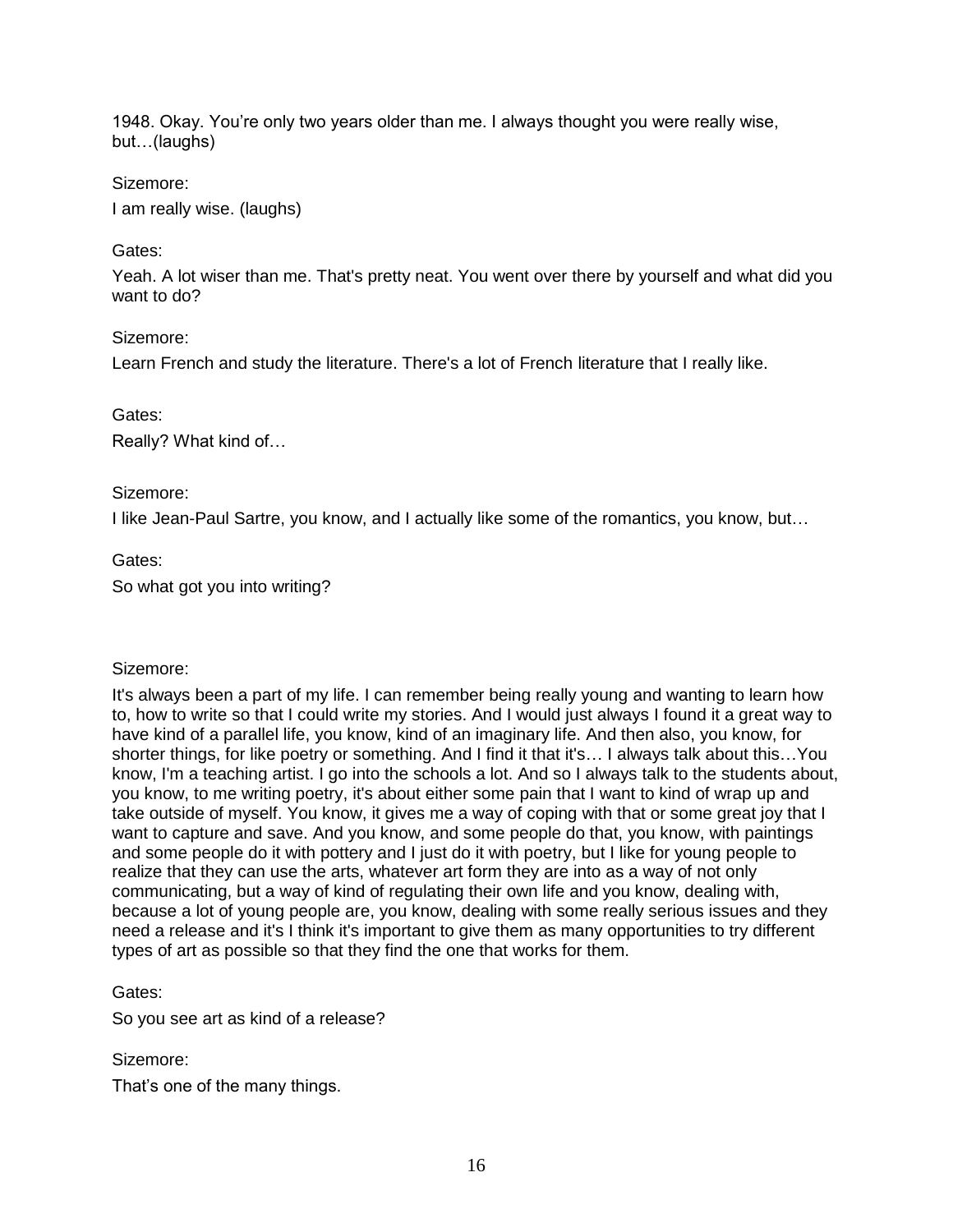Or a celebration too, it sounds like.

## Sizemore:

Yeah.

# Gates:

Was your family's divorce...Was that something that influenced you or your writing or anything like that?

# Sizemore:

Oh, yeah. I'm sure that had a big impact, you know I think that whatever you go through as a young person kind of stays with you all the way up to you're old.

## Gates:

So part of that reminds me of Madeline a little bit, because she would make this imaginary world too. And she'd sit in her room and write all these different names for people, and then she can link them together, they didn't exist but she had all these, it was like that. Yeah. It was hard for me to understand. I didn't understand what she was doing. I could kind of see it now what you're saying.

# Sizemore:

I think it's, you know, like when you, when you read a really good book, you know, you enter into that world and it's the same thing when, when you're writing it is, is that there's all kinds of things that happen in that world that never make it into your story, but that are the backdrop.

# Gates:

I mean, are you imagining this world then and just writing a little bit about it? Or does the world come alive, when you write it?

# Sizemore:

The world is alive. And I write about it. I mean, we talk about it being an imaginary world, and yet it's more, you know, there's something that happens at a certain point where the… it's beyond your imagination in a way. I mean, there are things that, that happen that you tell about that happened in this world. Now that the kind of writing that I really liked doing the most though, I have yet to completely finished the novels that I'm working on, it's historical fiction. And so it's kind of a cross between the real world that you can learn about by being in the place where the things happened and doing the research, and then having, you know, these imaginary characters that are interacting with that world. That to me is the great attraction of historical fiction.

# Gates:

I didn't know you were doing historical novels.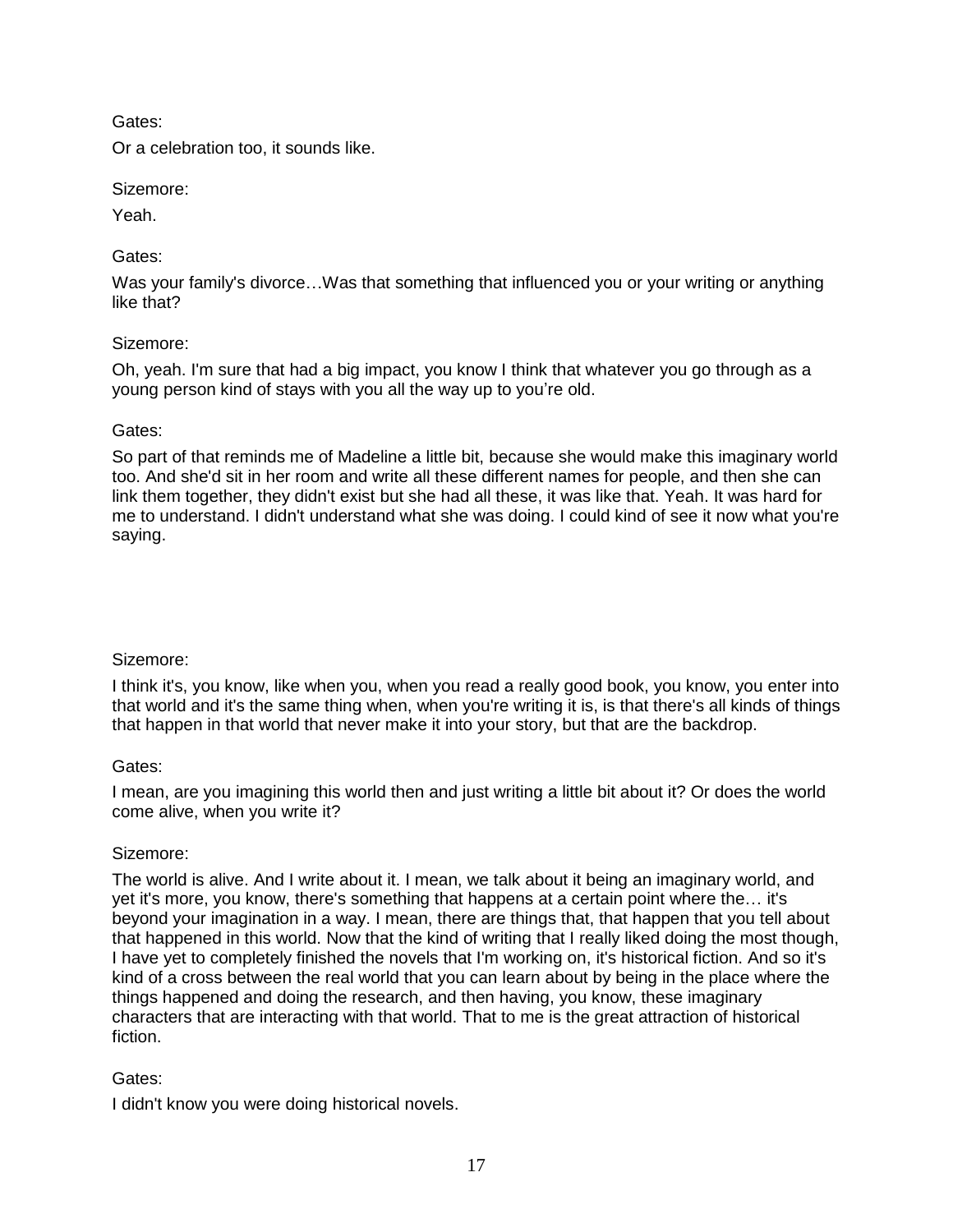Well, it's because I've never had time to finish them, but one of these days.

Gates:

What are they about?

## Sizemore:

They're actually set in Florida on the mounds that are off the coast of the west coast of Florida that were built by the Calusa. They were there when the first Spanish came over.

Gates:

Oh, so this is really almost pre-history.

### Sizemore:

No, it's historical times, but one of them set in the 1500s and one of them is set in the 1800s and the later one is during the second Seminole wars.

Gates:

So you had to do a lot of research?

## Sizemore:

Yeah. Well, but what got me interested in it was we were living on a boat off the coast of Florida and the islands out there, many of them have these incredible shell mounds on them. And and they were clearly not just middens because they weren't, you know, the structure of them was so intricate and the way that the conch shells were interlocked. And then there were areas where people had excavated into them. So it was like, what is this about, you know, so went to the library and started reading about it.

Gates:

Were they burial mounds?

Sizemore:

No, they weren't. They were mounds that were, I mean, there are some burial mounds out there, but these mounds were mostly built so that you could survive on an island through the hurricanes.

Gates:

How<sub>2</sub>

Sizemore: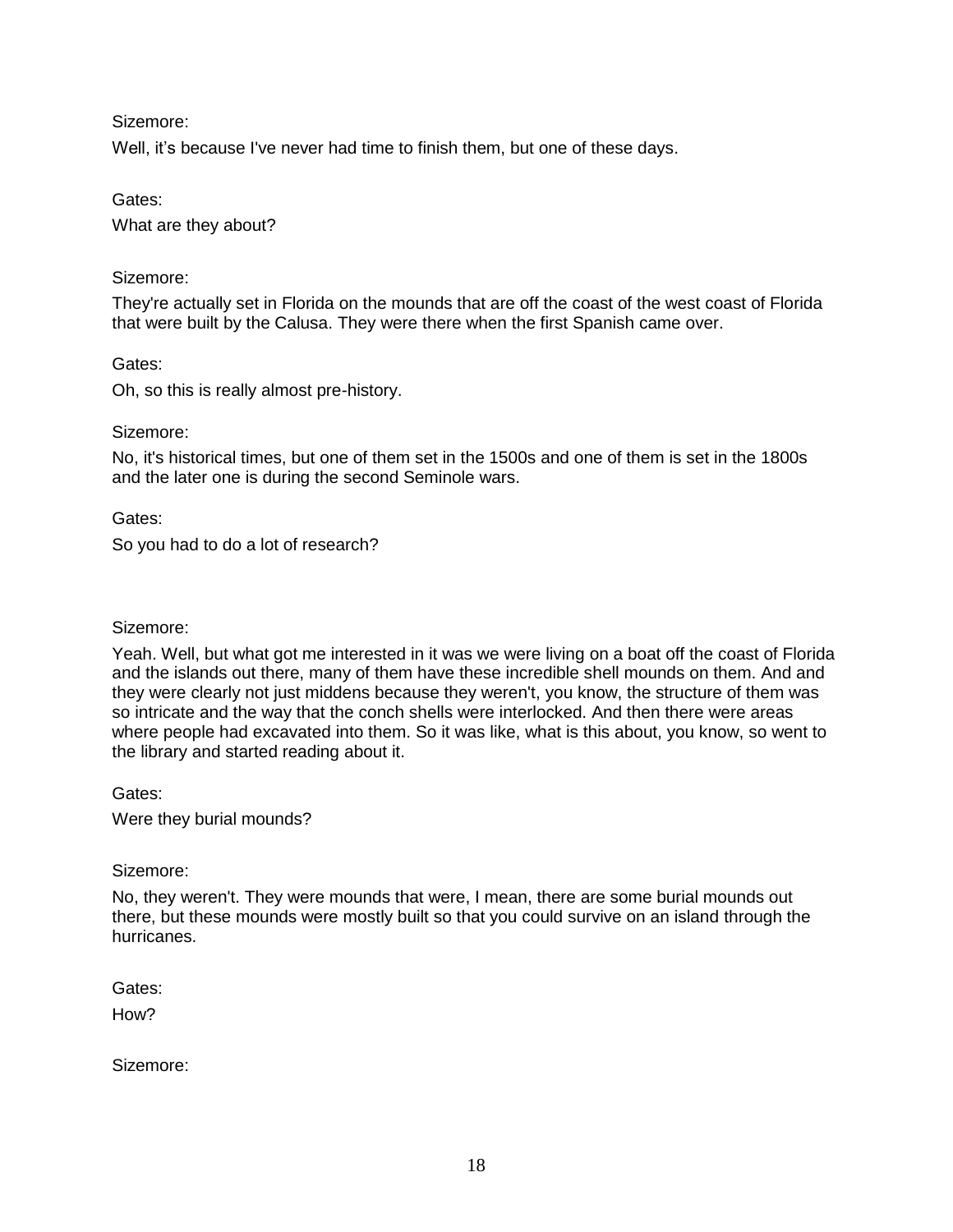Because they were built up. So, I mean, they were huge. I mean, they were like, you know, 50, 50 feet high and, and just vast. And then they had an end, the villages and the structures would be built on top of them. And then they had, like, there were canals that would come to you and they'd have fish ponds and the interior of them, you know? So yeah. Some of the, some of the islands down there are really amazing. Yeah.

## Gates:

It's pretty neat. And they, they would have their houses on top and that would give them a good foundation, but give them up above the water. I see. Okay. Yeah. And so your novels are set in that setting. And you fill them in with people.

## Sizemore:

And some, some of, some of the people are historical people, you know, people that actually, you know that there's existing writing that tells about them, you know, so it was these historical characters and then my imaginary characters interacting with them.

Gates:

How often do you think about it?

### Sizemore:

Daily. I look forward to actually, you know, retiring so that I can actually, you know, finish it because I thought I started working on those about 30 years ago when we were living in Florida and, you know, got kind of the bulk of the writing done then, but it, it just needs a lot of work in, I've just never had the time to get back to it, but I will someday.

## Gates:

That's cool. So when you were going to Paris, you were looking at writing then too. Were you writing then?

Sizemore:

Yeah, yeah.

Gates:

Poetry or?

Sizemore:

Poetry and some fiction. More poetry.

Gates:

Was the idea of getting them published or was it just for yourself?

Sizemore:

Both, I guess, you know, I mean, I've published a fair amount of my poetry over the years but usually when I'm writing them, that's not why I'm writing them.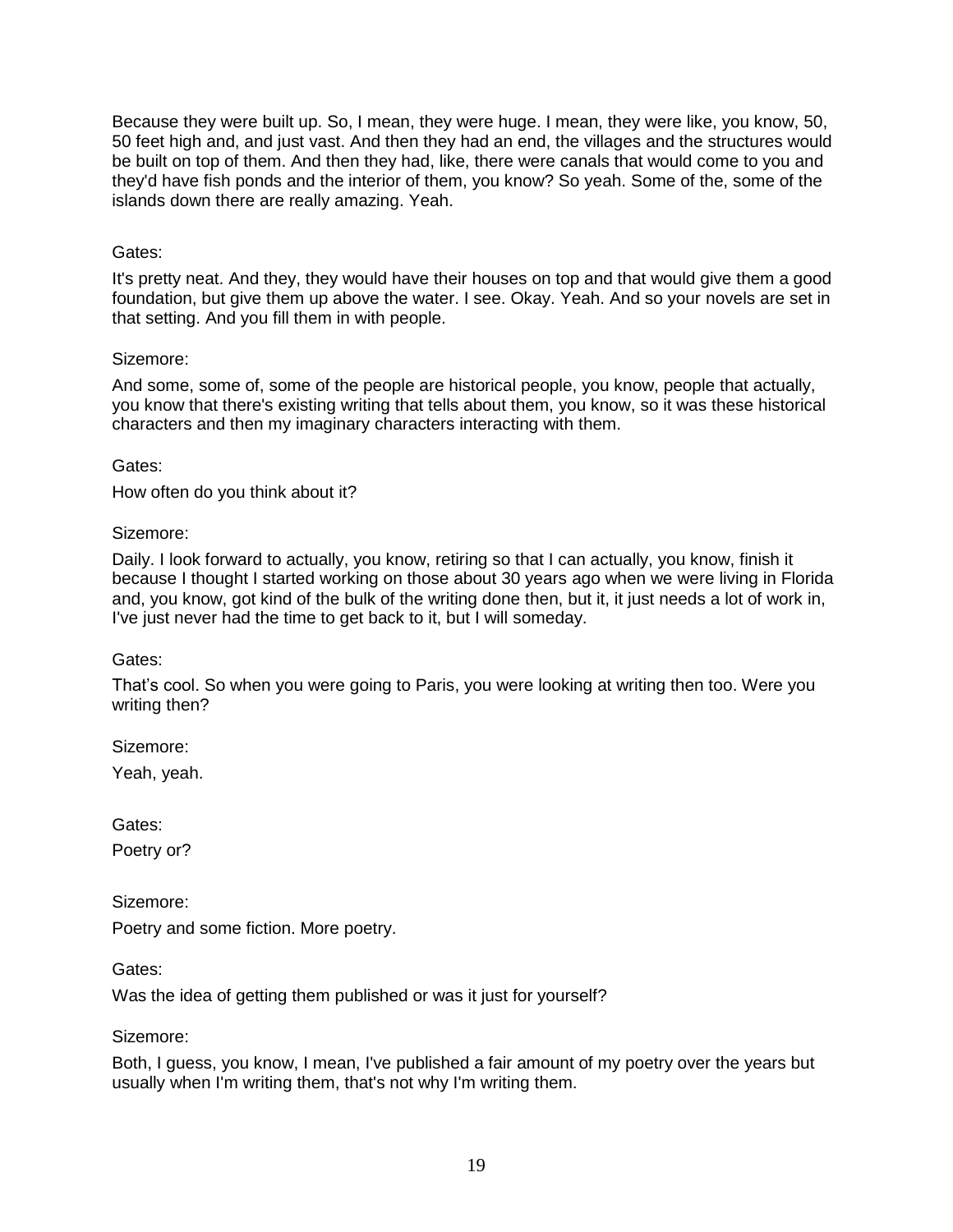Yeah. I keep going back to Paris because I can see you in your mini skirt, walking in Paris with a little beret on.

Sizemore:

(laughs) I was really cute. I was cute.

Gates:

You got some pictures, I guess.

Sizemore:

I don't know if there's any that still exist.

Gates:

So that was pretty eventful then for you living there?

## Sizemore:

Yeah. I think the travel is really good because it's good to see how other people respond to you as an American is just, you know, that in itself is an education, but then being there long enough to become immersed in other cultures and other points of view and, you know, I mean, France and Spain, they were more different than I expected them to be. But I also lived for a while in Turkey and that was way more different, you know what I mean? It was, and I think it's, even if you just, you know, have the opportunity to travel through briefly, it's important to do, but if you have the opportunity to stay for awhile, it's…

## Gates:

I've been teaching some community college kids at Lawrenceburg Community College, about folklore. And I'm trying to talk about when, where they've traveled and none of them had done anything like you did, or like I did as a kid, I'm just trying to get them to think about doing that. And do you tell that the kids when you're working with them?

## Sizemore:

Yeah. And it's, you know, the world is, is, is kind of different, a little very different now than when I was kid, because some of the kids that I work with it may never have traveled or never have they might never have the opportunity to travel. They've got virtual friends in other places that they interact with. And so that's, you know, I mean, it's, it's interesting, you know, I think there's still a huge benefit to actually physically traveling, not just virtually, but it's interesting, you know, to kind of see how that's become a part of people's lives.

# Gates:

And so you were in Paris and Spain and Turkey, different times of your life. Did you meet your husband in Turkey?

Sizemore:

I did.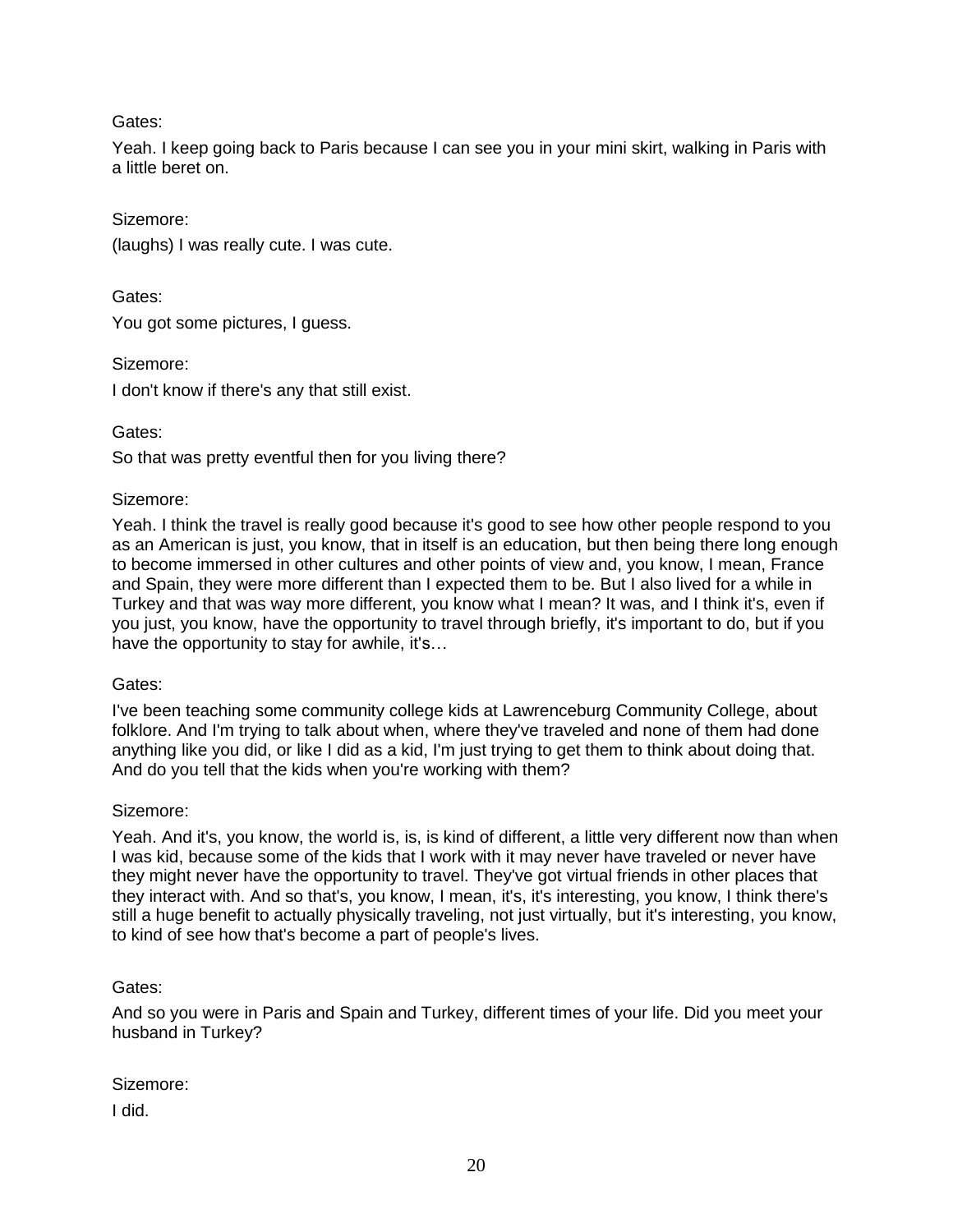Yeah. How'd that happen? Was that part of these years? I mean, did you go to college then?

Sizemore:

I went to many colleges. (laughs)

Gates: Okay, which ones? (laughs)

Sizemore:

The University of Bordeaux, and the University of Barcelona and Boston University and New York University. And then I went to Alliance Francaise, and I went to a secretarial school because my mother said, if I couldn't figure out how to do anything else, I should at least learn how to type so I could be a secretary, but I never could learn how to type.

Gates: You didn't?

Sizemore: No, It's terrible.

Gates: How come?

Sizemore:

It made my fingers hurt, you know on the old time of typewriters, you know, how you had to push down with your pinky finger to, you know…

Gates:

I'm reading an article, I guess, in New York times. Cause I'm getting it now. And it was, it was about kids should take a typing class. If nothing else, they should get a typing class.

Sizemore:

Well, I think they should take a keyboarding class. I don't know about typing. Keyboarding I can do. I just use two fingers on each hand.

Gates:

Oh, you don't do the whole thing?

Sizemore:

Well, every once in a while.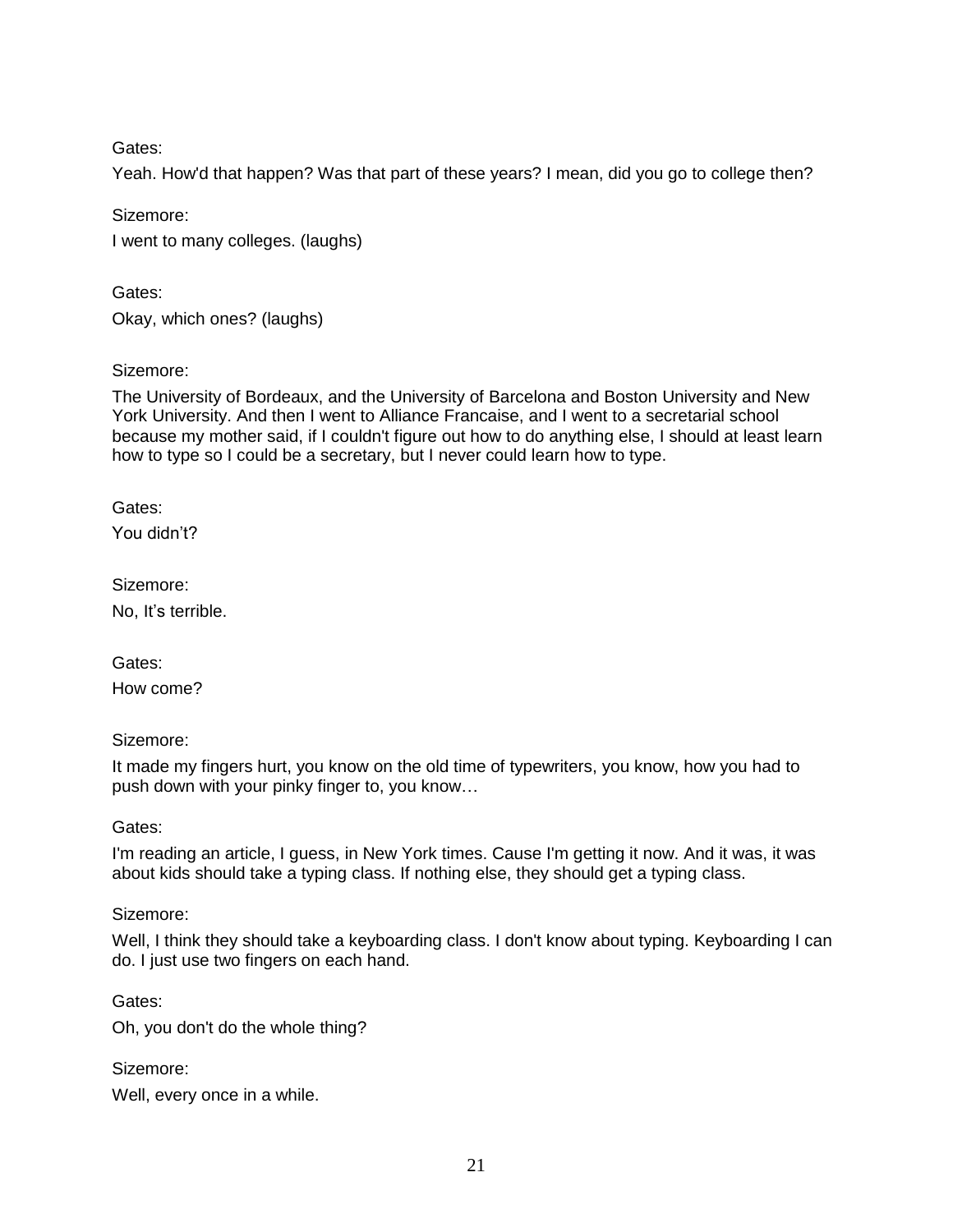Gates: But you could right?

Sizemore:

No.

Gates:

But your mom was right. She was very smart.

Sizemore:

She was, you know, she was a very wise and practical woman.

Gates:

I never heard you talk much about her since I've known you.

Sizemore:

About my mom? She was my 'shero'. She was a phenomenal educator. She was in elementary education and she was just always encouraging everyone to look and listen and think and understand and appreciate, because that was kind of her approach to education. It wasn't so much, you need to learn these facts as you need to open your eyes and open your heart and open your mind.

Gates:

How'd she get like that?

Sizemore:

I think a lot of it came from her parents. But then a lot of it was just what she'd learned from life and who she was.

Gates:

Was she religious? Or your family religious?

# Sizemore:

My family, my extended family tended to be religious. My mom, not so much. I would say that she was spiritual more than religious in the sense that she had a very personal connection with creation, but was not necessarily tied to a specific dogma of a particular, you know, church. I think she kind of tended to feel that there were many different ways of connecting with, you know, God or the creator or whatever. And that, that, that they were, that they were all valid, as long as they weren't saying that they were the exclusive way to do it. And most religions tend, tend to think that they're the exclusive way to do it. So I guess that…

Gates:

So, did she raise you that way?

Sizemore: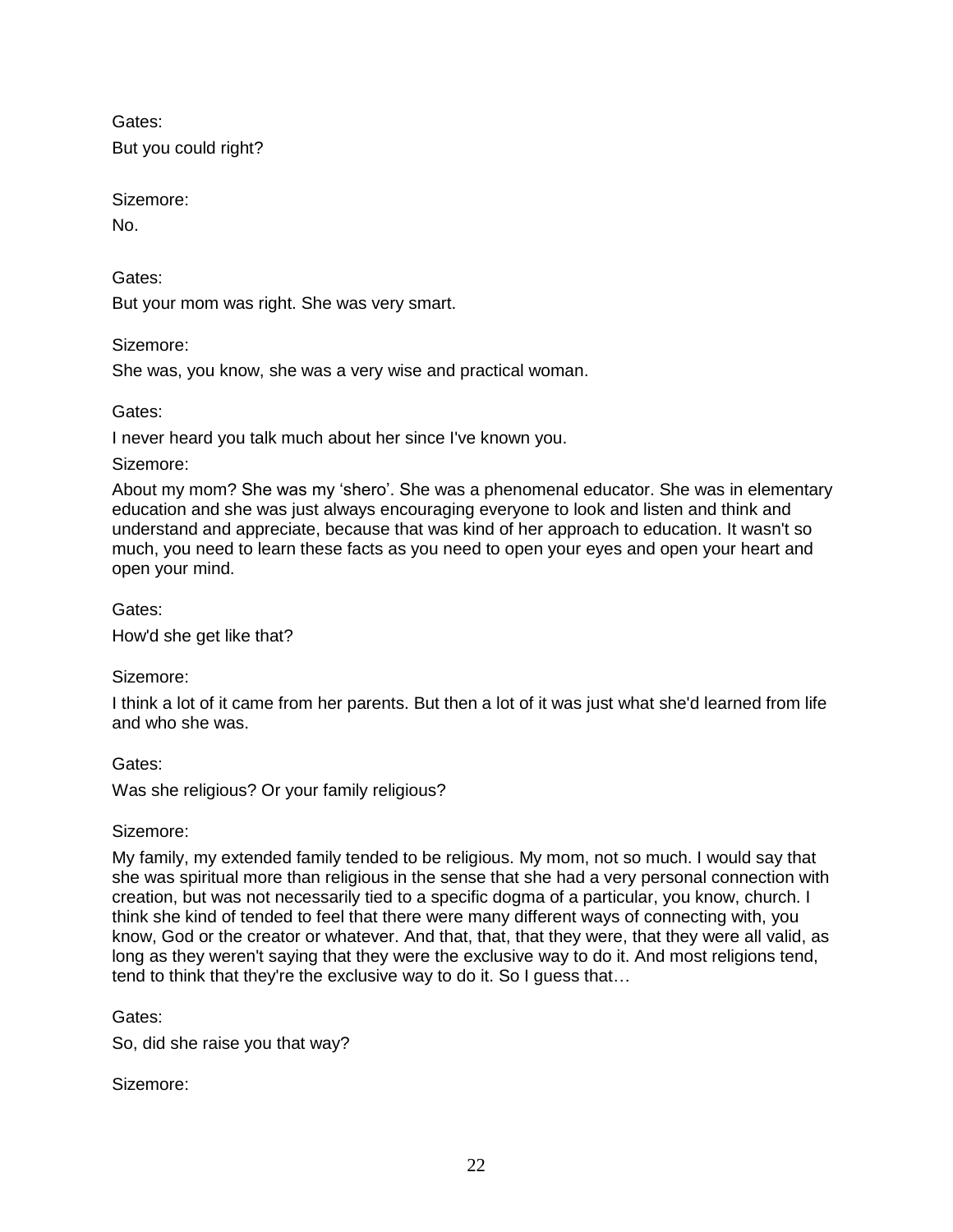Yeah.

Gates:

You and your brothers. Well, you mentioned you liked Jean-Paul Sartre. Wasn't he existentialism?

Sizemore:

Uh huh.

Gates: So did you go in that direction?

## Sizemore:

Partly. You know, I tend to be very fascinated by all the different ways that people find as… find meaning in life, you know, I've been doing, I've been doing a lot of work lately. I do a lot of work for KET developing some of the support materials to go with videos that they create. I've been working on a series this last month about the Holocaust and was rereading Viktor Frankl's Man's Search for Meaning, which I read when I was, you know, really young and, and it still resonates with me that that idea of that it's critical to find life meaningful. You know, though, it's, I think it's also really important not to impose your sense of meaning on others.

Gates:

That's kind of what you go by.

Sizemore:

Yeah. I guess

Gates:

I remember reading existentialism when I was in college and growing up Catholic, it was like a whole turnaround. Well, there isn't any God and I got to embrace that. I had a little problem with my family because of that. In fact, when my sister had her operation, everybody tweets, love and prayers, love and prayers and I said, "Well I can't really say that, but I'll come over and give you goetta". (laughs)

## Sizemore:

(laughs) That's interesting, because you know, I have that same interaction with lots of people, you know, and I actually feel fine about saying prayers because I feel like, you know, I do pray a lot, but it's probably in a different way than most people.

## Gates:

Probably more like my wife does. Yeah. You know, Janet.

Sizemore: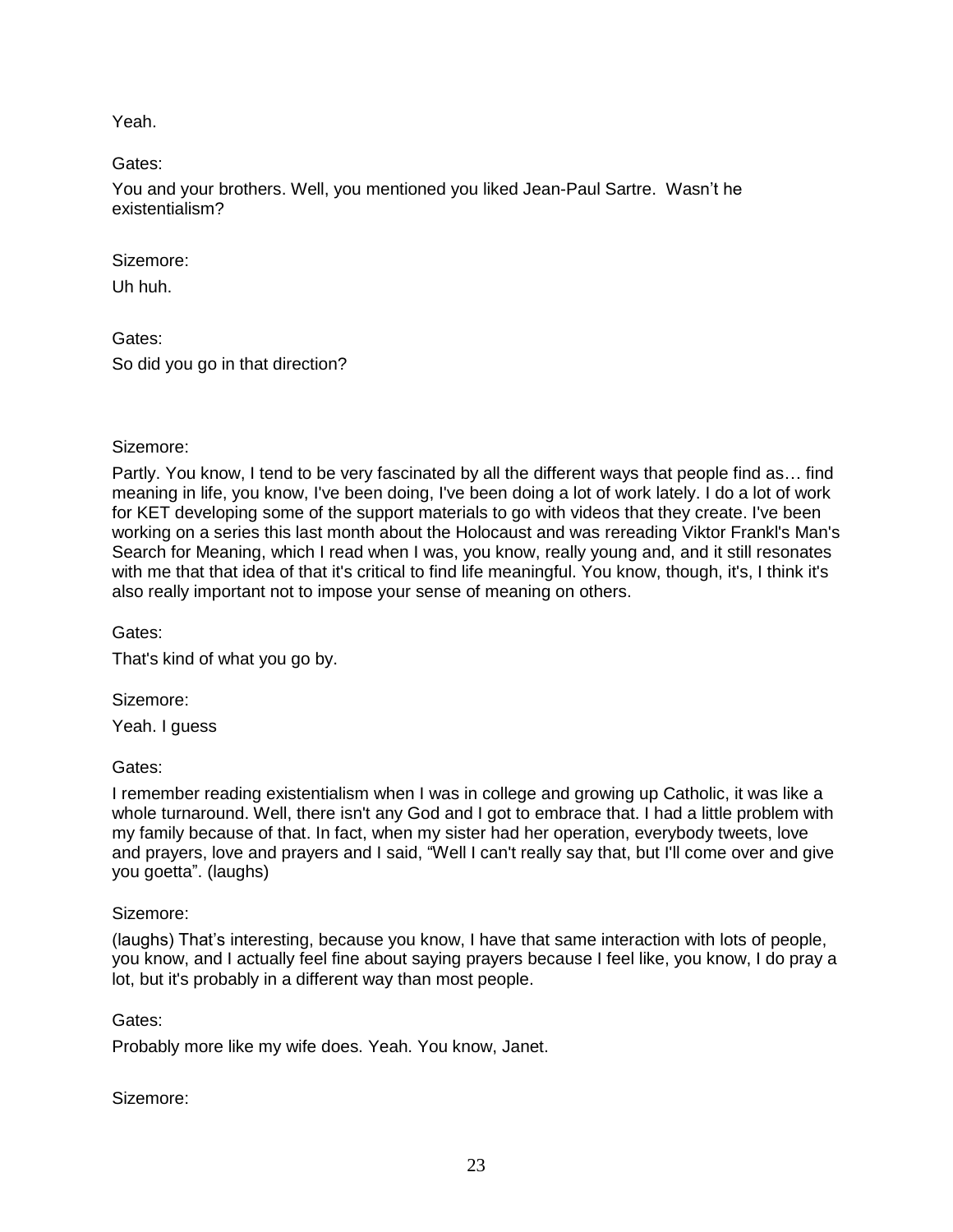Yes, I do.

## Gates:

I mean the way she looks at universal life. I kind of say that to them just to bug them a little bit. (laughs) I do say prayers too, but you know…

## Sizemore:

Goetta is its own form of prayer.

## Gates:

It is. Everybody was sick up there. I did a get a goetta about a month ago. I went to every one of my brother's and sister's house and brought them a thing of goetta. They were happy. Except my one sister wasn't there, she was in Florida, so I couldn't get it to her. Is it safe to say you went to all these universities? Did you get a degree in any of them?

## Sizemore:

I did not. Nope. Though, I did many years later through the University of State in New York, put a bunch of those credits together and take some of those college level exams and get it an associate degree so that I could at least say I had an associate degree.

## Gates:

What were you studying at all those different universities?

## Sizemore:

Life. (laughs) Life and art.

## Gates:

You seem like a real free spirit then. Was that part of the generation or was that part of you?

## Sizemore:

A little bit of both, but it's really kind of a strange thing because even though I did all those things, I'm really a chicken and I get lost really easily. So like, I won't go to Louisville unless somebody meets me at the edge of Louisville and takes me in and…

## Gates:

Well, it is kind of complicated neighborhoods.

## Sizemore:

Yes. It's very complicated, you know? And like when I go to Lexington, there's one place in Lexington I can drive to and I park there and then I walk, you know, so and I have daily moments of panic when I think of I'm lost someplace.

## Gates:

Where does that come from?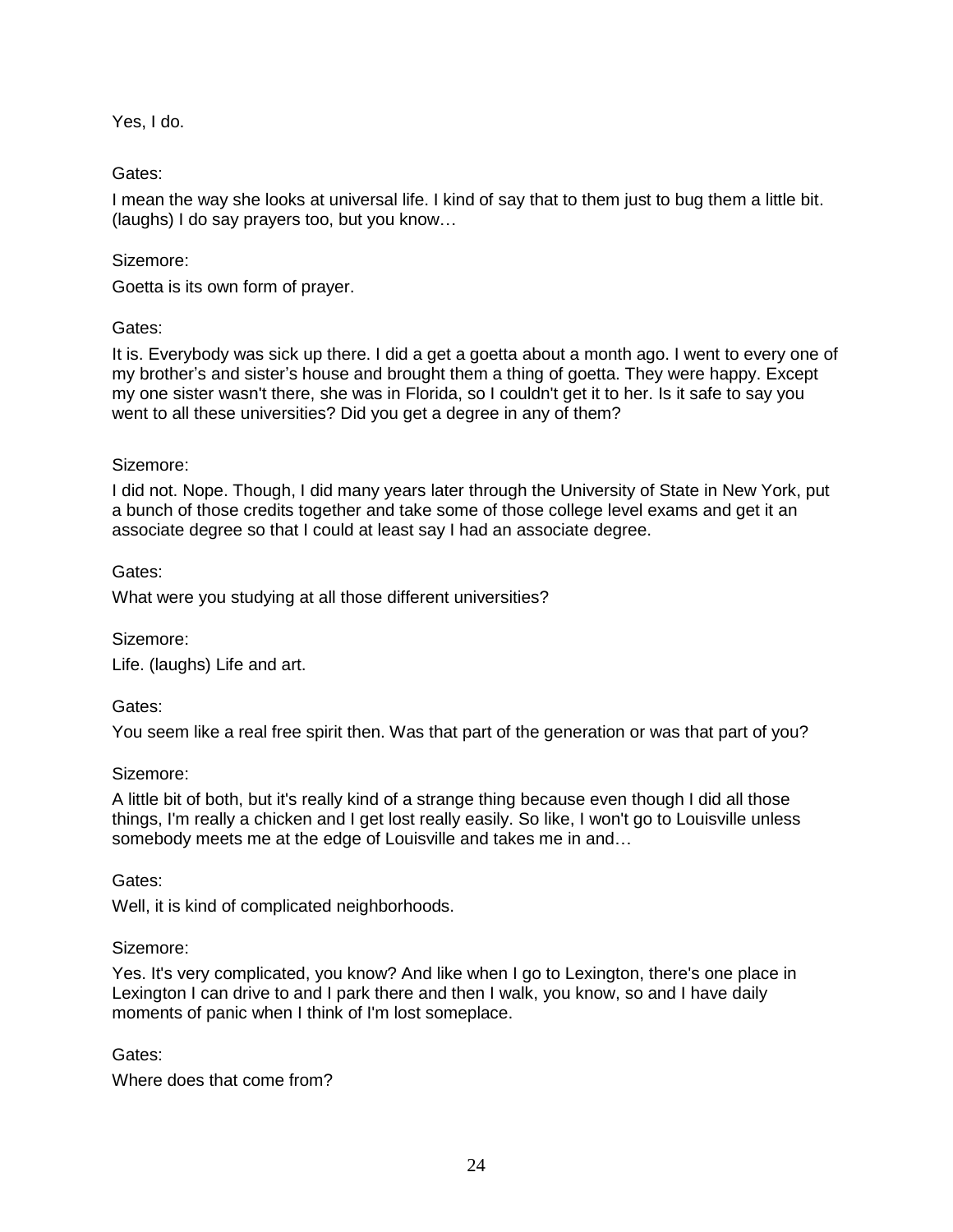It comes from, I believe, having sensory, integrative dysfunction, it's really difficult for me to…

## Gates:

Sensory what?

## Sizemore:

Integrative dysfunction. It's like, I have really hard time remembering my right, my left. That's why I wear a ring and a watch, so I can, and then I'll also have to go, let's see, my watch is on my right hand, which is, you know, cause you've, anyway…

## Gates:

I've when I was younger, I always had a birthmark on this one. So I knew this was my right, but yeah, but that was a condition you're saying as people could have.

### Sizemore:

Yeah. It's people that are, you know, part of it is, is having a really bad sense of direction. But it's also things like it's really difficult for me to walk backwards. And so then trying to drive backwards is, I mean…

### Gates:

How often do you drive backwards?

## Sizemore:

Well, you know, like if you're trying to back into a spot, you have to drive backwards, you have to back out of your driveway. But I mean, I'll back up a little bit and then I'll get out of my car and walk around…

## Gates:

I knew that about you, but I didn't know why. Now I understand. I can see that Madeline, I keep bringing her up because I keep thinking of you and her sometimes.

#### Sizemore:

Yeah, I love that child.

#### Gates:

But she had, I mean, we went camping to River Gorge, went hiking and Barbara and I were lost, but she knew exactly where we were.

#### Sizemore:

See, you know, when I met Dennis, I asked him something about where something was, and he pulled out his compass and I was like, I'll take him. (laughs) And Robin's like that too. I mean, we went to Boston when she was seven and we got off the airplane in New York and I was like w-where, w-where, where, where should we go next? You know? And she just took off, you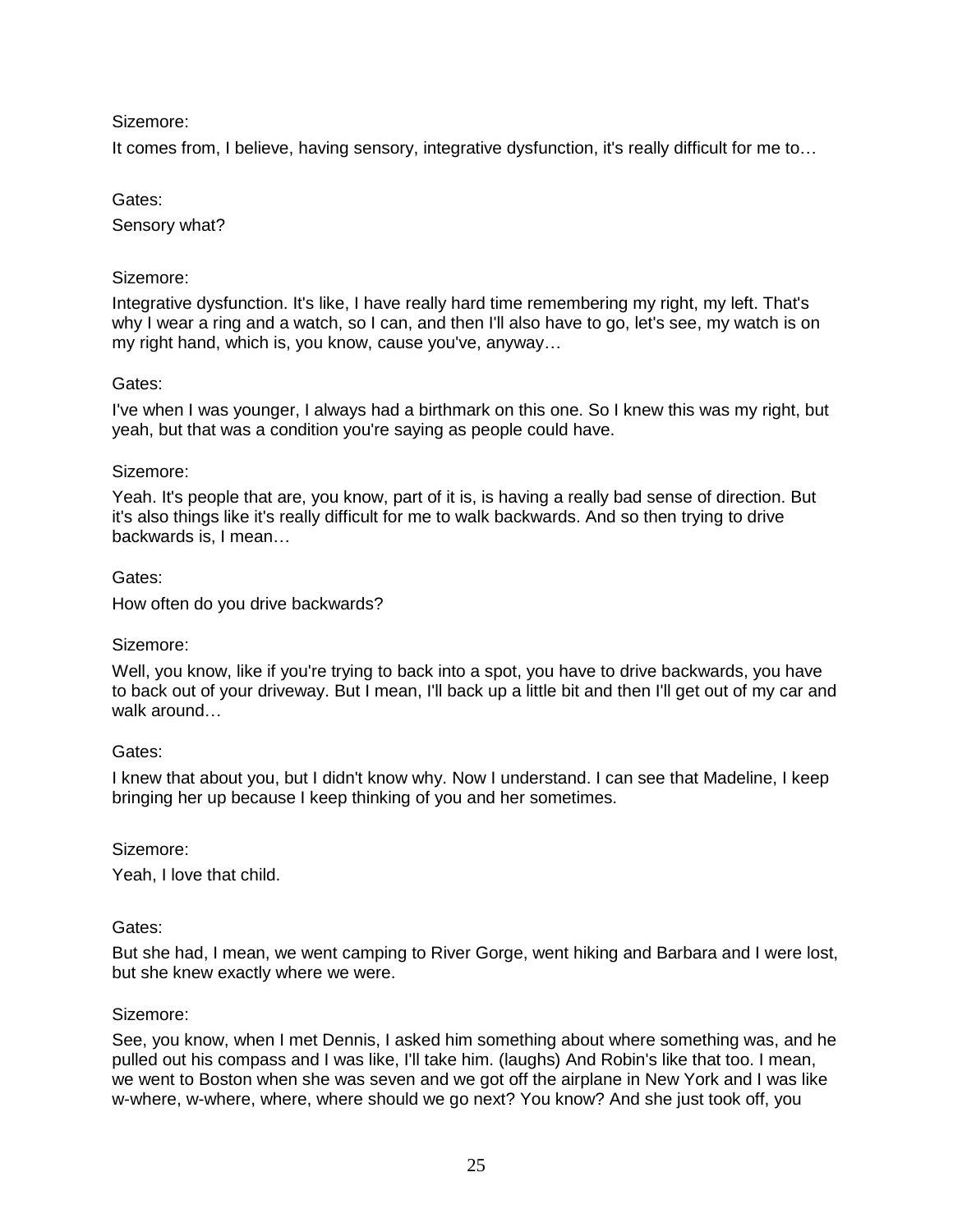know, and I was like chasing her across the airport. And she went right to where we were supposed to get on the plane. I mean, she just has an instinctive sense of direction. Some people have that. They just know where they are all the time. I would love that.

## Gates:

Yeah. The way I do it is, I always think when I'm in an area, if I go to a conference the first night, I'm there, I'll just go out and explore. I walk around every place and try to figure out where I am. But then I also try to think if a river's here and this road's here and this road's up there, I can't get lost because I'm going to hit one of those eventually. But you don't think that way do you?

## Sizemore:

I can't. When I go to someplace like that, I figured out how to get to the dining room and back, and that's and I'm like, I've got this, you know, I know when I get off the elevator that I turn…

## Gates:

So there's no cure for this, huh?

## Sizemore:

Well, yeah, there is because I mean, like I can drive now. I mean, it took me till I was up in my forties to learn, but I kept at it, you know?

## Gates:

You didn't drive until you were 40?

## Sizemore:

No. And well, I tried to learn how to drive one time. I came out of my holler and you know, I was going to go down there and turn around, you know, but there was a coal truck coming and I thought, well I better stop. So I hit the accelerator and I went right in front of that coal truck and he stopped and he didn't hit me. And he got out of the car and he said, "What are you doing?" basically. And I was like, I'm trying to learn how to drive. He said, you get back up in that holler and don't you ever come out again? (laughs) I was like, all right. So then it was many years before I tried again. And then when I was trying to learn how to do it, I would literally have to do this. I would take two mirrors and I would practice backing up. I mean, walking to try to figure it out. And then I made myself this big thing where I had the roads intersecting and I had cars coming up to each side and I put the stop sign in different places and try to figure out who was supposed to go first. So, you know, there's, there are coping strategies. I don't know that there's a cure.

## Gates:

Yeah. That's pretty hard for you then. It's was that when you were young and were in Paris, where you had that?

## Sizemore:

Forever. I got lost in my elementary school and it only had one hallway, so it was quite a feat, but…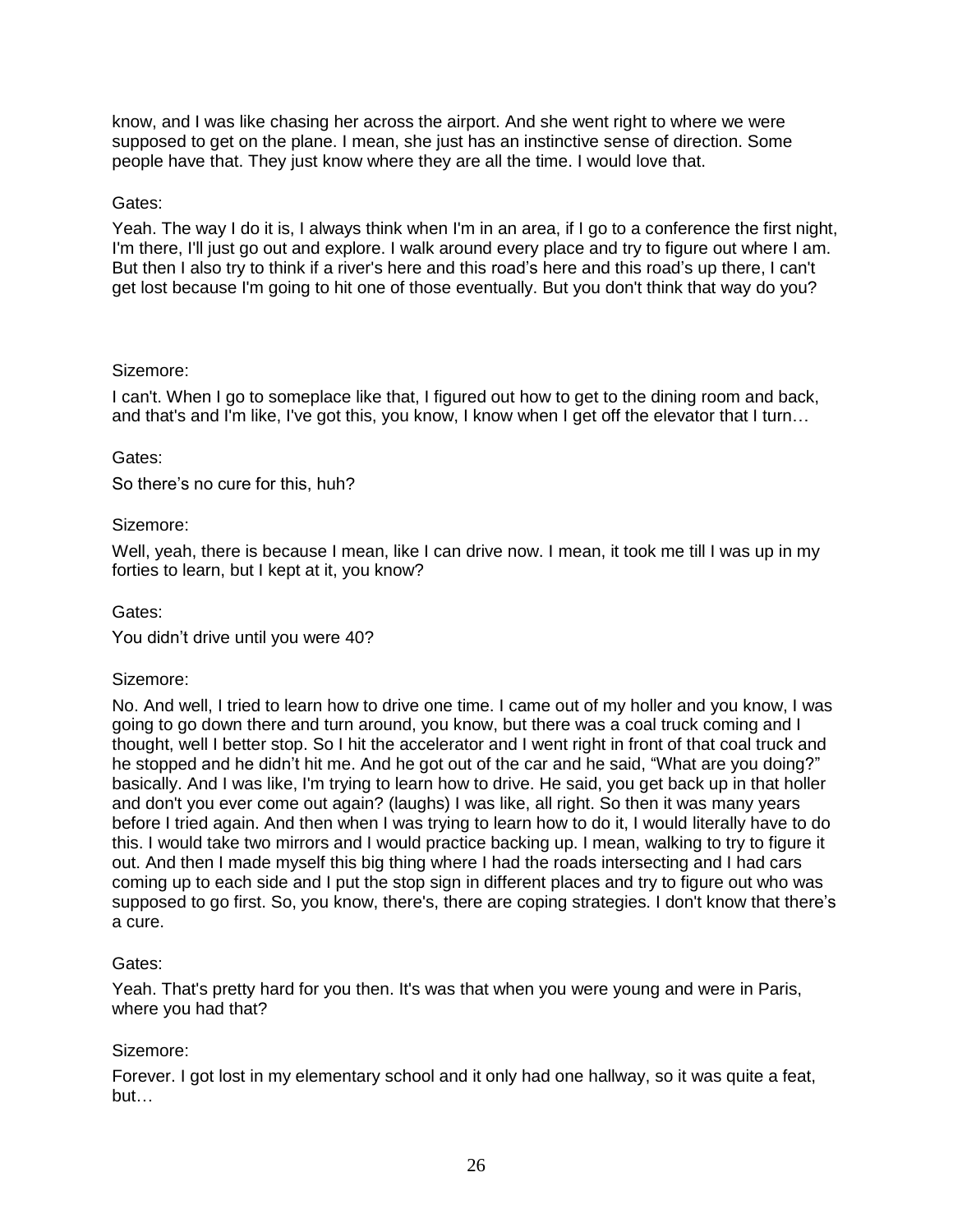Oh, that's something to cope with and work with.

### Sizemore:

I think it's actually been in the long run, a good thing for me because it's like, I work with a lot of kids who have different types of learning disabilities and it's made me empathetic it's made me, you know, have more understanding for what, you know, what they're dealing with. And also being able to, to say to them you just have to find the strategies that, that will work for you in, in dealing with whatever this, you know, mismatches between you and the …

### Gates:

Yeah. Well, that's good that you can help people with that. Yeah.

### Sizemore:

And I'll tell them, well, you know, at least your problem stays on the page. You know, if a kid has dyslexia, you know, and it sees letters reversed, at least that's just on the page. It's not out in the world. You know, of course now some of them have both, but it is more challenging when it's not just a question of seeing a B for a D, but it's a question for you know, whether to hit your brakes or your accelerator.

Gates:

So the reason you married Dennis, is because he knew how to read a compass? (laughs)

Sizemore:

Yes. Yep.

Gates: Have you ever regretted that?

Sizemore: Nope. (laughs)

Gates: So he's guided you to different places?

Sizemore: Uh huh. Yep.

Gates: Okay. And he was in the army, right?

Sizemore: He was in the Navy.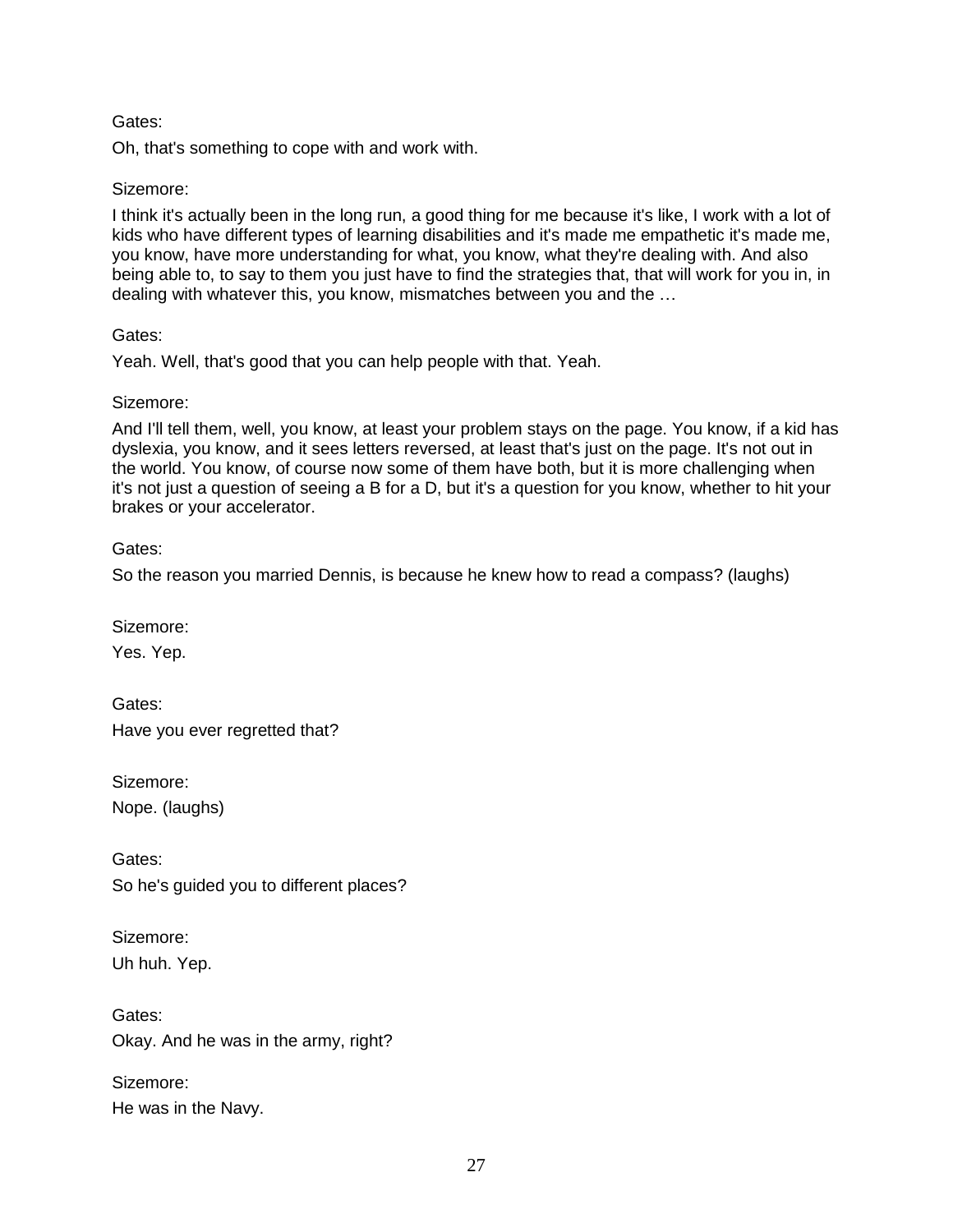Gates: And you met him in Turkey.

Sizemore:

Yep.

Gates: So how'd you get back here?

Sizemore:

On an airplane. (laughs) How do we end up in Kentucky, you mean? Well, his extended family was from Kentucky. He was one of those Cincinnati kids that spent every weekend in the car coming down to Kentucky.

Gates:

Oh. But he was from Kentucky, but he lives in Cincinnati.

Sizemore:

Yeah. His extended family was from Kentucky. His parents both grew up in Kentucky, but he grew up in Cincinnati.

Gates:

Where abouts?

Sizemore:

Oh, in Kentucky? Whitley county. Not far from where we live now.

Gates:

Okay. So are you living on property from that family?

Sizemore:

No, but we did when we first moved here. It wasn't, you know, a farm that was part of that family, but we were right next to, you know, his grandpa.

Gates:

So did you have a job when you came here?

Sizemore:

Did I have a job when we came here? No. No, I couldn't drive. I couldn't have a job, you know, I'd had jobs in cities when I lived in cities, but I didn't like living in cities. So, you know, it was... but I've always been freelance. I've always done everything freelance. Now Dennis, he can drive, you know, he could always drive. So he, you know, he was an electronic technician.

Gates: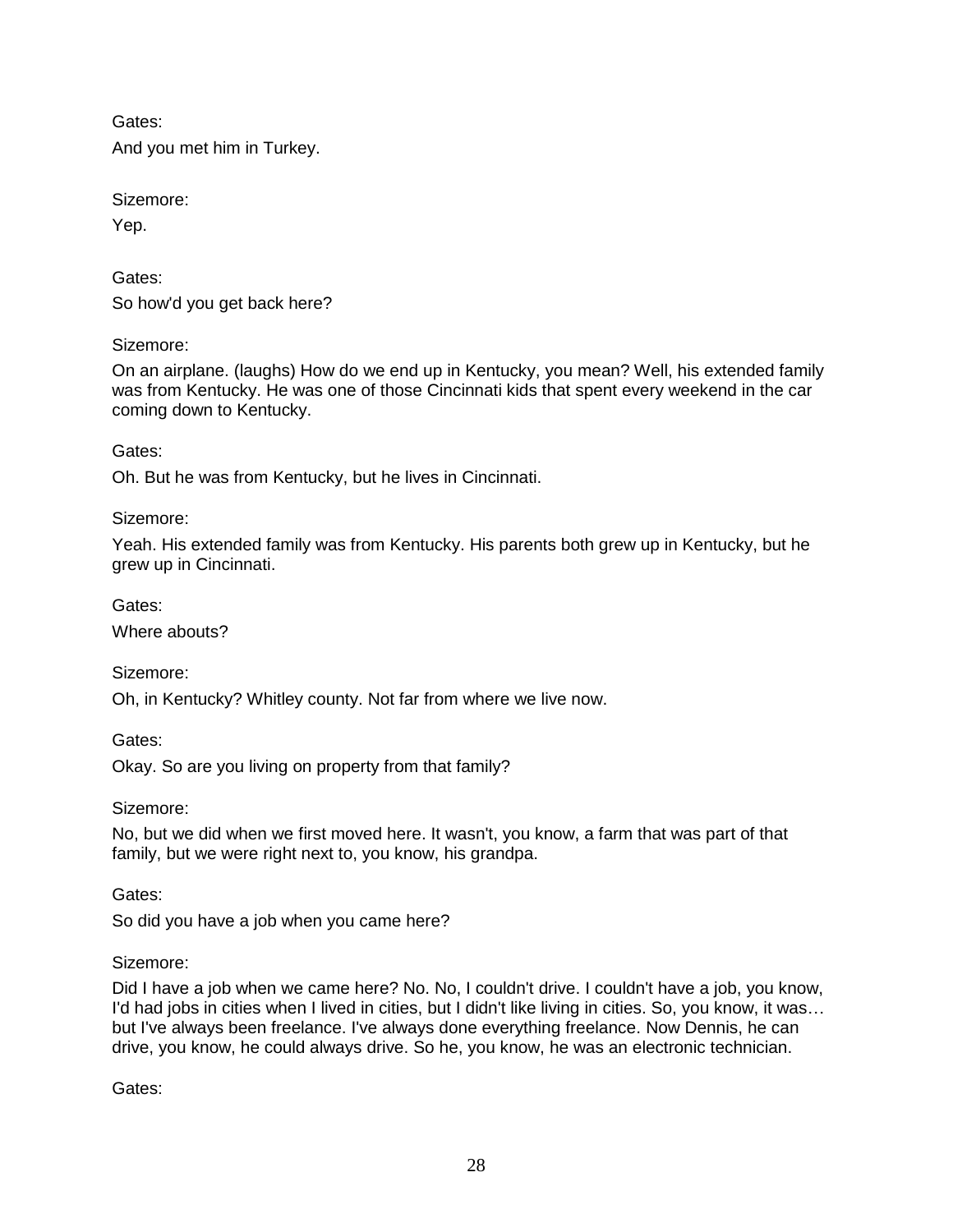Okay. Who did he work for then?

Sizemore:

Different radio companies, mostly at that time.

Gates: Setting up radio towers and things?

## Sizemore:

Yeah.

Gates:

Okay. Well, that's why he fell off of one. That makes sense.

Sizemore:

Yeah. He wasn't just climbing it just for fun. No, no. (laughs) He was going up to repair something.

Gates: Okay. So you move here to McKee area, right?

Sizemore:

No, initially we moved to Whitley County.

Gates:

Mountains.

Sizemore:

Yeah.

Gates: And that was different from where you grew up.

Sizemore:

Not really. It was warmer, but it's the same mountain chain.

Where you an outsider in a community then?

Sizemore:

Gates:

Not really because I've, I'm married right into it. I mean, if you're a Sizemore, you're from Eastern Kentucky, you know. I mean, people would still ask about why I sounded funny, but you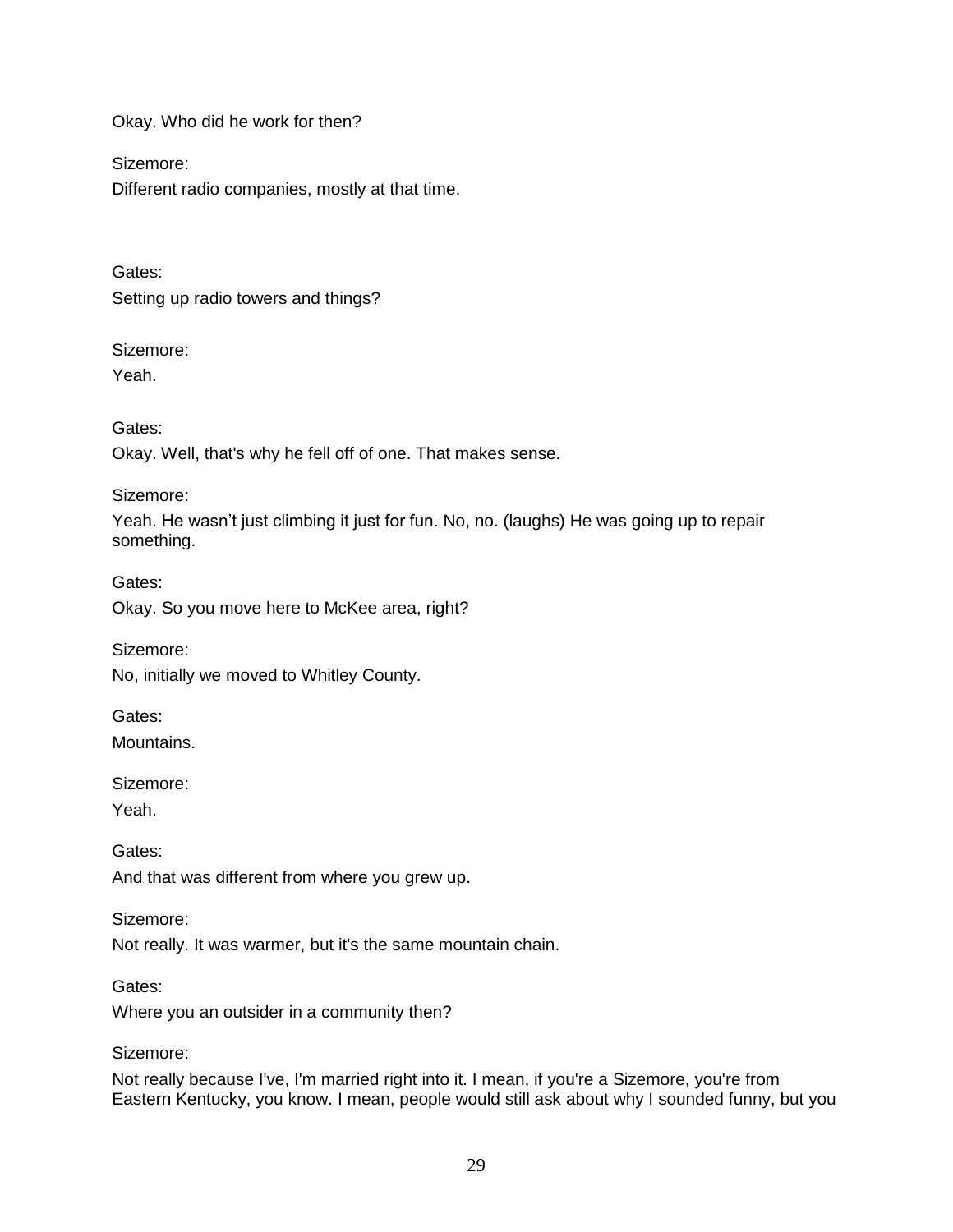know that was after they said, which branch of the Sizemores, well, I don't know which one do you like? (laughs)

Gates:

Did they have big reunions and things?

## Sizemore:

No, not really. And, really, you know, we didn't live around the Sizemores. We lived around his mom's side of the family, which is… You know, but they didn't really have reunions, but they were back and forth to each other's house all the time.

## Gates:

When I first met you, you were working with the Arts Council.

## Sizemore:

I still work with the Arts Council.

Gates:

You were, what do you call it…

Sizemore:

Teaching artist.

Gates:

Oh, that's your first job with them was? Tell me about your life in Kentucky.

# Sizemore:

So when we moved to Kentucky, I was still making wind chimes, you know, that was still one of my economic mainstays. You know…

# Gates:

You said wind chimes, not moonshine.

# Sizemore:

No wind chimes, not moonshine. And you know, and Dennis was working in radio, but then when Robin, my daughter, when she was in the second grade, I went in and read one of the stories I'd written to her class. And her teacher told me about the Arts Council and said, you know, you ought to do that. That would be fun, you know? And so I looked into it and I thought, well, you know, that would be something that I could manage to do.

# Gates:

Reading one of your stories at… is that what you said?

## Sizemore:

I read one of my stories to Robin's second grade class.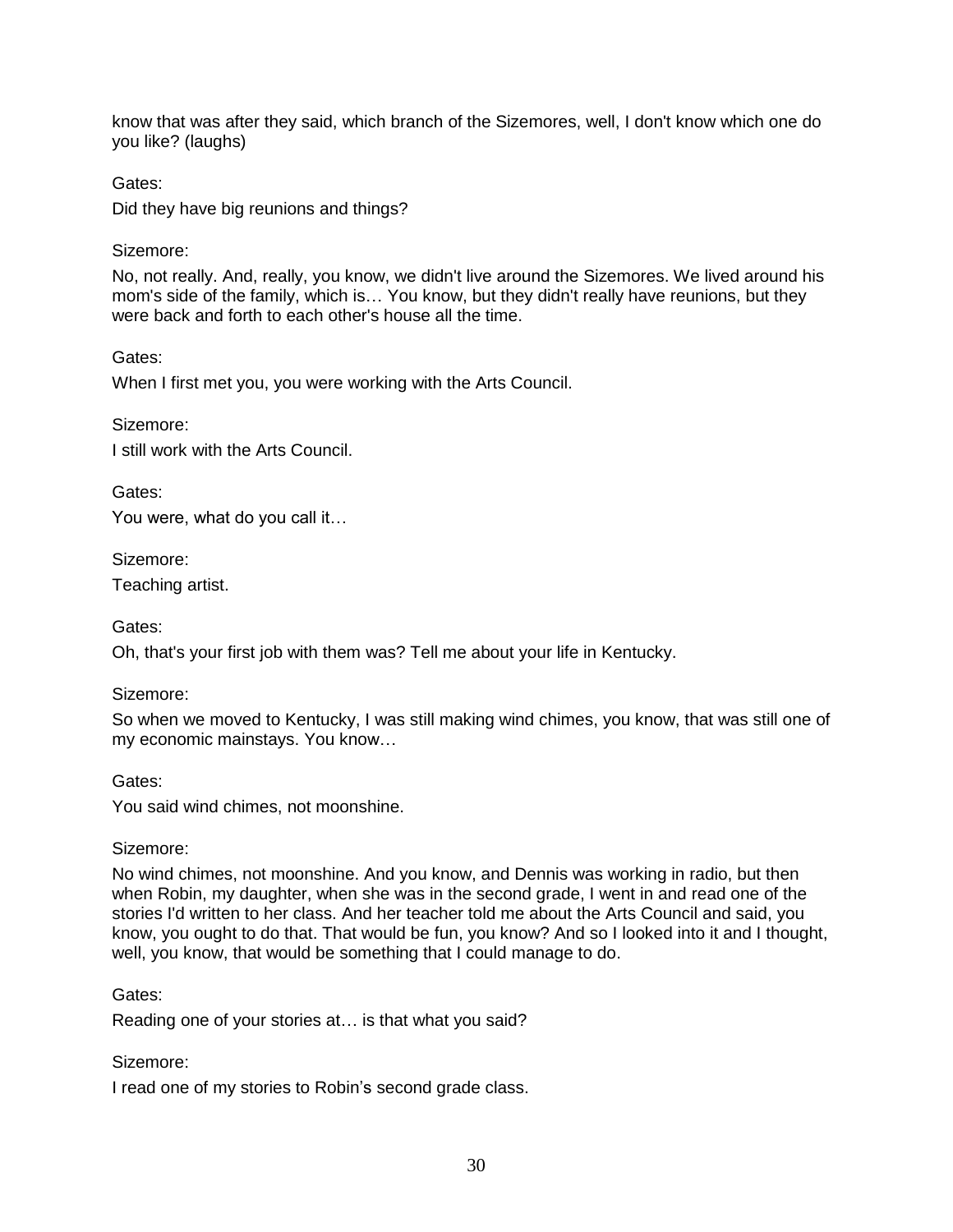# Gates: Did they like it?

Sizemore: Yeah, yeah, they did. And I was like, yeah, this is great. But then I also had them write their own stories and this teacher was a phenomenal teacher and she was using the write to read program where they would, you know, write stories and then learn how to read by reading their own stories back. But so she encouraged me to look into the Arts Council and I did. And when I first started as a teaching artist with the Arts Council, I still couldn't drive. And so I could only go to two places that my husband could take them, drop me off at, you know, so that was kind of limited. So that's when I started trying to learn how to drive plus, you know, Robin was wanting to go places. And so I kind of did those two things in parallel. I learned how to be a teaching artist and I learned how to drive. And then, then once I could drive, then I was able to kind of broaden where I went. And with one of the things that I, that I really value about the Arts Council and specifically at that time, was that they had the summer retreats for teaching artists. And that gave us the opportunity, not only to meet other teaching artists and develop collaborative projects, but also to learn more about the other programs of the Arts Council, like the Folklife Program and the Craft Marketing Program. And that's how I became aware of what was going with that.

## Gates:

Was John Benjamin running it, then?

## Sizemore:

He was after, you know, the first couple of years I was there. Let's see, I think there was Nancy Carpenter and there was somebody else was there temporary, you know, but by about the third or fourth year, by the time I was really doing it a lot, John Benjamin was there and John had an absolute gift for creating community. And the first summer orientation that I went to for the teaching artists was…

Gates: Was that at Fall Bush?

## Sizemore:

No it was in Louisville. And so I had to get somebody to drive me there. And it was nice and it was, you know, like it was a two day, it was like an afternoon overnight, but there really wasn't enough time to find out what the other artists were doing or did, you know, and, and of course I was new to it then, so I was more nervous too, you know what I mean, some of the people that came there, you know, and a lot of them lived in Louisville at that time. At that time, a lot of the teaching artists were from cities and, you know, that's, that's one of the big changes that's happened is that there's a lot more Eastern Kentucky and rural artists on the roster now. Because I was always saying "You ought to get on it". I encouraged a lot of people to become teaching artists.

# Gates:

That's what I wanted to talk about too. Yeah. Yeah. How you encourage people. Keep going.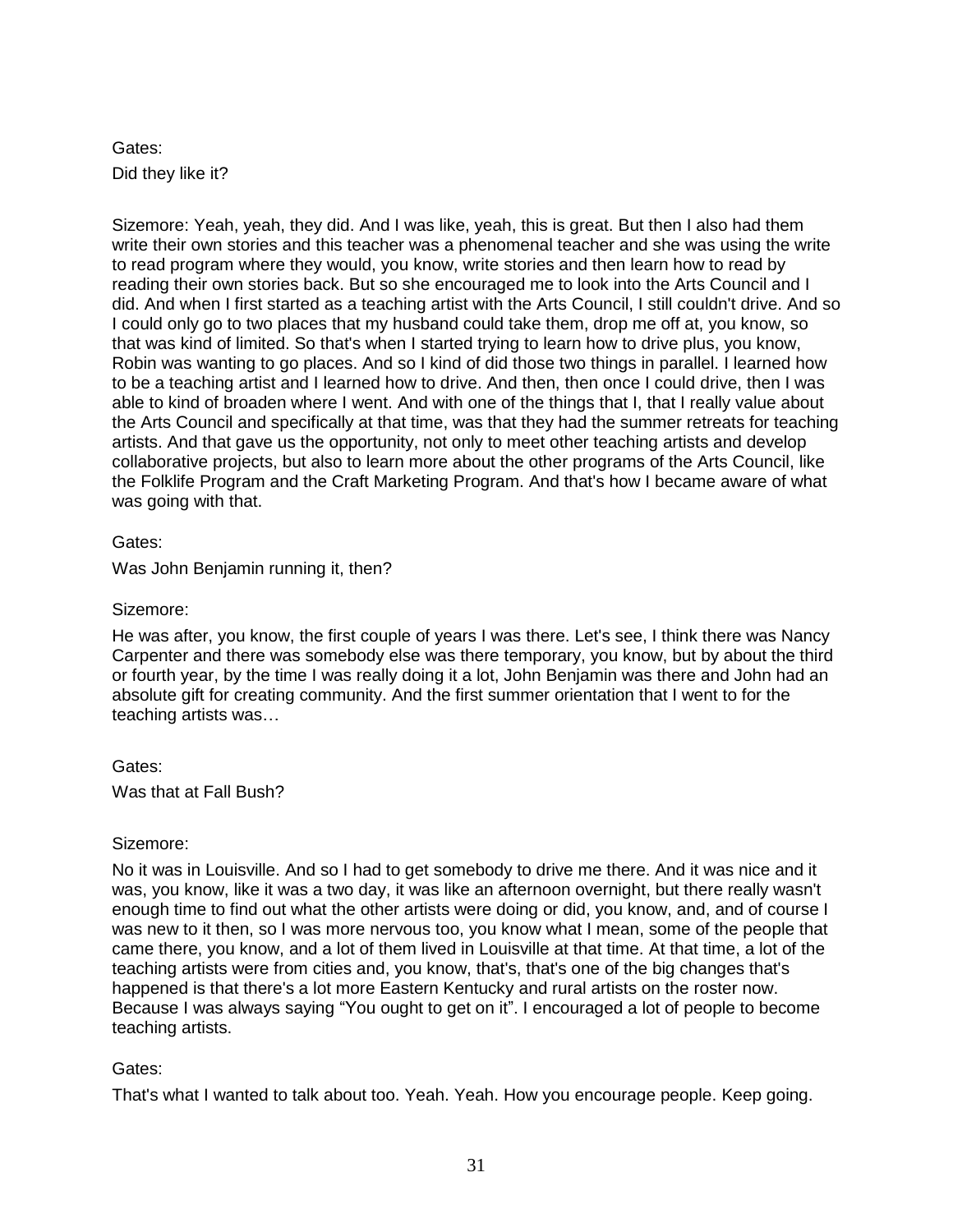But then when we started doing them at Fall Bush, it was for one thing, we were kind of removed from the world. We weren't in the rush and hubbub of Louisville.

### Gates:

Who came up with the idea of Fall Bush?

### Sizemore:

John, I imagine.

## Gates:

Were you like part of his inner circle at that point? Because he always had a group of people that were…

## Sizemore:

I guess I very quickly got into his inner circle. Because one of the first times that we were, I guess it was the first time we were Fall Bush there was our group and then there was another group that was, they were math teachers. And I had done some work for the math teachers through a program called Box It Bag It, which was like, you know, one of the early programs that made math into hands-on manipulatives. And, so you know, the two groups were there and, and I knew that some of the artists that were there could do work for this other group as professional development. And so I asked John if it would be all right, if I invited the director of the other program to come over and talk to our artists and he, you know, he was always open to anything that would give his artists more opportunities. And so it seemed like, yeah, if you don't bring him on over. So that was kind of one of the first times I think that I kind of stepped up and suggested something and said, you know, Hey, why don't we connect these two things, because I think it'll provide more opportunities for artists and it, and it actually worked out really well. There were several of them that ended up getting, getting you know, not long-term employment, but you know, a couple of gigs as providing professional development.

## Gates:

And people who are listening to it might not know what that program was about, but can you explain it real quick? You were going to work in a school. The Arts Council gave you a semester or two semesters?

## Sizemore:

Yet at that time you could get longer residencies, you know, you could get residencies for up to nine months. Now it's much shorter, you know, you can, it's one to four weeks, but at that time you could get, you could interact with the school for up to nine months or with the school district for up to nine months, which is what I did, you know, initially. And you know, the whole idea of having a teaching artist come in is to develop a collaboration between the teaching artist and the teacher so that they, they, they kind of worked together to either, you know, in some instances you'd be teaching an art form as just as that art form. And in other incidences, you'd be integrating that with other areas of the curriculum. So a lot of, of say visual artists might integrate with either the science curriculum or the social studies curriculum. You know, I primarily would integrate with the English language reading and writing curriculum, you know, whatever it happened to be called at that time. But I very quickly saw that it was exciting and it was beneficial for the students to make connections to other areas. So for instance, we might do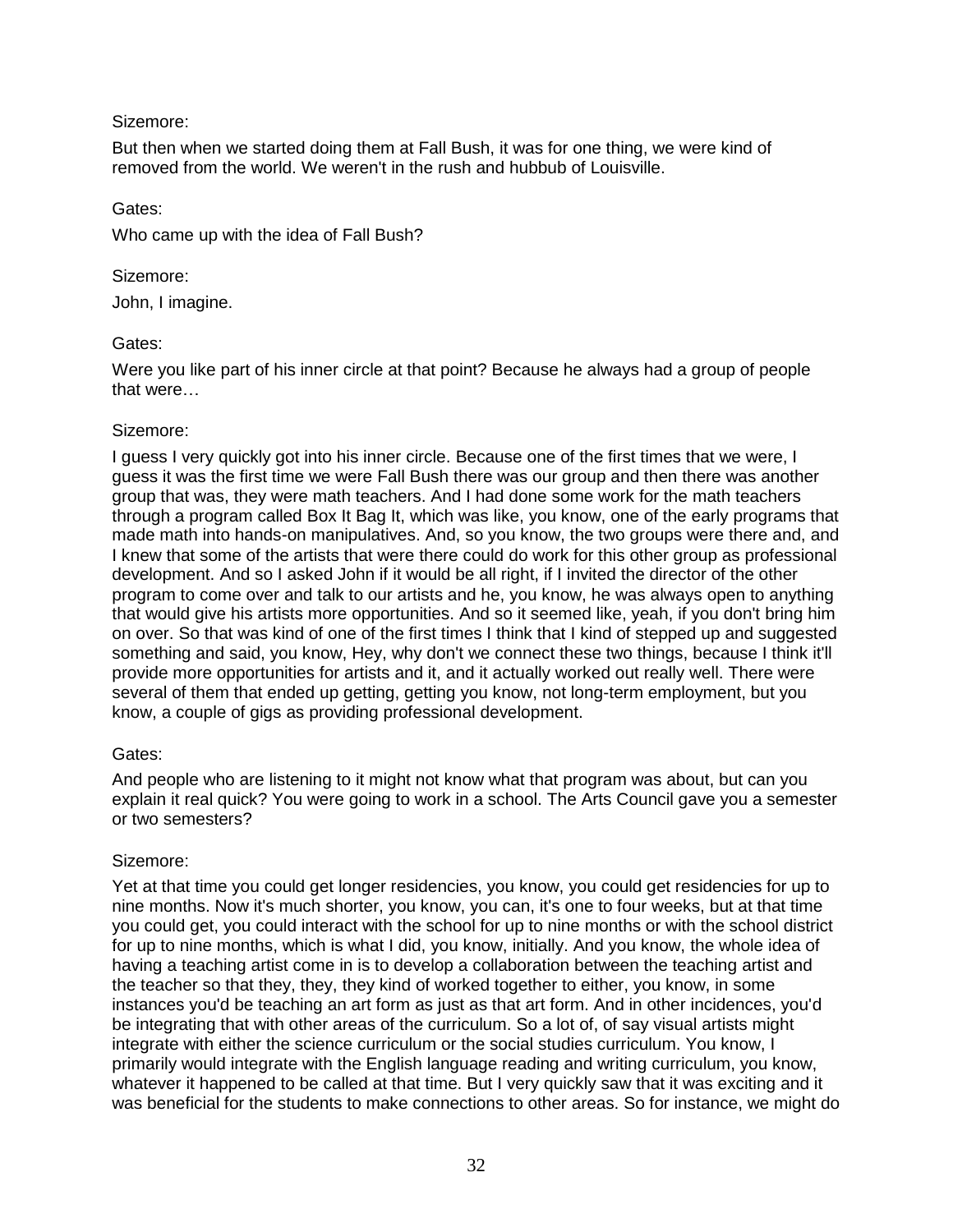cultural folktales and connect that to social studies, or we might do historic fiction and connect that to social studies or science fiction and connect that to science, you know, or be doing something with specific forms of poetry that would interact with mathematics, you know, so you know, I liked doing that, but then what was even more exciting to me was to bring in an artist in another art form. And at that time, if you had a nine-month residency, you had a budget for bringing in visiting artists. So you could bring, you could bring somebody else in and they could, you know, do something with the kids, a painting. And then, we'd write about the painting or, and you know, that's something that I've continued, you know, up till today. I, you know, I love to work with like, there's a blacksmith that I work with it that does this dragon project, and then the kids can write their dragon quest, you know, and that's what Fall Bush really inspired was, you know, the artists would get there and they'd see what the other artists did and they'd go, wow, we could do this together. You know, and it, because a lot of times when as, as a teaching artist, you know or as an artist, really, if you live in a rural community, especially, you know, a lot of times you feel very isolated, it's kind of like, you know, well, I'm the only person here that does this. And so being able to feel connected to those, those other artists, even if they were in a completely different discipline, a completely different medium, you know, was, it was still that sense of community. So that after several years when you'd come to Fall Bush, it was like a family reunion. It was like, oh my gosh, you know, what have you been doing? You know? And, and just an incredibly creative time both in terms of inspiring. I mean, I wrote a lot of poetry there and a lot of people, you know, created their own art while they were there, but we were also having these just really creative conversations about how do you get that spark in a kid? You know, because kids are all different, you know, and, and you can put 14 things in front of a kid and they're like, blah, blah, blah. And then all of a sudden that 15th, you're like, that's it, you know, I'm a quilter, you know, or I'm a potter or I'm a dancer, or writer you know, they, they connect in different ways. And as soon as you've got that spark, then you connect everything else to it. And so that was, that was what was really exciting to me about Fall Bush. And then the other thing that, you know, one of the ways that I worked with John really closely was like on helping the teaching artists sync, because they were already diversifying your income stream. You know, they already creating art and teaching art, you know, and I was always like, what else can we do? Or where else can we teach? You know, and that's how, you know, I came up with this idea of professional development for teachers being led by teaching artists, you know? And, and so that was something I worked really closely with John on. And eventually that became a part of the Fall Bush retreat. Was that, you know, the artists would come and we'd have like a day and a half, and then the teachers would come and the artists would provide professional development for the teachers, which was, it was mutually beneficial because it was not only that the teachers were getting to experiment with different art forms and seeing which artists they might like to bring in and what projects they could do on their own without having to bring an artist in. But it was also helping the artists to have more understanding of what the teachers were doing so that they could say, well I I'd like to fit that into my curriculum, but we would need to do this or that, you know, so we could kind of tweak it so that it was, you know, it was, it was, it was much more collaborative. And a lot of the artists that were there during that time have tried to pass on that sense of collaborative work to the newer artists that have come on because now, you know, I guess budget cuts and all different kinds of things. We have much shorter, some orientations here less than a day. So, yeah. So it's a really short time of being able to…

#### Gates:

I don't think the leadership understood Fall Bush later on, or maybe it got, I don't know…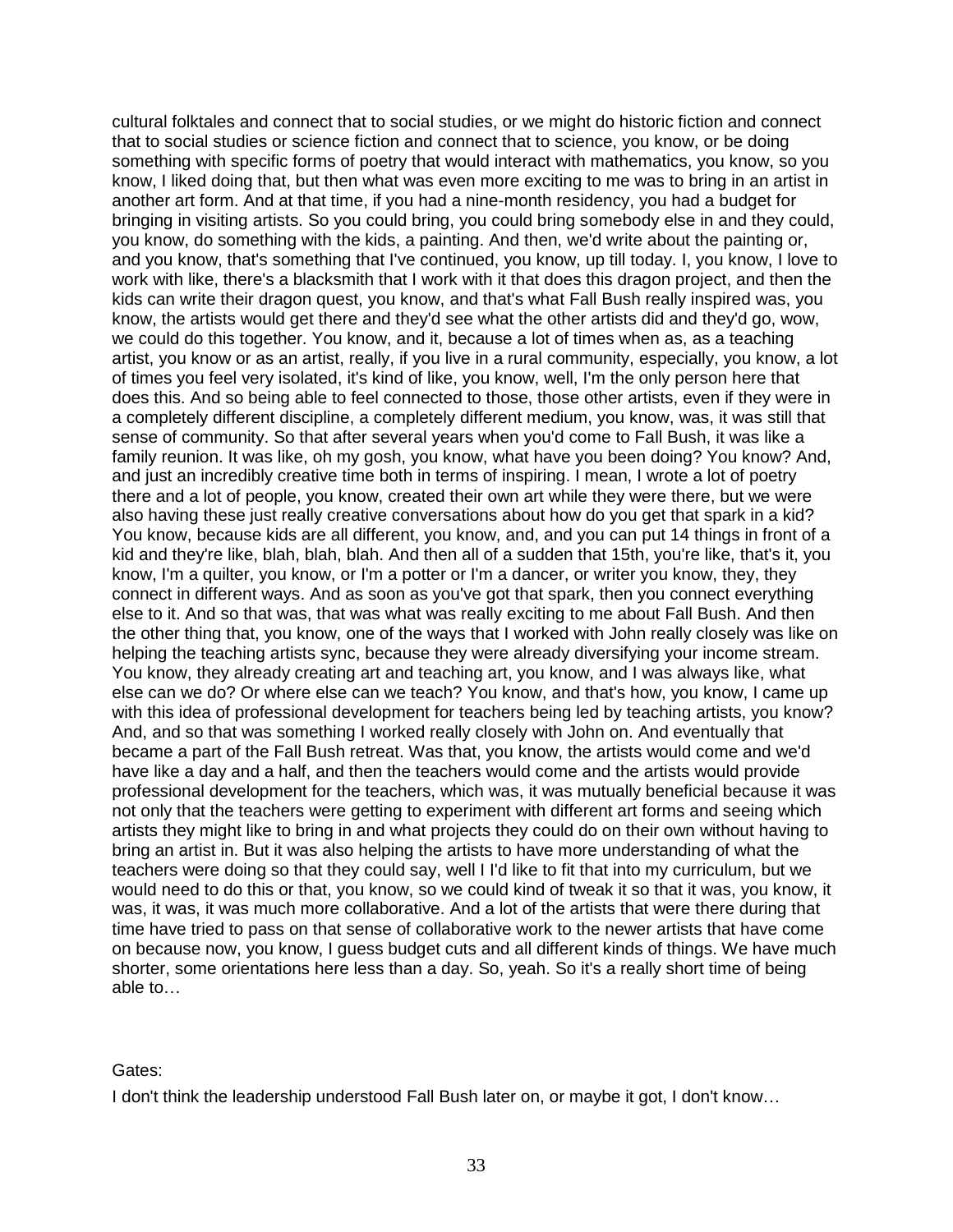Yeah. I think there were various reasons that it was not continued, but I think it was a loss.

### Gates:

Yeah. I enjoyed it when I went to it.

### Sizemore:

And that was the thing too…I thought it was a really exciting time at the Arts Council was there that there was this collaboration among the different programs, you know, so it wasn't Folklife and Craft Marketing and Arts Education. It was all of those interacting, you know? And, and I think that that enriched all of the programs.

### Gates:

Yeah. You also worked later on as a free Arts Council was what was name?

### Sizemore:

Well, first we were called Circuit Riders, which, you know, I'd always have to go in and people say, well, are you a preacher or a bootlegger? And I'd say, well, it's kind of a cross, you know? And then when I, when I first started that job, I told Robin what I was doing. She was circus rider, you know, I mean, because she was always like, how am I supposed to even tell my friends what it is that you do?

### Gates:

You ride in on a white horse in the circus.

## Sizemore:

Riding on the white horse in the circus, bootlegging and preaching at the same time. But that was, that was fun because it got me out into a lot of areas of Eastern Kentucky that I know I hadn't been before. And by that time I was very accomplished driver and I would just make sure that I had my directions for where I'm going written down and really big letters so I can see them, you know, now I back that up with my phone, but sometimes my phone will tell me to turn left at a place where I'm not going to turn left and you know, so I like to kind of map out where I'm going in advance.

Gates: Do you ever use a GPS too sometimes?

Sizemore: I never have used a GPS.

Gates: Oh, you haven't? What's the phone doing?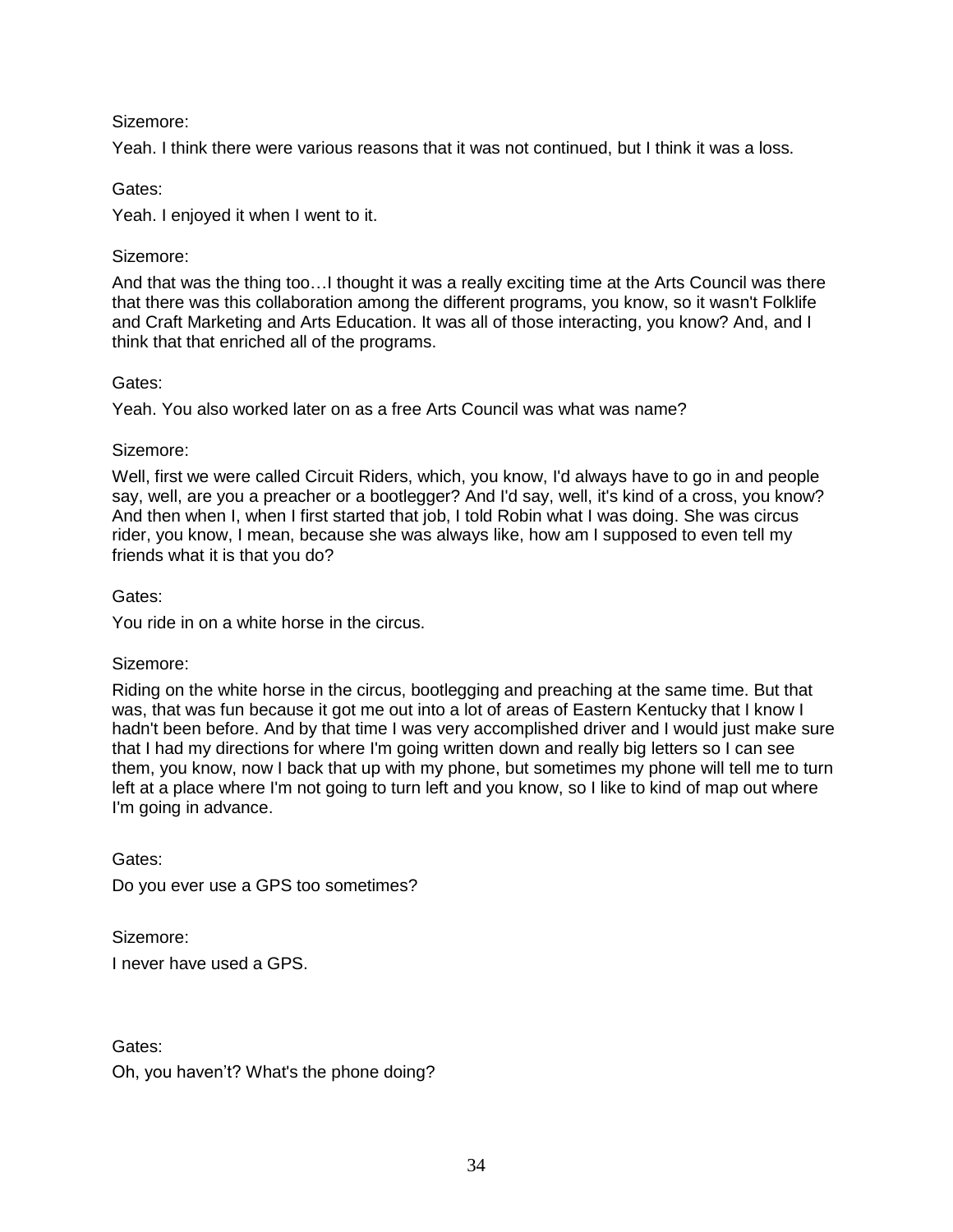Well, I guess it is a GPS on the phone. Pardon me.

## Gates:

Well, it's telling you can turn left here and go there, right? That's a GPS.

## Sizemore:

Yeah, but it's not the one that you put up on your dash. I tried using one of those ones and it just didn't work. And, even with my phone, I mean, I get in arguments with it, because you know, I won't turn left unless there's a traffic signal to turn left.

Gates:

Okay. We were talking about Circuit Rider. Did they change the name of it eventually?

## Sizemore:

Yes. Then it became Outreach Coordinator, which does sound more sophisticated.

Gates:

Professional.

Sizemore:

But, it was still the same, basically.

Gates:

Well, when I met you, you got me to go to a class up in McKee someplace.

Sizemore:

Oh yeah. I remember that.

## Gates:

Yeah. And I was really impressed by how you could talk to the teacher and introduce me and made sure I did okay. And the teacher wasn't mad at me afterwards, but what I was always impressed with you was that you just seemed to encourage everybody, teachers and students to do things. And I guess that's why you made a good Circuit Rider and a good Outreach Coordinator. Because you always came up with ideas about how to get this group to do this or that. I mean, you didn't talk them into it, it didn't seem like, but how'd you get them to do it?

## Sizemore:

I think what I like to do is to try to find out what… Help them figure out what they'd like to do, and then help them figure out how to do that.

# Gates:

How do you figure out finding what they like to do? Through the workshops you're talking about?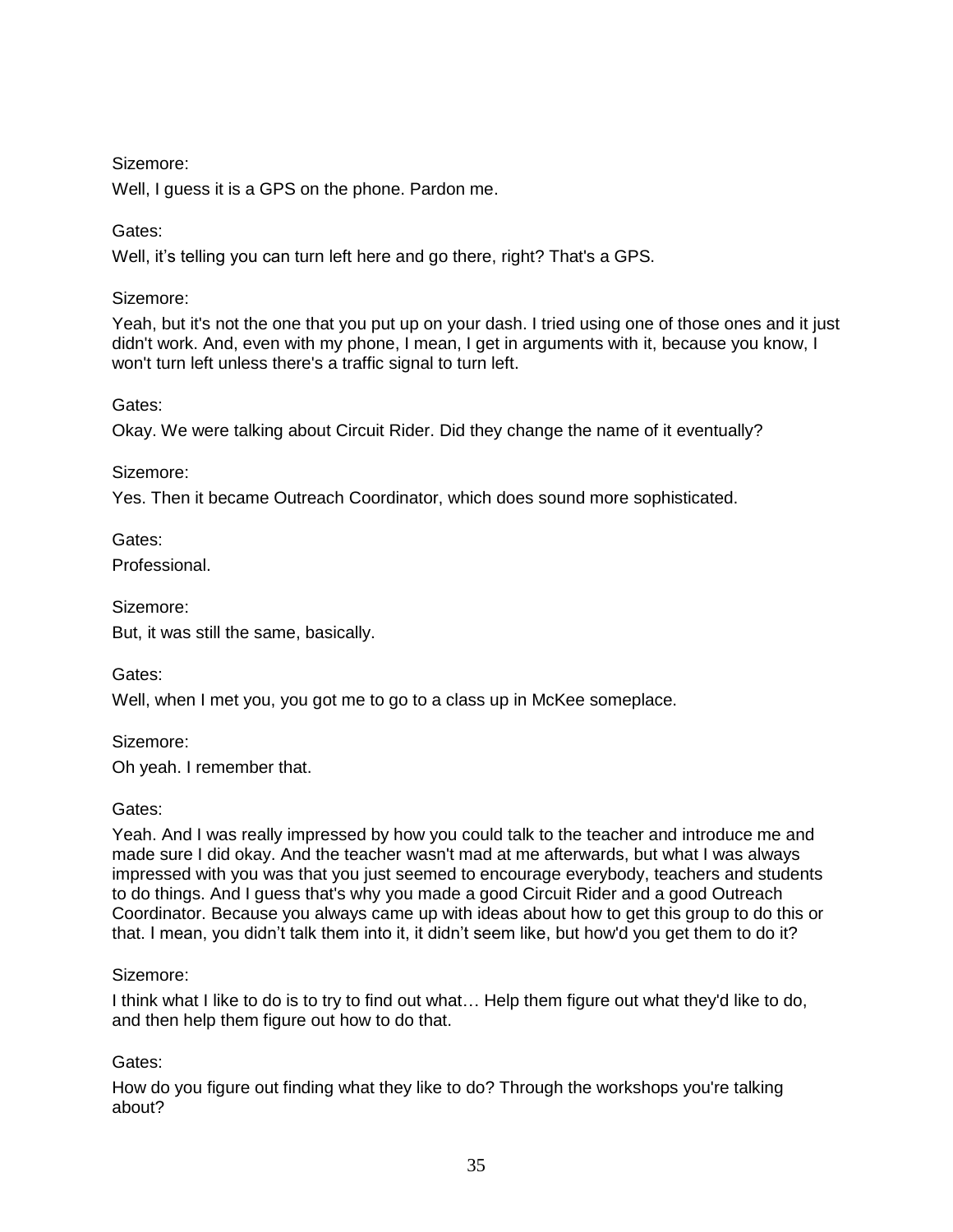Sizemore: Listening. Well, you know.

Gates: You say, visits?

# Sizemore:

Listening, listening. If I have a residency coming up next month, I'll try to communicate with the teacher really early on and say, you know, tell me a little bit about your class and, you know, what it is that you're hoping to get out of this residency. And, and then I'll send a draft lesson and say, you know, how does this sound, you know, and, and we'll kind of… because if I'm coming in and my approach is I want to teach kids to use poetry, to be self-expressive. And what they're really wanting is for me to teach poetic devices and structure, you know, we're going to miss. So if I know that that's what they want, I can still do what I want to do, but also make sure that I'm addressing what they want. So it's same kind of thing in terms of working as an Outreach Coordinator or whatever, it's kind of trying to find out… And a lot of times they, you know, they, you know, and on the same way, it's difficult to articulate exactly what it is that you want, you know because sometimes you had this kind of vague idea of what you want. And so trying to help people kind of refine that their own vision and find their own voice for it.

## Gates:

It's kind of like in my field of folklore, it's like field work. Trying and get to know them enough that you can figure out what they want with them.

# Sizemore:

And I credit you with giving me a lot of those skills, for example, when I ask a question, making sure that I'm quiet long enough to give them enough time to answer it, instead of, you know, jumping in with the next one, you know.

## Gates:

You didn't have any trouble with that before did you?

## Sizemore:

It's certainly something you helped me be really aware of.

## Gates:

Yeah. That is a hard one. I'm just interviewing you. I was trying to keep myself from letting you go, well, I'm letting you go, you know?

## Sizemore:

Yeah. And, and, and then to, you know, another thing that I learned from you is making an interview into more of a conversation instead of making people feel like, you know, they're kind of out there on their own…

Gates: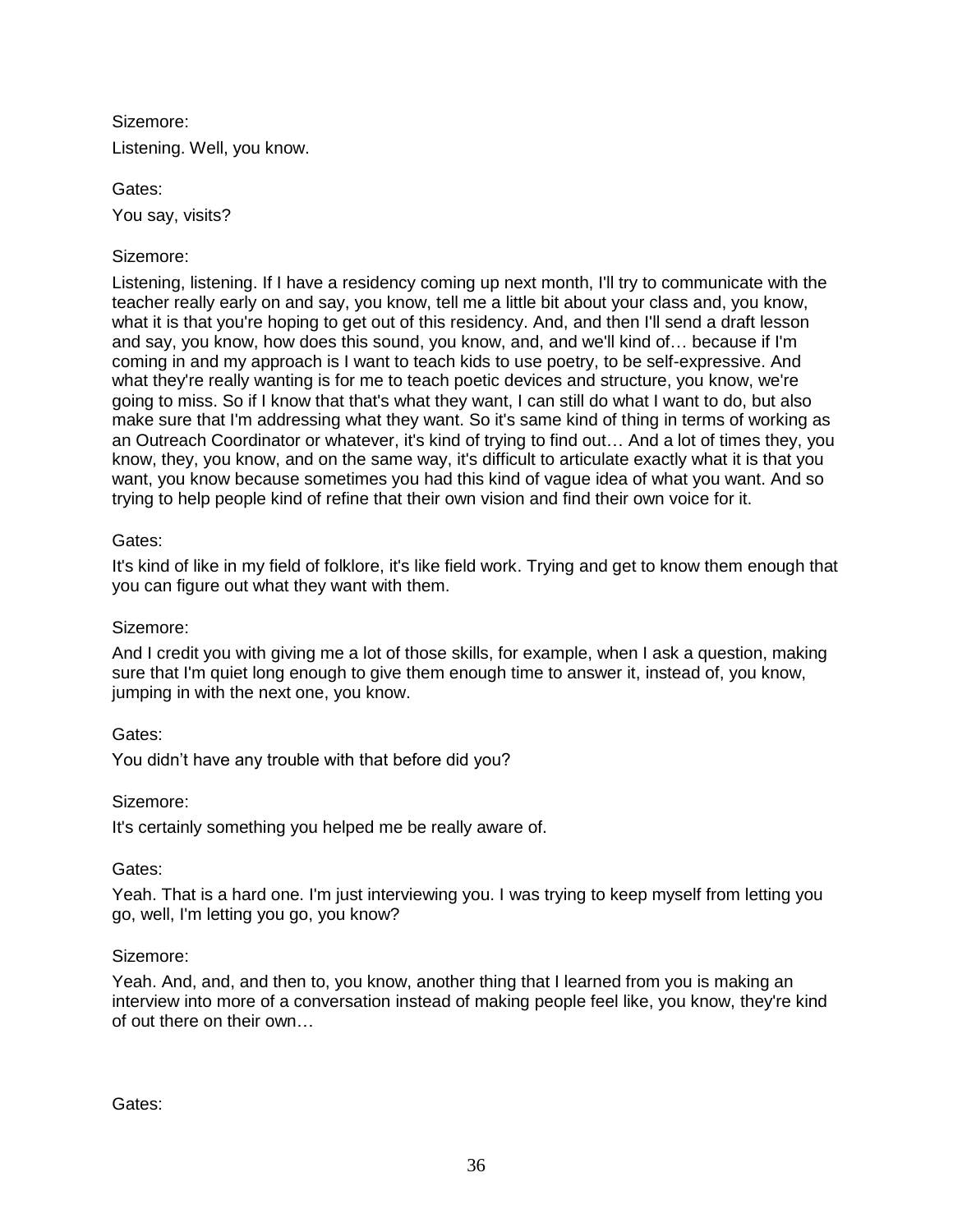Oh good. I always credit you with being the - and you didn't like this - being the grandmother of the Community Scholar Program.

### Sizemore:

(laughs) No, wait a second. I was told that I have now graduated to being called the matriarch. I am the matriarch of the Community Scholars Program. Yeah.

### Gates:

It's still going on. We're still doing it. Mark Brown at the Arts Council is still doing it. But when we first start thinking about it, it was a model that came from the Smithsonian and they want, it's like Warren Brunner here in Berea was my first thought of having a Community Scholar, which didn't really work out very good because we didn't connect that program wrong. And it was, it wasn't what we really wanted. But so when we started doing a state one you were the one who said, let's not do it in Frankfort. Let's do it in these communities.

### Sizemore:

And part of that goes back to how hard it is for me to drive.(laughs) But also to an awareness of the fact that the people that I envisioned doing that work, we're not going to be able to spend two weeks in Frankfort. You know, they just had too many other obligations. When you're doing like Outreach Coordinating and Community Scholars work and all that is that, you know, that's one of the things that you run into is that there are, in any community, there's one group of people that's really active and doing things and they're doing everything. And so trying to, you know, engage them in doing one more thing is, is really difficult. But if you can create something that enables them to do what they're already doing better or at a different level, or, you know, with more people or whatever. I think that's, that's one of the great values of the Community Scholars Program is that it gives them a tool to use in all these other things that they're already doing, rather than it being an additional obligation.

#### Gates:

That's true, because I mean, when we first got there, I wanted to just teach them how to do folklore. And you guys said, no, they want to do cemeteries. They want to do this, they want to do that, which by definition could be folklore, but it wasn't, you know, it was a lot wider. And because I see you want them to do something they already wanted to do. And, you were, that was good. I mean, we went to all these communities because you introduced us to those communities and talked it up and you always had like 15 or 20 people there in the beginning, you know?

#### Sizemore:

Yeah. They don't always stay. (laughs) But even just one session I think of doing that Community Scholarship is really important. And…

#### Gates:

I mean, the Community Scholar Program was, just for the record here, I don't know if people don't know what it is, it was about basically teaching people how to document their own culture and our community for whatever purpose they wanted to, but using the tools of a folklorist and anthropologists and historian kind of, right? I mean is that what you thought?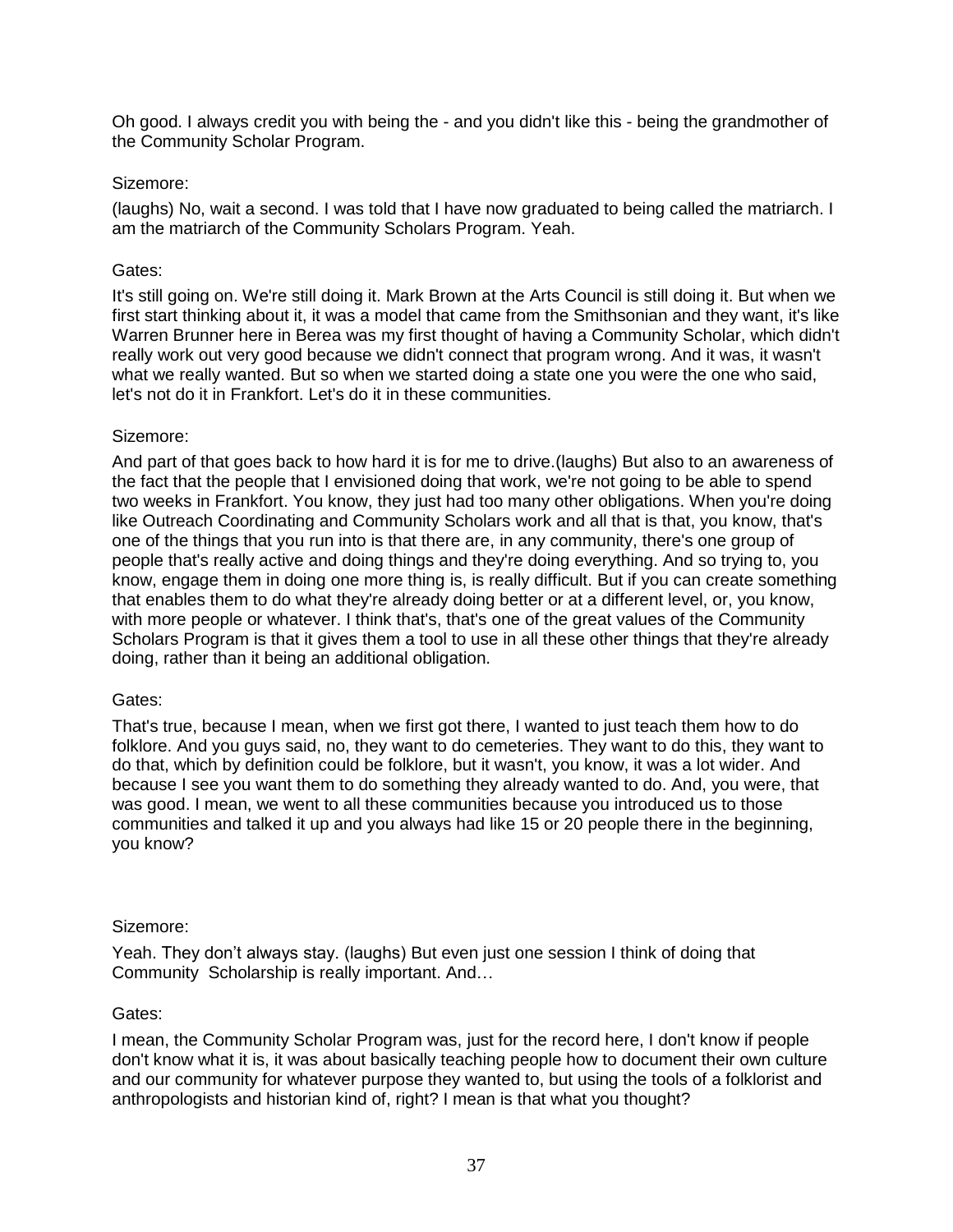Yeah. To document it and, and also to take that additional step that you, you showed us how to do of using that documentation in some way, whether it's through a presentation or it's through a…

## Gates:

Like a narrative stage…

### Sizemore:

Narrative stage or a workshop or going into the schools, or, you know, I mean, there's so many different ways that you can do that, but, not just documenting it just so you can set them on a shelf, but documenting it so that it can become a living invaluable part of the community.

### Gates:

The hardest part for me, I think, was in the very beginning, when you had like three or four people who would out evaluate how the first couple sessions went and then say, well, Bob, you talk too much and you got to get more hands-on and you got to, you know, but it really worked.

### Sizemore:

And it was, you know, I thought it was remarkable that you were willing to go through that process and listen to those people, you know? Because I mean, it's hard. I mean, it's like even like, you know, one of the projects that I do today in Berea is helping to coordinate their Festival of Learning Shops, which is a program that started off as two days and now it's about two weeks long and we have artists in all different disciplines that come in and teach workshops that vary from two hours to three days or even longer. And part of that process is that we, you know, we do a survey and people send in their evaluations and I always share those with the, with the artists and then try to follow that up by having a discussion with them about, well, you know, you know, maybe that person was just kind of in a bad mood that day, because you do get some off the wall evaluations, but it's hard. I mean, I hate it. I hate reading of my stuff, you know, because it's, unless everybody's saying, oh, she was just most wonderful thing, you know, but I mean, there's always something that can be improved and it's sometimes it's painful to hear, you know, but if you kind of take it and go, okay, well…Because my first reaction is…I'll be real honest. I think a lot of people are like, this is my first reaction. It's kind of like, well, hmmph. You know.

## Gates:

Who's the woman from Hyden, real close to where they used to do, they do the festival about the woman who would go out in the woods…

## Sizemore:

Mary Breckenridge? Frontier Nursing Service? Gabrielle Beasley?

## Gates:

Gabrielle Beasley. She had a way of evaluating me. It was really hard, sometimes, but it was good.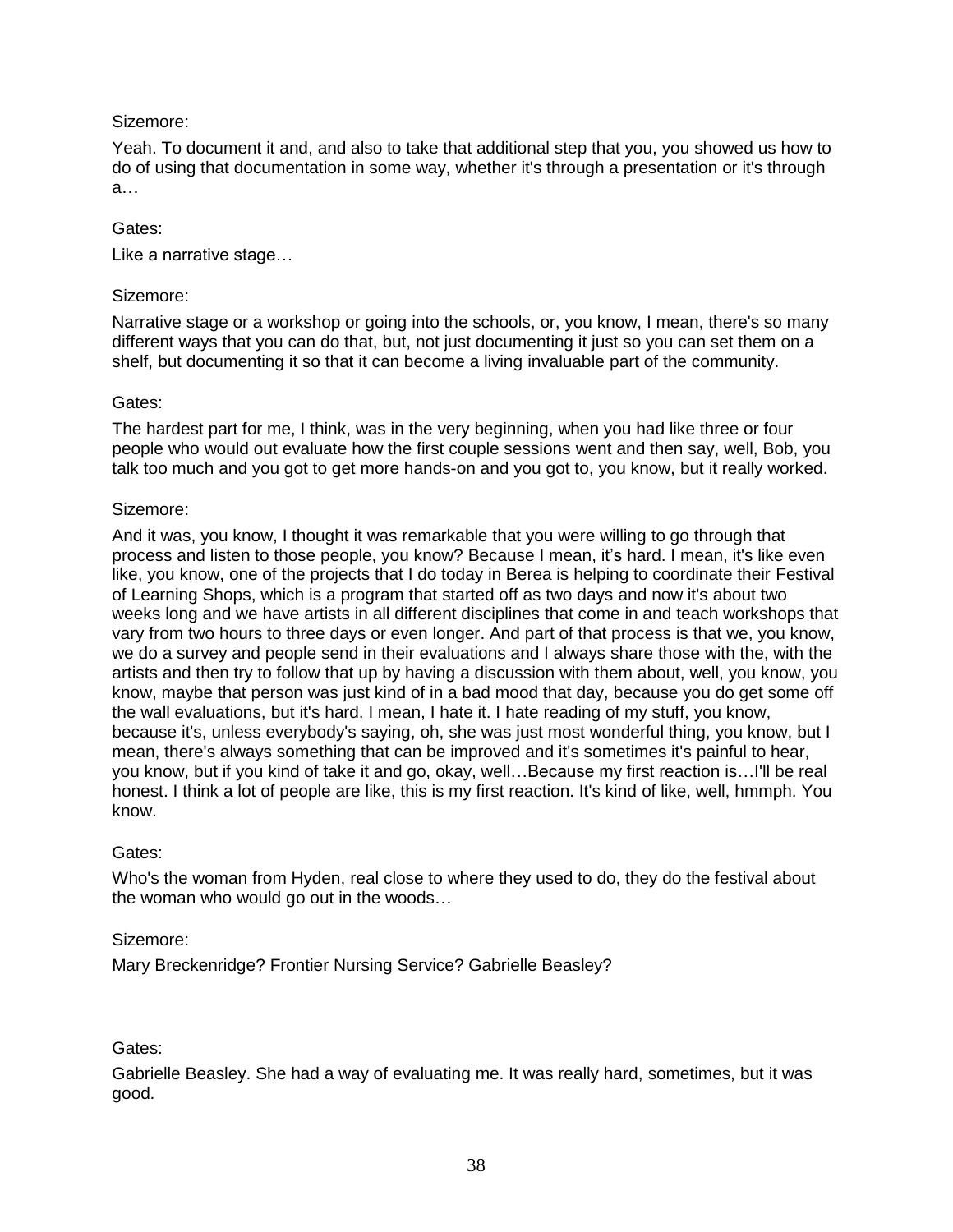Yeah and she's done the same thing to me. And she's one of the people that I, you know, first think, "Hmmph" and then I'll go, well, you know, well maybe, well, yeah, I guess, I mean maybe if I did it this way, you know, so, you know, yeah. it's a difficult process. And, and I mean, when I, when I did something like that in a classroom, I use that long, drawn out, you know, like praise, ask questions, list, you know, I make sure that the first thing that, that kids hear as feedback is positive and that whatever suggestions come afterwards are something that they're ready for. And that are, you know, because teaching people how to do a positive evaluation and positive, you know, positive criticism, you know, I mean, that's, that's a skill set of its own.

### Gates:

No, what you're talking about is doing a positive criticism when you're working with these teachers. Right? Because you're trying to run the school kids, you're, you're trying to nurture them without giving something that… and I think I've been guilty of that of saying too much.

### Sizemore:

Yeah. And I, I, you know, I try to do the same thing with the artists, you know, that even if they're, you know, as old as I am, you know, it's, it's still hard to hear something harsh about yourself. And I feel like it's really important that I share all the evaluations with them as they were written, you know, but then that I also engage them in a conversation to think about, you know, will, you know that particular criticism, you know, what do you think about that, you know, or is, is maybe what we needed to do there to describe your workshop a little bit differently so that they had a different expectation coming in.

#### Gates:

And maybe that person had a bad day when she wrote it.

## Sizemore:

Yeah. And you can't please all the people all the time and that's okay, but just trying to have a critique be a positive experience. We didn't necessarily give you that give you that positive feedback first, I tried to but... (laughs)

#### Gates:

Yeah, no, I learned from it. I think I did. I think it helped, it helped me a lot. It helped me take criticism better too. And you were very good at it. As long as you spoke for Beasley. (laughs) So anyway, we all got along pretty well, but you know, part of this interview is about your work with craftsmen too. I know, you've done a lot of work with craftsmen?

#### Sizemore:

I have, and I've always been more on the education side of it then on the marketing side of it. And whether that's encouraging them to become teaching artist or to, you know, just do workshops like the Learn Shops. And there's a number of reasons that I think that's really important. One is that, you know, it's just basic survival because I want to make sure that these incredibly gifted craftspeople can survive economically and whenever possible to survive in ways that are related to their art, rather than having to have another job. And just do that on the side. You know, if that's possible or even if it's just a side job to make that if possible, economically rewarding, as well as emotionally and spiritually rewarding. And so one of the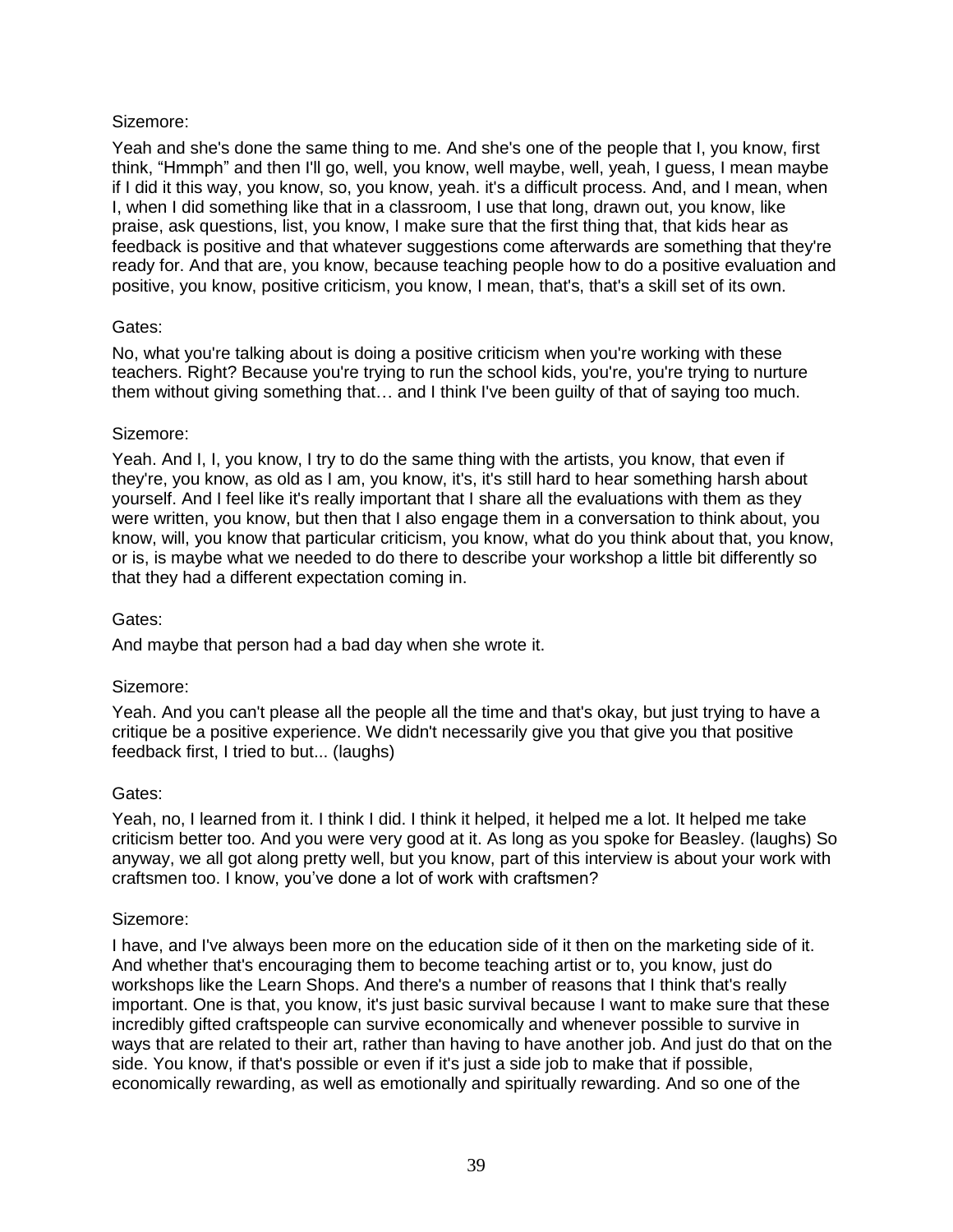things that I've tried to help them think about is how to market their knowledge as well as their product.

## Gates:

What do you mean by that?

### Sizemore:

So whether that's well, it might be teaching a workshop so that you're teaching somebody how to create a pastel drawing or how to do basic forge techniques, you know, it might be skills but it might also be you know, and this goes back again to a lot of the training that you gave me, how to share their heritage or, or their cultural connections or their creativity, you know, so it's, helping them inspire others, you know, whether it's skill sharing or it's just sharing their story, you know? So part of my motivation for being so devoted to that kind of idea of arts and crafts education is to help the individual artists thrive, not just survive, but to thrive. And then another part of it is, is to keep those skills and those traditions and those histories alive, you know, because, there's always been this kind of cyclical thing of, you know, hand made's the thing, hand made's not the thing, hand made's the thing, you know, but if, but there is an overall, I think kind of a graying of the crafts field that I find kind of terrifying. And so I want to make sure that that's passed on not only to younger people, but to, say someone that's a recent retiree, you know, to give them a second, you know, it's a second career or whatever, but to keep that knowledge alive and not just the skills, but the heart of it, you know, the reason that they do it, you know, like we've got a series of workshops coming up in November that we do here at Berea, that's kind of an outgrowth of the Festival of Learn Shops, it's called Make it, Take it, Give it. The idea is to give something not only from your heart, but from your hands, you know, and I know when I was a kid, you know, that was, I mean, we made all our Christmas presents, you know, that was what you spent the months coming up to Christmas doing, you know, and, you know, I loved making the candles where you'd whip up the hot wax and you'd put it all over like froth, and then you'd cover it with glitter, you know, to me, that was, that was the magic of Christmas was making these things and giving them to somebody and having somebody go, oh my gosh, I love it. You know, and it's different than giving you something that you've just purchased, you know? So it's not just this specific skills of how do you make that hot wax candle? It's how do you put your heart into something that you make with your hands? So I think that it's not just that I want the artists to thrive. I want young people to thrive by becoming a part of that tradition, whether they're ever going to do it professionally, you know, and I hope many of them will because that's how it's going to stay alive. Or if it's just something that, that they're doing for themselves or for their family, or for whatever purpose that they have, the immense joy of creating, you know, and that's, I guess that's why I feel so compelled to be a part of that, to be a part of making that possible, not just the me to pass something on. Because, you know, I mean, I know a little bit of stuff, but these other artists, my gosh, I mean the things that they create and that the visions that they have that, you know, I mean…and when I see one of them passing it on and my heart's with kids, but, you know, I like it when it happens with older people too. But when I see that light come into a kid's eyes, and I know that they're seeing magic, you know, they're seeing magic right in front of them and they're wanting to be a part of that.

## Gates:

Do you think you're help creating artists, young artists?

## Sizemore:

Yeah. That's my goal in life is to create young artists. Yeah. That's what I want to be.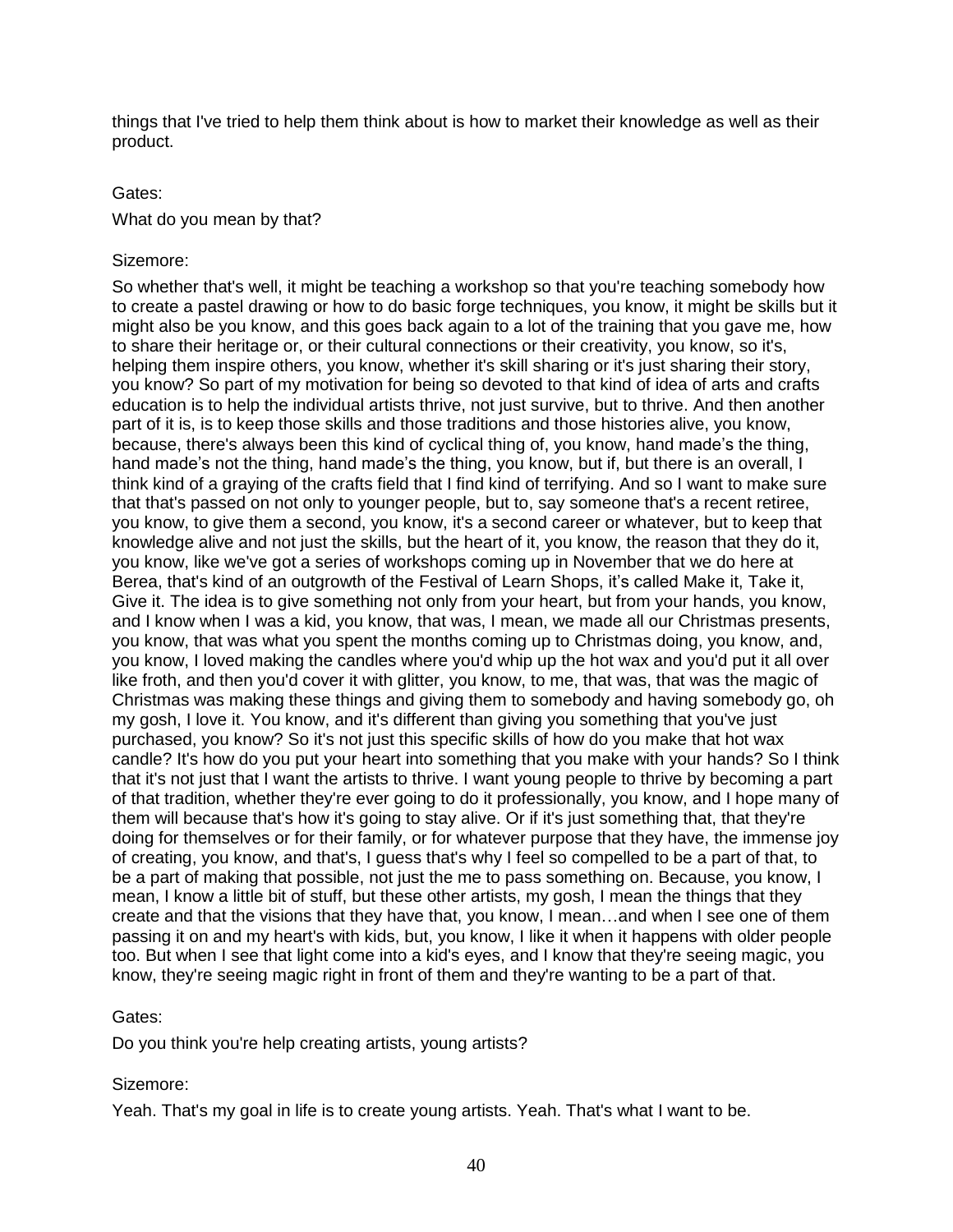Be a creator of young artists. You're doing pretty good.

### Sizemore:

Well, you know, I enjoy it. You know, the work that I'm doing now with Berea College for their Partners for Education Program is really, really fun because the arts director for like, I don't know what her official title is, but basically she's outreach programs that Berea College does through Partners for Education. She's over all of the arts, the teaching artists and stuff. And she was a kid that was in my creative writing class when she was in third or fourth grade.

### Gates:

What's her name?

## Sizemore:

Natalie Gabbard. Yep. And so, and there are so many, you know, teachers that I'll go in and they go, I don't remember when you came to my classroom, you know, and now, you know what I mean, now I'm working with grandchildren of people that I worked with, you know? So yeah, it's whether they become teachers or artists or whatever they become as long as they have, as long as the, you know, because I used to say to kids, you know, you could be an artist. And I was like, well, that's wrong now I say to him, you are an artist and getting them to see that about themselves, you know…

## Gates:

Art in everyday life in a way. Right. And they're just finding what the art is in their life.

## Sizemore:

Yeah. And whether it's, you know, making banana pudding or whatever it is that they can put themselves into it, you know, they can decide to change that recipe.

Gates:

I haven't lived down here. And how many years you lived here?

Sizemore:

I keep wiggling back and forth in my chair, is that okay? (laughs) I'm sorry. Go ahead.

Gates:

I said, how many years have you lived here?

Sizemore:

In Eastern Kentucky?

Gates:

Yeah.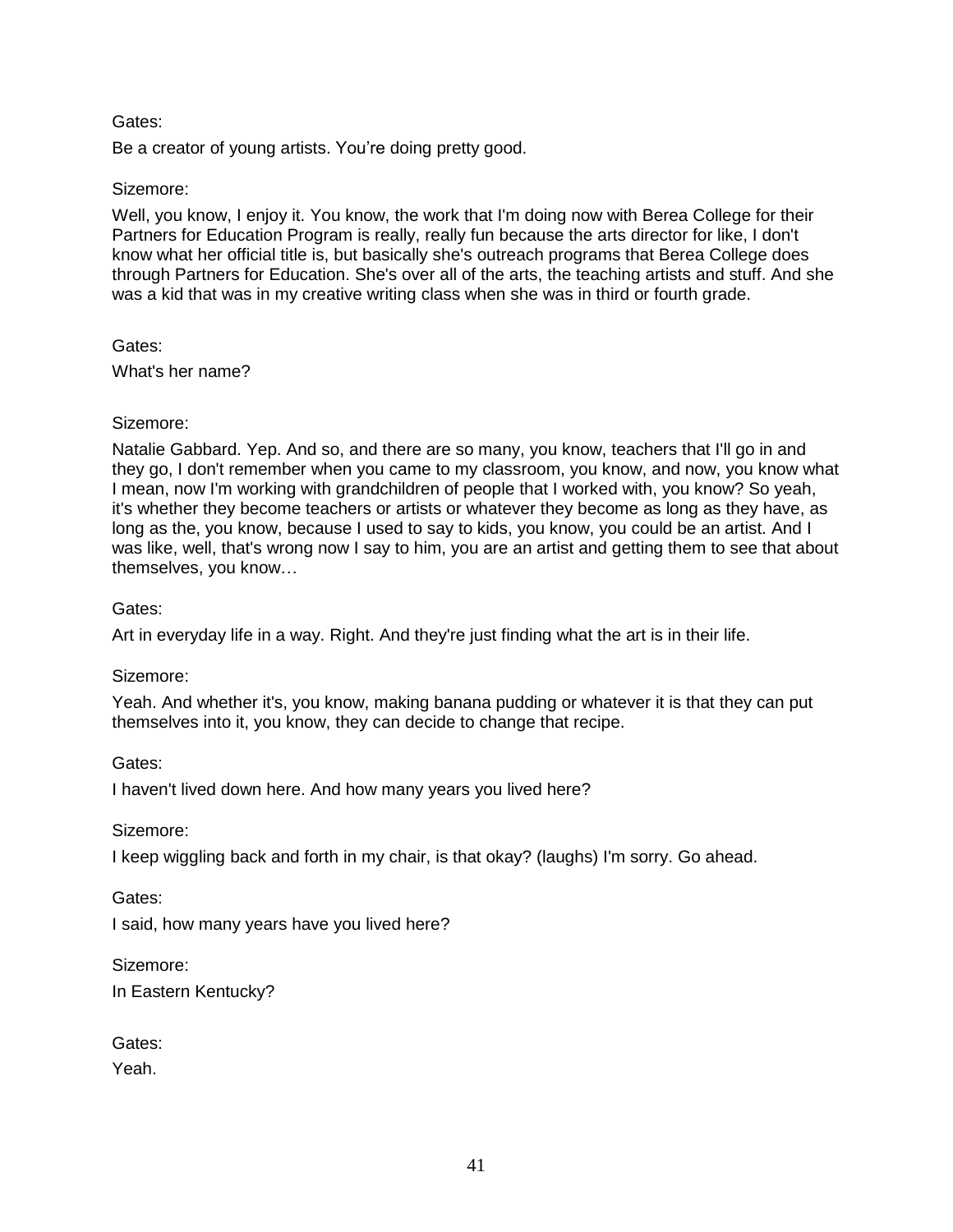50 years. Yeah. For the most part. I mean, we've gone other places in between, but…

Gates:

But you work with a lot of artists, right?

## Sizemore:

Oh yeah. All the time.

### Gates:

Some craftsmen and what I would call folk artists or traditional artists, some who were…

### Sizemore:

Dancers, musicians, writers, whatever.

### Gates:

You might've got frustrated with me because I would say, well, are they really a traditional artist? And you say, what? And I always got from you, I don't really care what they are, they're just artists. Is that true? I mean, did you get mad at me about that stuff or?

### Sizemore:

No, no. I never got mad at you, but I guess it's that there's… it's hard sometimes to define people and put them into certain categories because they might have grown up with that as part of their tradition. And yet then they went to college and that changed it in some way, or they might have, you know, be like what you would call an outsider to the culture and yet the so completely a part of it, you know? And so it's not that I don't care if they're traditional artists. It's just that I guess sometimes I find that trying to create strict categories is limiting and that there's a lot of crossover of things. I totally believe that tradition and heritage is incredibly important, but I also see how fluid that, you know, and, and I think this is true even more now than it was, you know, all those centuries ago, when you, when I first started out doing this stuff, that the world is so fluid that mingling and mixing is okay. And this is something too that, that you helped me to see is that folk arts, folk traditions are always evolving. It's not like, you know, you have to do it just the way your grandpa did in order to be a traditional artist. I mean, it's going to morph and change. And I think that it morphs and changes, not only just within particular family lines or cultures or communities or whatever, but across those. And so I think tradition is hugely important learning about our traditions honoring and, and being a part of our evolving traditions is hugely important, but that it's also important to not create boundaries.

## Gates:

Yeah. Yeah. I mean, part of it was because I was, we were being funded for different boundaries in those days. Yeah. I'm a lot more open than I was. And when I want to give tours at Buffalo Trace, always take, you guys are members of, when we get back to our tasting area, I'm going to ask you a question who belongs to a folk group and how many do you belong to, you know, because there are all these folk groups and they don't have to be called folk groups. They're just influences that guide us, I guess. So they don't get a drink until they said they were all are members of folk groups.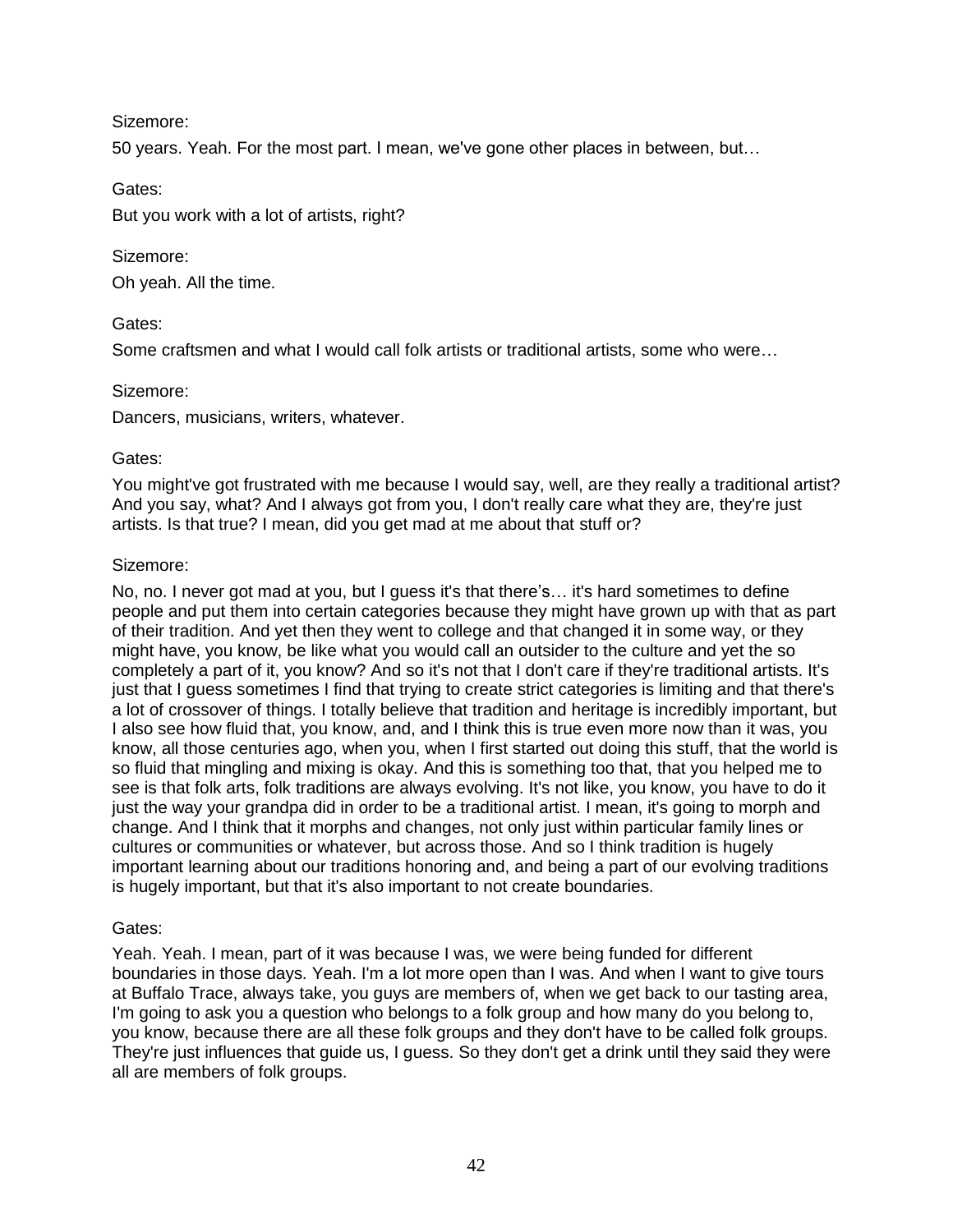I bet they're all members. (laughs)

## Gates:

(laughs) They all remember that part anyway. So I give a little test at the end. So that's cool. You want to go a little longer? Are we about done?

## Sizemore:

I could probably go about another 10 minutes or so.

## Gates:

Okay. So just getting back to craftsmen and that, how many do you think you've worked with over the years?

## Sizemore:

(laughs) Oh lord. I'm really old, Bob. I've worked with a lot. If I think just in terms of craftsmen…

## Gates:

No, it doesn't have to be craftsmen. I mean, just people who were artists, I guess.

## Sizemore:

Hundreds, I guess, you know, I mean some for a lot longer than others.

Gates:

Do you think if you think about the art of Appalachia that has really changed?

## Sizemore:

Yes.

# Gates:

I mean, I used to get calls from people who would say, oh, the curriculum is about Appalachian art this year, what can you…and all they wanted was the old timey stuff.

## Sizemore:

Right. Yeah, it's constantly changing and now more than ever just because of, you know, the digital world and everything…

## Gates:

If you're going to do a show about Appalachia and art, it'd be pretty broad wouldn't it?

## Sizemore:

It would be broad. Yeah. And that's interesting because one of the things that we always struggle with at the Festival of Learn Shops and these other things is, is how to categorize different things, you know? And I mean, some things, you know, I just can't figure out what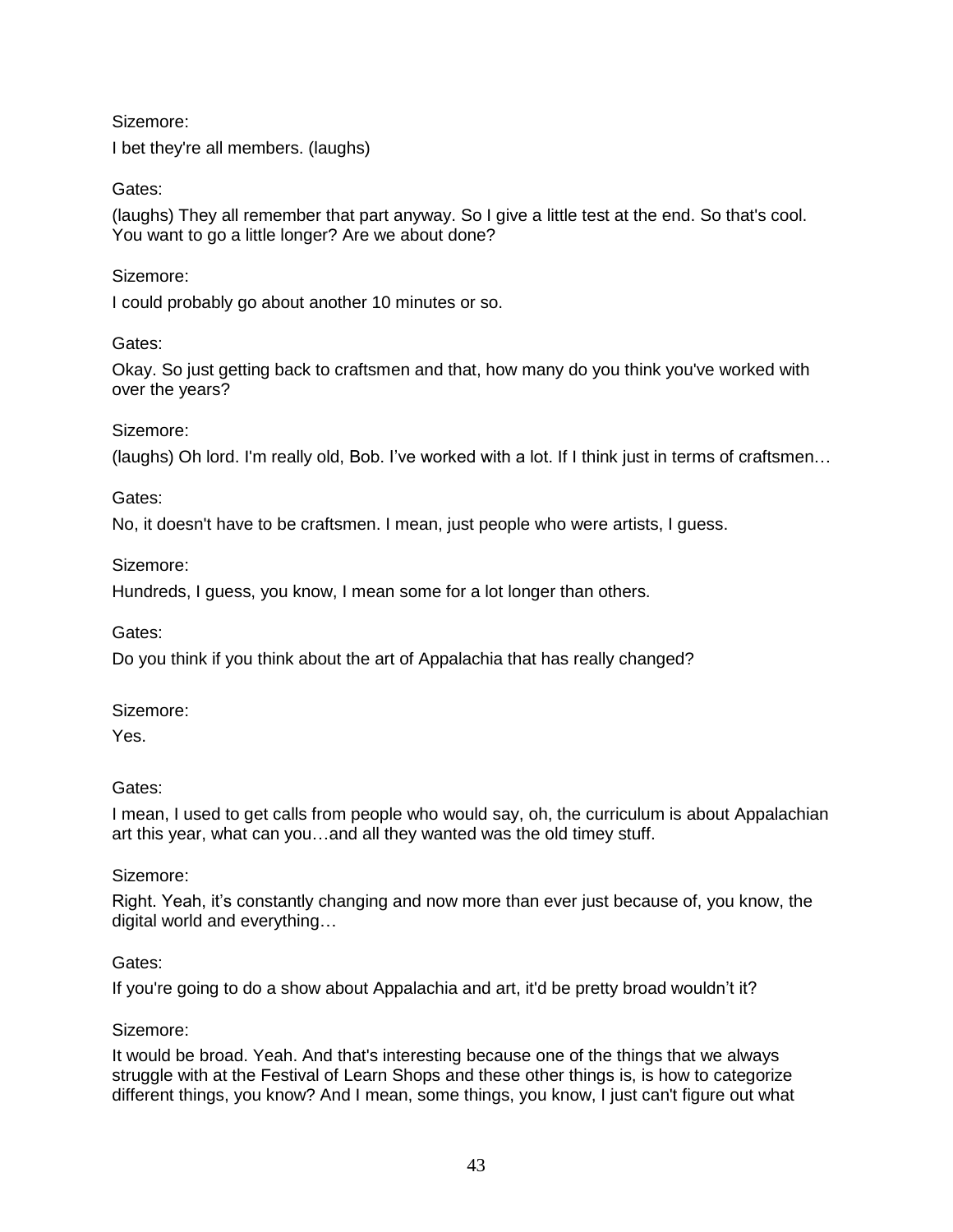category to put it into, you know? But yeah Appalachian arts is, you know, I mean, you got your, your traditional kind of things of, you know, the quilts and the blacksmithing and, you know, but then there's so many different ways that it's evolved and different influences that, that have come into it. So that you've got like Appalatin music, you know, and you've got the you know, the Jappalachian art, you know.

Gates:

Jappalachian art? What's that?

Sizemore:

You know, well, Berea and several other Kentucky cities have got a sister city thing with a city in Japan. So there's a group of artists that go from Berea over there every year and, a group of artists that come from there over here every year. And then they send exhibits and stuff back and forth. Like, my grandson's art has been exhibited in Japan.

Gates:

Really?

Sizemore:

Yeah.

Gates: So he's a Jappalachian artist?

Sizemore:

Well, no, he's from Richmond. So, they don't consider themselves Appalachian up there. (laughs)

Gates:

You have to go down to Berea to do that. (laughs)

Sizemore:

There's just all these mingling of influences, that have been embraced to a large extent.

Gates:

Any stories you want to tell us about those things? I mean, special things that you've been involved with? I' mean you've probably got thousands of them. Your favorite moment with teaching or an artist?

Sizemore:

Well, let's see.

## Sizemore:

Well, this isn't so much a story it's just a program that I really, really enjoy working with is the Partners for Education at Berea College, because one of the things that they've really, really focused on is in their Arts Education Programs to work with local artists. And it's been so much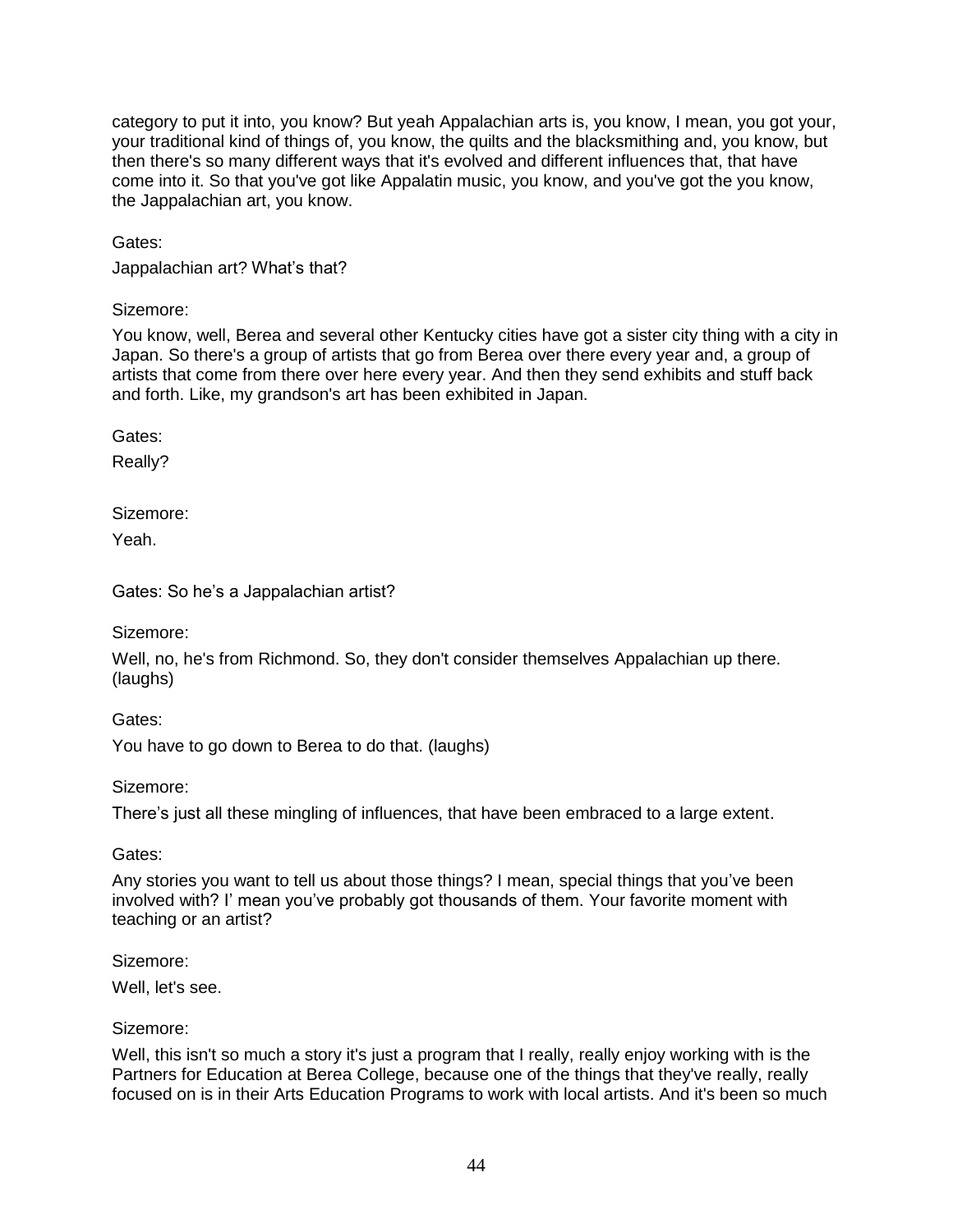fun to kind of take everything that I learned from the Arts Council and, you know, Folklife Program and everything, and help to apply that to the development of their outreach programs. And now, I think at this point, we just didn't training for new artists coming on and it was so much fun to watch artists that had come through the first training now being the trainers, you know, and then there's some of the golden oldies like me that are still hanging in there and adding to that mix, but seeing young artists like Taylor Dye, who's a musician from Owsley county. And when I first met her, she was a high school student, and now she's a presenter training other artists, you know, and she's only about 24. So, it's not like it's been… but I mean, just to see that embracing the idea that it's not only economically more sound to work with local artists, but that it's really important for students to see.

## Gates:

How do they work with local artists? What do you mean, they go to an artist's place and work with him?

## Sizemore:

No, it's mostly the artists going into the school and artists looking at their art form and saying, what do I do that I could translate into a 45 minute lesson and maybe get three lessons with these kids, you know, helping them, helping them see how to make that practical, to take it. Now, once in a while, they've had the opportunity to take them out to an artist studio. And one of the programs that we have here intermittently in Berea, when we have funding for it is, is to bring kids into the artists studios here and watch the artist blowing glass, or creating pewter jewelry, or doing the things that they do in their workshop. And, you know, I wish we had enough funding to do that all the time, but since we don't the second best is to take the artists into the classroom. But working with artists that are within that community, instead of bringing in outside artists says to the kids, you live in an artistic community, you live in a creative place and you're a part of this. Yeah. So, I like that a lot.

# Gates:

50 years of translating this stuff to lesson plans for teachers and things like that, has it changed your…have your ideas of what you want to teachers to learn and the kids will learn? Has that changed?

## Sizemore:

Not that much. It's like a not a Trojan horse. Exactly. But it's, and it's not really a subversive thing. It's like, what, what I want kids to learn is that they have something important to say in whatever way that they want to say it, and that they are valid and creative individuals. And it's that what's changed is what lesson plan do you have to fit that into? What standard are you addressing and doing that, you know, is it speaking and listening skills? That's kind of an art form of its own is to take what I think of as the learning targets, what I really want them to learn and look at what is required for them to learn and see how that … you know, because there's, there's always a way to make it connect. Sometimes it's harder, you know, but there's always some way.

# Gates:

When we used to do the festival, you and I would sit around and say, what do we want people to learn when they come to this festival? And how do we get them to learn that? Is that what you mean? Something like that?